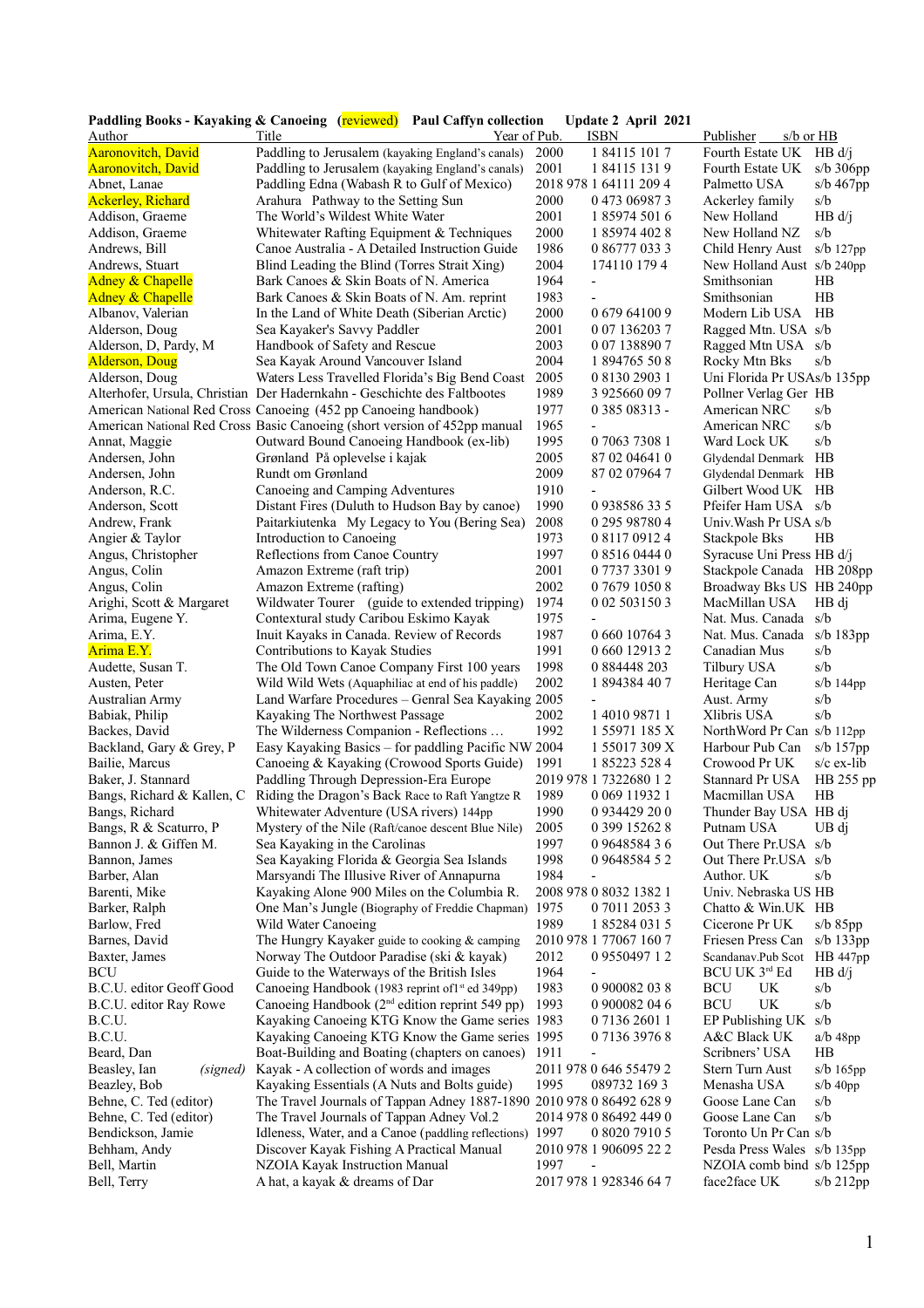| Bennett, Jeff                                        | The Essential Whitewater Kayaker                                                                         | 1999         | 0 07 134327 X                           | Ragged Mtn Press s/b                        |                |
|------------------------------------------------------|----------------------------------------------------------------------------------------------------------|--------------|-----------------------------------------|---------------------------------------------|----------------|
| Bergland, Dirks (editors)                            | Aleut Tales and Narratives (Jochelson 1909-10)                                                           | 1990         | 1 55500 036 3                           | University Alaska s/b                       |                |
| Berton, Pierre                                       | Drifting Home (rafting the Yukon)                                                                        | 1973         | 0 394 49081 9                           | A Knopf Canada                              | HB             |
| Best, Elsdon                                         | The Maori Canoe (reprint)                                                                                | 1976         | $\overline{\phantom{a}}$                | Govt. Printer NZ                            | HB             |
| Bevan, Scott                                         | The Hunter (kayak trip down Hunter R. NSW)                                                               |              | 2012 978 0 7333 2985 2                  | <b>ABC</b> Books                            | s/b 375pp      |
| Bigelow, Jodi                                        | Kayaking for Fitness - 8 Week Fitness Program                                                            |              | 2008 978 1 896980 37 9                  | Heliconia Pr USA s/b 152pp                  |                |
| Bigelow, Poultney                                    | Paddles and Politics Down the Danube (reprint)                                                           |              | 2015 978 1 331 07743 5                  | Forgotten Bks USAs/b 253pp                  |                |
| Blades, Michael<br>(signed)                          | Day of Two Sunsets (BC, Canada)                                                                          | 1993         | 1 5 5 1 4 3 0 0 1 0                     | Orca Pub Can                                | s/b            |
| Blandford, Percy W                                   | (Foyles Handbooks)<br>Canoeing                                                                           | 1957         | $\overline{\phantom{a}}$                | Foyles UK                                   | HB 104pp       |
| Blandford, Percy W                                   | Canoes and Canoeing                                                                                      | 1962         | $\overline{\phantom{a}}$                | Lutterworth Pr. UK HB                       |                |
| Blandford, Percy W                                   | (guide to lakes & rivers UK) 1966<br>Canoeing Waters                                                     |              | $\overline{a}$                          | Lutterworth Pr UK HB di                     |                |
| Blandford, Percy W                                   | (reprint of 1958 ed)<br><b>Boat Building</b>                                                             | 1961         | $\overline{\phantom{a}}$                | W & G Foyle UK HB 92pp                      |                |
| Blandford, Percy W                                   | Tackle Canoeing This Way (2 <sup>nd</sup> impression)                                                    | 1963         |                                         | Stanley Paul UK                             | HB             |
| Blandford, Percy W                                   | Tackle Canoeing (4 <sup>th</sup> impression)                                                             | 1973         | 0 09 09 6760 7                          | Stanley Paul UK                             | s/b            |
| Blandford, Percy                                     | An Illustrated History of Small Boats                                                                    | 1974         | 0 902875 51 5                           | Spur Bks UK dj                              | HB 130pp       |
| <b>Blandford, Percy W.</b>                           | A Life Full of Hobbies                                                                                   |              | 2015 978 0 9553124 96                   | Firefly Bks UK                              | $s/b$ 312pp    |
| Blashord-Snell, John                                 | In the Steps of Stanley - Zaire River Expedition                                                         | 1975         | 0 09 125080 3                           | Hutchinson UK                               | HB             |
| Blazino, Darryl                                      | A Brief Time in Heaven Canoe Country Advent                                                              |              | 2013 978 1 459 70807 5                  | Dundurn Can                                 | $s/b$ 140pp    |
| Bliss, William                                       | The Heart of England by Waterway                                                                         | 1933         | $\overline{a}$                          | Witherby UK                                 | HB 192pp       |
| Bliss, William                                       | Canoeing Art & Practice of Canoeing English rivers                                                       | 1934         | $\overline{a}$                          | Methuen UK                                  | HB 284pp       |
| Bliss, William                                       | Rapid Rivers<br>(canoeing English rivers)                                                                | 1935         | $\overline{a}$                          | Witherby UK                                 | HB 244pp       |
| Bloomfield, Sean                                     | Adventure North Canoeing to Hudson Bay                                                                   |              | 2016 978 0 9974768 28<br>L.             | 10,000 Lakes Pub                            | $s/b$ 228pp    |
| Blonville, Earl de<br>(signed)                       | Seventh Journey 1986 E. Greenland Expedition                                                             | 2005         |                                         | Draft manuscript                            | $s/c$ A4       |
| Blonville, Earl de<br>(signed)                       | Seventh Journey 1986 E. Greenland Expedition                                                             |              | 2008 978 0 9805830 0 7                  | Bear Publ. Aust                             | s/b<br>s/b     |
| Blonville, Earl de<br>(signed)                       | Seventh Journey 1986 E. Greenland Expedition                                                             |              | 2009 978 0 9805830 0 7                  | Bear Publ. Aust                             |                |
| Boeschen, John<br>Boissoneault, Lorraine             | Reflections on San Francisco Bay Vol. VI                                                                 | 2006         | 1 4196 2334 6<br>2016 978 1 60598 976 1 | author<br>Pegasus Bks USA HB 275pp          | s/b 200pp      |
|                                                      | The Last Voyageurs (La Selle's journey retrace)                                                          | 1991         |                                         |                                             | s/b            |
| Bolland, Terry<br><b>Bolland</b> , Terry<br>(signed) | Kimberley Challenge<br>The Long Way Home (A 24,000km Aussie trip)                                        | 1998         | 0958536201                              | magazine<br>Terry Bolland WA s/b            |                |
| Bolland, Terry                                       | Canoeing Down Under The basics and beyond                                                                | 1994         | 0 646 10075 0                           | Terry Bolland WA s/b                        |                |
| <b>Bolland</b> , Terry<br>(signed)                   | Three Rivers to Tuktoyaktuk                                                                              |              | 2011 978 0 9871155 2 2                  | Terry Bolland WA s/b 260pp                  |                |
| Bolland, Terry<br>(signed)                           | A Race Along The Way (Yukon River)                                                                       |              | 2011 978 0 9871155 0 8                  | Terry Bolland WA s/b 182pp                  |                |
| Bonnerjea, R                                         | Eskimos in Europe How They Got There                                                                     | 2004         | 963 9289 884                            | Biro Ltd Hungary s/b 470pp                  |                |
| <b>Bowermaster</b> , Jon                             | Birthplace of the Winds (Aleutian Islands)                                                               | 2000         | 0 7922 7506 3                           | Nat. Geo.Adv USA HB dj                      |                |
| Bowermaster, Jon                                     | Aleutian Adventure                                                                                       | 2001         | 0792279999                              | NG Soc. USA                                 | HB di          |
| Bowermaster, Jon                                     | Descending the Dragon (Vietnam coast kayaking)                                                           |              | 2008 978 14262 0304 6                   | Nat Geog Soc USA s/b 144pp                  |                |
| Bradshaw, Todd E                                     | Canoe Rig The Essence and the Art                                                                        | 2000         | 0 937822 57 4                           | Wooden BoatsUSAHB 262pp                     |                |
| Brailsford, J & Baker, S.                            | Canoeing (Instruction manual UK)                                                                         | 1977         | 0 902280 41 4                           | Oxord Ill Pr UK                             | HB             |
| Brand, John                                          | The Little Kayak Book (museum kayak surveys) 1984                                                        |              | 0951007505                              | John Brand UK.                              | s/b            |
| Brand, John                                          | The Little Kayak Book Part II                                                                            | 1987         | 0 951 0075 0 5                          | John Brand UK                               | s/b            |
| Brand, John                                          | The Little Kayak Book Part III                                                                           | 1988         | 0 951 0075 0 5                          | John Brand UK                               | s/b            |
| Braund, Stephen                                      | The Skin Boats of St Lawrence Is                                                                         | 1988         | 0 295 96674 2                           | Univ Wash Press                             | HB             |
| Bray, Pete                                           | Kayak Across the Atlantic                                                                                |              | 2004 978 0 9544233 4 6                  | Polperro Pr UK                              | s/b            |
| Brakeley, Sam                                        | Paddling the Northern Forest Trail                                                                       |              | 2012 978 1 300 36749 9                  | Lulu Press UUSA s/b 170pp                   |                |
| Braun, Leslie Ann                                    | Clueless in Alaska                                                                                       |              | 2020 978 1 7283 5024 0                  | Author House USAHB 127pp                    |                |
| Brechlin, Earl                                       | Return to Moose River (canoeing Maine)                                                                   |              | 2018 978 1 60893 998 5                  | Down East USA                               | $p/b$ 286 pp   |
| Breining, Greg                                       | Wild Shore Exploring Lake Superior by Kayak 2000                                                         |              | 0 8166 3141 7                           | Uni Minnesota Pr HB d/j                     |                |
| Breining, Greg                                       | Paddle North - Canoeing the Boundary Waters                                                              |              | 2011 978 0 87351 778 2                  | Minnesota Hist Pr HB d/j                    |                |
| Bremmer, Angela & Mike                               | Murray-Darling Journeys (200yrs paddling, rowing) 2017 978 1 92559 052 4                                 |              |                                         | Vivid Publ. WA                              | $s/b$ 269pp    |
| Brenton, Francis                                     | The Voyage of the Sierra Sagrada (Atlantic in a Canoe) 1969                                              |              |                                         | Regnery USA                                 | HB             |
| Bridge, Raymond                                      | The Complete Guide to Kayaking                                                                           | 1978         | 0 684 15041 9                           | Scribner USA                                | HB dj          |
| <b>Brinck, Wolfgang</b>                              | The Aleutian Kayak                                                                                       | 1995         | 0 07 007893 9                           | Ragged Mtn Press                            | s/b            |
| Bringhurst, Robert                                   | The Black Canoe                                                                                          | 1995         | 1 55054 403 9                           | Douglas Canada                              | s/b            |
| <b>Brown</b> , Gordon<br>(signed)                    | Sea Kayak (manual)                                                                                       | 2007         | 0 9547061 7 X                           | Pesda Press UK                              | s/b            |
| <b>Brown, Gordon</b><br>(signed)                     | Sea Kayak Safety and Rescue                                                                              |              | 2019 978 19060 9563 5                   | Pesda Press UK                              | $s/b$ 255 $pp$ |
| Brower, Kenneth                                      | The Starship and the Canoe                                                                               | 1978         | 0 233 97240 4                           | Whizzard Pr UK                              | HB             |
| Browning, Peter                                      | The Last Wilderness (NW Canada) 2nd Ed.                                                                  | 1989         | 0 944220 03 7                           | Great West Bk USA s/b                       |                |
| <b>Broze &amp; Gronseth</b>                          | Sea Kayaker's Deep Trouble                                                                               | 1997         | 0 07 008499 8                           | Ragged Mtn. Press s/b                       |                |
| Brummer, Fred                                        | The Narwhal Unicorn of the Sea                                                                           | 1997         | 1 85310 365 9                           | Swan Hill Press                             | HB             |
| <b>Brunner</b> , Dorie                               | Down the Mississippi with Stinky                                                                         | 2000<br>2000 | 1 879483 69 6                           | Prairie Oak USA                             | $s/b$ 136pp    |
| Buchanan, E. Editor                                  | The Best of Paddler Magazine                                                                             |              | 0 89732 330 0                           | Menasha USA                                 | s/b            |
| Buchanan, Eugene                                     | Brothers on the Bashkaus (rafting in Siberia)<br>Buchanan, R Hart & Greene The Woman Who Mapped Labrador | 2005         | 2007 978 0 692 61505 8<br>0 7735 2924 1 | IngramSpark USA s/b 238pp<br>McGill Uni Can | HB 506pp       |
|                                                      | Buchanan E, Smith J, Weir J Ultimate Canoe & Kayak Adventures                                            |              | 2012 978 1 119 99124 3                  | Wiley Nautical UK s/b 207pp                 |                |
| Buck, Ken                                            | Bill Mason Wilderness Artist from heart to hand 2005                                                     |              | 1 894765 60 5                           | Rocky Mtn Bks Can HB dj                     |                |
| Buckles, Julie                                       | Paddling to Winter (Canoeing N of Lake Superior)                                                         |              | 2013 978 0 9835189 2 1                  | Raven Prod USA                              | $s/b$ 256pp    |
| Bull, John                                           | Sail Your Canoe                                                                                          | 1989         | 0 904405 94 X                           | UK                                          | $s/b$ 66 pp    |
|                                                      |                                                                                                          |              |                                         |                                             |                |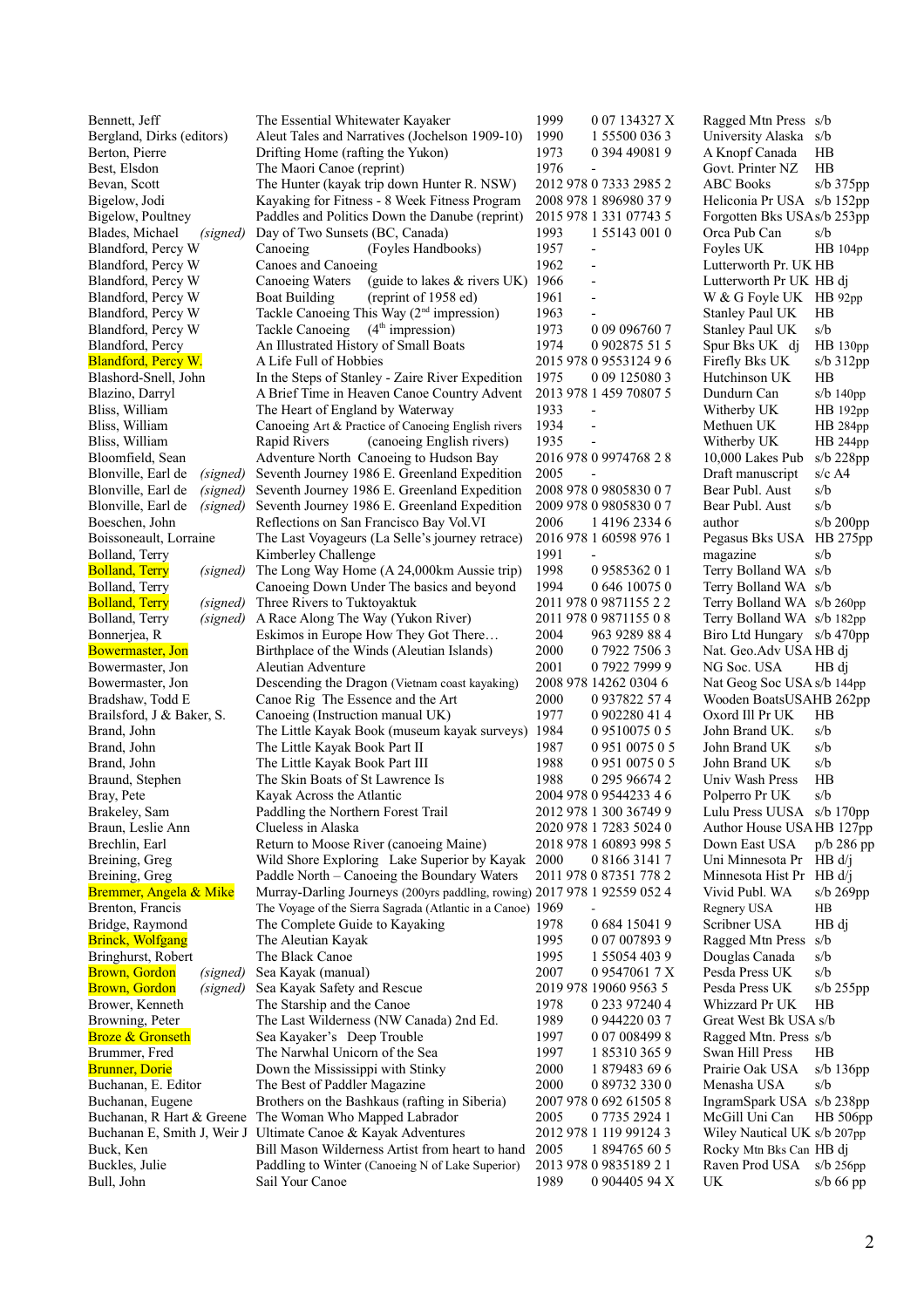| Burch, David                     |          | Fundamentals of Kayak Navigation                                                  | 1987 | 0 9 3 1 3 9 7 0 6 5          | Pacific Search USA s/b      |                          |
|----------------------------------|----------|-----------------------------------------------------------------------------------|------|------------------------------|-----------------------------|--------------------------|
| Burch, David                     |          | Fundamentals of Kayak Navigation 3rd ed.                                          | 1999 | 0 7627 0473X                 | Globe Pequot USA s/b        |                          |
| Byde, Alan                       | (signed) | Living Canoeing<br>$1st$ ed                                                       | 1969 | 7136 1011 5                  | $A & C$ Black UK HB d/j     |                          |
| Byde, Alan                       | (signed) | Beginner's Guide to Canoeing 3rd Impr.                                            | 1977 | 0 7207 0628 9                | Pelham Books UK HB          |                          |
| Byde, Alan                       | (signed) | Living Canoeing $-2nd$ ed Reprint                                                 | 1973 | 0 7136 1291 6                | Adams & Black UK HB         |                          |
| Byde, Alan                       | (signed) | Canoe Building in GRP                                                             | 1974 | 0 7136 1457 9                | Adams& Black UK HB          |                          |
| Byde, Alan                       | (signed) | Canoe Design and Construction                                                     | 1975 | 0713612916                   | Pelham Bks UK               | <b>HB</b>                |
| Byde, Alan                       | (signed) | Canoeing (Black's Picture Sports series)                                          | 1978 | 0713618264                   | A and C Black UK HB         |                          |
| Byde, Alan                       | (signed) | Wheels and Waves (auto biography Vol II)                                          |      | 2016 978 0 9941356 7 4       | Author                      | $s/b$ 199 $pp$           |
| Byde, Alan                       | (signed) | 57,000 Words and still not the whole story                                        |      | 2016 978 0 9941278 7 7       | Author                      | s/b $171$ pp             |
| Byde, Alan                       | (signed) | Saint Caiman (curragh building 1969 Ireland)                                      |      | 2020 978 0473 55623 5        | Author                      | $s/b$ 53pp               |
| Cabot, Thomas D                  |          | Beggar on Horseback (Grunman canoe designer) 1979                                 |      | 0 87923 268 4                | D Godine USA                | HB 191pp                 |
| Caffyn, Paul                     | (signed) | Obscured by Waves                                                                 | 1979 | 0 86868 002 8                | John McIndoe                | s/b                      |
| Caffyn, Paul                     | (signed) | Dark Side of the Wave                                                             | 1986 | 09597823 11                  | NZCA/Caffyn                 | s/b                      |
| Caffyn, Paul                     | (signed) | Cresting the Restless Waves                                                       | 1987 | 0959782303                   | NZCA/Caffyn                 | s/b                      |
| Caffyn, Paul                     | (signed) | The Dreamtime Voyage                                                              | 1994 | 0 473 02349 0                | Kayak Dundee Pr HB & s/b    |                          |
| Caffyn, Paul                     | (signed) | $2^{nd}$ Ed<br>Obscured by Waves                                                  | 2005 | 0958358400                   | Kayak Dundee Pr             | HB & s/b                 |
| Caffyn, Paul                     | (signed) | The Dreamtime Voyage 25 <sup>th</sup> Anniversary Ed.                             |      | 2010 978 0 9583584 1 5       | Kayak Dundee Pr             | s/b                      |
| Caffyn, Paul                     | (signed) | The Dreamtime Voyage 25 <sup>th</sup> Anniversary Ed.                             |      | 2010 978 0 9583584 5 3       | Kayak Dundee Pr             | HВ                       |
| Caffyn/Sullivan                  |          | The KASK Handbook                                                                 | 1994 | 09583585-0-8                 | <b>KASK</b>                 | s/b                      |
| Caffyn, Paul; editor             |          | The KASK Handbook A Manual for s/k in NZ                                          | 2008 | 09583585-0-8                 | KASK 4 <sup>th</sup> ed.    | s/b                      |
|                                  |          | Ontario's Lost Canoe Routes 2 <sup>nd</sup> ed.                                   | 2004 | 1 55046 458 2                |                             |                          |
| Callan, Kevin                    |          |                                                                                   |      | 2011 978 1 55407 834 9       | Boston Mills Can s/b174pp   |                          |
| Callan, Kevin                    |          | Top 50 Canoe Routes of Ontario                                                    |      |                              | Firefly Books Can s/b 336pp |                          |
| Callan, Kevin                    |          | Dazed But Not Confused Wilderness Wandering                                       |      | 2013 978 1 4597 0747 4       | Dundurn Canada              | $s/b$ 220pp              |
| Campbell, Ken                    |          | Shades of Gray (sea kayaking W.Washington)                                        | 1999 | $\overline{\phantom{m}}$     | Ex Press Bks USA s/b        |                          |
| Campbell, Ken                    |          | Around the Rock. Newfoundland                                                     | 2004 | 0 9745192 3 5                | Little Bay Pr.USA s/b       |                          |
| Cannon, Steve                    |          | Upside Down in the Yukon River (racing)                                           |      | 2019 978 1 7328531 0 2       | Self publish USA s/b 250pp  |                          |
| Cantin, Eugene                   |          | $3rd$ printing<br>Yukon Summer                                                    | 1974 | 0 87701 043 9                | Chronicle Bk USA HB         |                          |
| Carey, Robin                     |          | Baja Journey                                                                      | 1989 | 0 89096 392 4                | Texas Uni.Pr                | s/b                      |
| Carey, Robin                     |          | Upstream Sons, Fathers, and Rivers                                                | 2006 | 0 87071 090 7                | Oregon Uni USA              | $s/b$ 149 $pp$           |
| Cary, Bob                        |          | The Big Wilderness Canoe Manual                                                   | 1983 | 0 668 05847 1                | Arco USA                    | HB di                    |
|                                  |          | Cassady, Jim & Dunlap, Dan World Whitewater (Global Guide for River Runners) 1999 |      | 0 07 011962 7                | Ragged Mtn Press s/b 334pp  |                          |
| Cassel, Jerry                    |          | Canoe and Kayak Books. Guide to 2000 titles                                       | 1997 |                              | Wilderness USA              | s/c                      |
| <b>Castner</b> . Brian           |          | Disappointment River (Mackenzie River Canada) 2018 978 0 385 54162 6              |      |                              | Doubleday USA               | HB 334pp                 |
| <b>Castrisson</b> , James        |          | Crossing the Ditch (Tasman Crossing)                                              |      | 2009 978 0 7322 8859 4       | Harper Sport Aust s/b       |                          |
| Cerny, Roy                       |          | Keep on Paddling (Boundary Waters canoeing                                        |      | 2012 978 1 4669 1789 7       | Trafford USA                | HB 215pp                 |
| <b>Chambers</b> , Martin         | (signed) | The Canoe and Kayak Guide to Western Australia                                    |      | 2012 978 0 9758388 9 1       | <b>Smiley Face Aust</b>     | $s/b$ 132 $pp$           |
| Chambers, Martin <i>(signed)</i> |          | Shark Bay (a kayaking novel)                                                      |      | 2012 978 1 74335 061 4       | D Books Australia s/b 243pp |                          |
| Chapple, Steve                   |          | Kayaking the Full Moon                                                            | 1993 | 0 06 016876 5                | HarperCollins USAHB d/j     |                          |
| Chapple, Steve                   |          | Kayaking the Full Moon                                                            | 1993 | 0 06 0925078                 | Harper Collins              | p/b                      |
| Charles, Graham                  |          | New Zealand Whitewater 100 Great Kayaking Runs 1996                               |      | 0 908802 36 6                | Craig Potton NZ             | s/b 256pp                |
| Charles, Graham                  |          | New Zealand Whitewater 125 Great Kayaking Runs 2006                               |      | 1 877333 60 3                | Craig Potton NZ             | $s/b$ 4 <sup>th</sup> ed |
| Charles, Jones, Waters           |          | The Frozen Coast - Antarctic Peninsula (signed) 2004                              |      | 1 877333 13 1                | CraigPotton NZ              | HB                       |
| <b>Charles, Jones, Waters</b>    |          | Unclaimed Coast - South Georgia                                                   | 2007 | 0 14 300732 6                | Penguin                     | s/b                      |
| Clark, J                         |          | Angmagssalik Around Britain (Geoff Hunter story) 1985                             |      |                              | <b>BCU</b> G Hunter         | s/b                      |
| Clutterbuck WJ & Lees JA         |          | $1st$ ed<br>Three in Norway                                                       | 1888 |                              | Longmans London HB          |                          |
| Clutterbuck WJ & Lees JA         |          | Three in Norway                                                                   | 1973 | 82 518 0204 0                | Johan Grundt                | s/b                      |
| Clutterbuck WJ & Lees JA         |          | Three in Norway                                                                   |      | 2008 978 1 904784 16 6       | Coch-y Wales                | s/b                      |
| Coady, Lawrence W.               |          | The Lost Canoe<br>A Labrador Adventure                                            |      | 2008 978 1 55109 658 2       | Nimbus Publ. Can s/b 243pp  |                          |
| Cock, O.J; editor                |          | A Short History of Canoeing in Britain                                            | 1974 | $\qquad \qquad \blacksquare$ | <b>BCU UK</b>               | $s/b$ 32 $pp$            |
|                                  |          | I Paddled My Own Canoe                                                            | 2001 | 1857765397                   | <b>Book Guild UK</b>        |                          |
| Cock, Oliver J                   |          | (autobiography)                                                                   |      |                              |                             | HB d/i                   |
| Cody, Robin                      |          | Voyage of a Summer Sun Canoeing Columbia R 1995                                   |      | 0 679 41768 0                | Knopf NY USA                | HB d/j                   |
| Coffey, Maria                    |          | A Boat in Our Baggage                                                             | 1994 | 0 316 90770 7                | Little, Brown $&$ co $H/B$  |                          |
| Coffey, Maria                    |          | A Boat in Our Baggage                                                             | 1994 | 0 349 10631 2                | Abacus Travel               | s/b                      |
| Coffey, Maria                    |          | Visions of the Wild (Kayaking Vancouver Is.)                                      | 2001 | 1 55017 264 6                | Harbour Pub Can. HB         |                          |
| Coffey, Maria                    |          | Jungle Islands<br>My South Sea Adventure                                          | 2000 | 1 55037 596 2                | Annick Pr Canada s/b        |                          |
| Collins, Loel                    |          | $4th$ ed.<br>Canoe Games                                                          | 2005 | 0955061407                   | Rivers Pub UK               | $s/b$ 176pp              |
| <b>Connell</b> , Brian           |          | Return of the Tiger (Jaywick/Rimau raids)                                         | 1961 | $\qquad \qquad \blacksquare$ | Evan Bros Ltd UK HB r/pr    |                          |
| Connelly, John (signed)          |          | Dying Out There is not an Option                                                  |      | 2018 978 0 692 15953 8       | self-publish USA            | s/b $159pp$              |
| <b>Conrad, Susan Marie</b>       |          | Inside - One Woman's JourneyInside Passage                                        |      | 2016 978 1 935743 57 6       | Epicentre Pr USA HB 272pp   |                          |
| Cook, Sam                        |          | Canoeing in a Week (basic instruction manual)                                     | 1992 | 0 340 55860 1                | Hodder UK                   | $s/b$ 96pp               |
| Cook, Sam                        |          | Moving Waters Adventures on Northern Waters                                       | 2007 | 0 9760313 5 3                | Stone Ridge USA HB dj       |                          |
| Cooper, Jason                    |          | Canoes and Kayaks (Boats & Ships series)                                          | 1999 | 0 85593 560 2                | Rourke USA                  | HB ex-lib                |
| Cooper, Doug and Reid, G         |          | Scottish Sea Kayaking 50 Great S/K Voyages                                        | 2008 | 0954706129                   | Pesda Press UK              | s/b                      |
| Cooper. Doug                     |          | Sea Kayak Handling - A Practical Manual                                           |      | 2009 978 1 906095 18 5       | Pesda Press UK              | s/b                      |
| Cooper, Doug                     |          | Rough Water Handling - A Practical Manual                                         |      | 2012 978 1 906095 34 5       | Pesda Press UK              | s/b                      |
| Crane, John                      |          | How to Build a Glass Fibre Canoe 3rd ed.                                          | 1973 |                              | Trylon Ltd                  | $s/b$ 96 $p$             |
|                                  |          |                                                                                   |      |                              |                             |                          |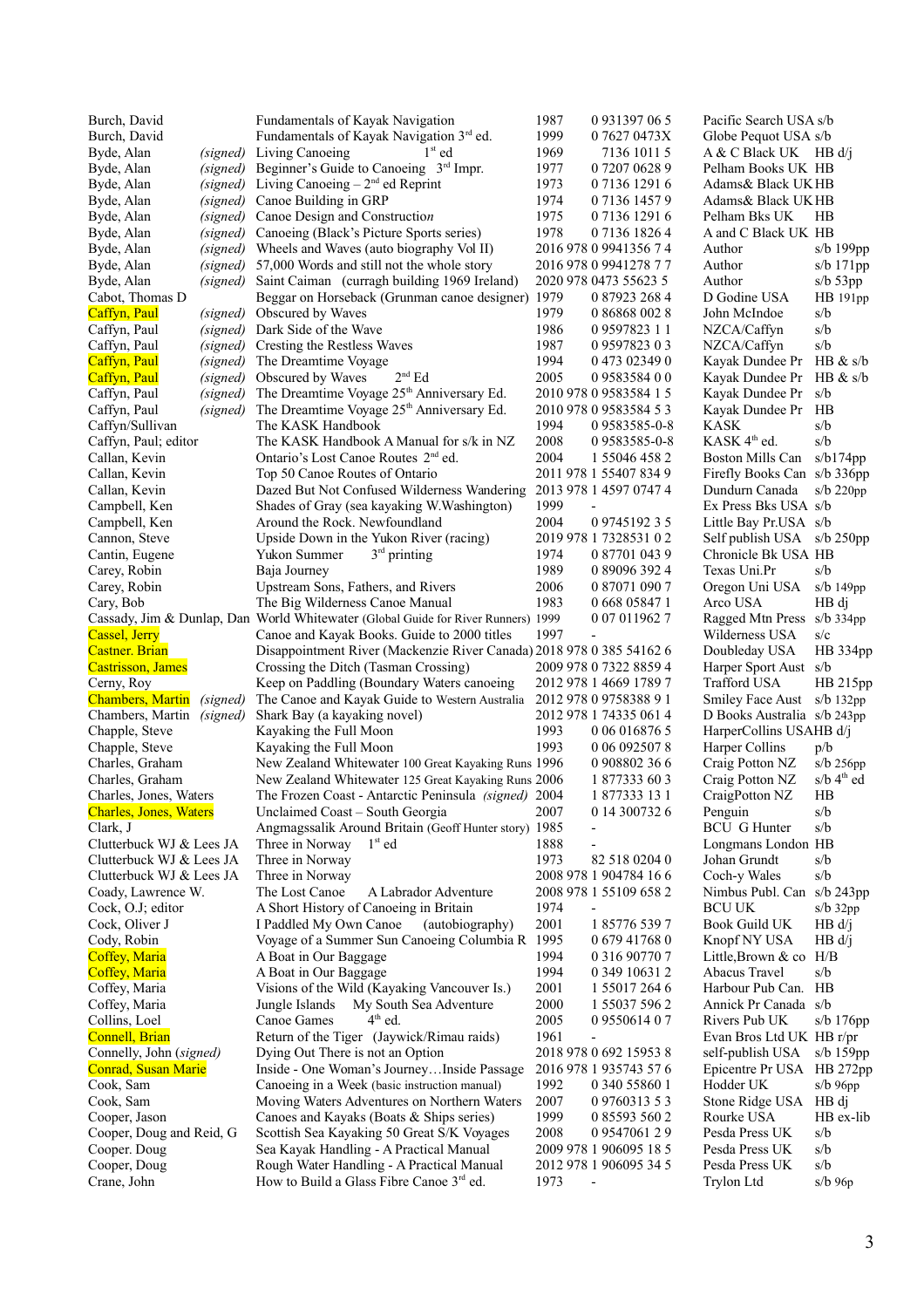| Courtauld, Simon<br>(signed) | The Watkins Boys (208pp)                                                            |      | 2010 978 0 85955 318 6   | M Russell UK                       | <b>HB</b>      |
|------------------------------|-------------------------------------------------------------------------------------|------|--------------------------|------------------------------------|----------------|
| Courtney, G.B.               | SBS in World War Two (11/97)                                                        | 1983 | 7090 1291 8              | Robert Hale UK                     | HB ex lib      |
| Cruickshanks, Piers          | Confluence (Sth Africa river racing)                                                |      | 2017 978 1 7701 0473 0   | Macmillan S.Africas/b 201pp        |                |
| Cundy, Robert                | Beacon Six (Back River to Arctic Ocean)                                             | 1970 | 413 26300 2              | Eyre & Spots UK HB                 |                |
| Cunningham, Chris            | Building the Greenland Kayak                                                        | 2003 | 0 07 139237 8            | Ragged Mt Pr USA s/b               |                |
| Cunningham, Chris (ed)       | Sea Kayaker's More Deep Trouble                                                     |      | 2014 978 0 07 177009 5   | Inter. Marine USA s/b              |                |
| Curran, David                | Canoe Trip North to Athabasca                                                       |      | 2010 978 1 55571 667 7   | Hellgate Pr USA                    | $s/b$ 132 $pp$ |
| Daniel, Linda                | Kayak Cookery                                                                       | 1988 | 0 9 14718 74 6           | Globe Pequot USA s/b               |                |
| Darack, Ed                   | Wind. Water. Sun (Solo Baja kayak trip)                                             | 1998 | 1881663086               | Poudre Cany USA HB dj              |                |
| Daubert, Ken                 | Kayak Fishing The Revolution                                                        | 2001 | 0 96780098 27            | Coelacanth USA                     | $s/b$ 256pp    |
| Davidson, J.w. & Rugge, J    | The Complete Wilderness Paddler                                                     | 1975 | 0 394 49347 8            | Knopf USA                          | HB d/j         |
| Davidson & Rugge             | Greatheart (Canoeing Labrador 1903 & 05)                                            | 1988 | 0 670 81950 6            | Viking USA                         | HВ             |
| Davis, Hassoldt              | The Jungle and the Damned (French Guinea)                                           | 1954 |                          | Harrap UK dj 255p HB               |                |
| David, Dennis J.             | The Book of Canoeing $3rd$ impression                                               | 1974 | 0 213 17804 4            | Athur Barker UK HB                 |                |
| Davis, Dennis                | Build Your Own Canoe                                                                | 1997 | 1 861126 053 9           | Crowood UK                         | $HB 144$ pp    |
| Davy, Andre                  | 4,000 Miles of Adventure<br>Nile River                                              | 1958 |                          | Robert Hale UK                     | HB             |
|                              |                                                                                     |      | 2013 978 1 4426 4480 9   | Uni Toronto Can                    |                |
| Dean, Misao                  | Inheriting a Canoe Paddle                                                           |      |                          |                                    | HB 228pp       |
| Dean, Johnson                | Shooting the Franklin (Tasmania's wild rivers)                                      | 2002 | 0958174407               | Author                             | HB 120pp       |
| Dean, Johnson                | Shooting the Franklin (Tasmania's wild rivers)                                      | 2002 | 0958174407               | Author                             | $s/b$ 120pp    |
| Deavoll, Ginny<br>(signed)   | A Coast to Coast of the South Island by paddle                                      |      | 2013 978 0 473 24105 6   | Aires Pub. NZ                      | $s/b$ 184pp    |
| Dennis, Jerry                | From a Wooden Canoe (Reflections on)                                                | 1999 | 0 312 26738 X            | T Dunne USA                        | s/b            |
| Dennis, Jerry & Date, Craig  | Canoeing Michigan Rivers 3 <sup>rd</sup> ed. 45 rivers guide 2013 978 1 933272 33 7 |      |                          | Thunder Bay USA s/b 128pp          |                |
| Deschner, Whit               | Travels With a Kayak (whitewater)                                                   | 1997 | 0 9605388 6 0            | Eddie Tern PrUSA s/b               |                |
| Diaz, Ralph                  | Complete Folding Kayaker                                                            | 1994 | 0 07 017634 6            | Ragged Mtn.Pr. US s/b              |                |
| Diebel, Lynne                | Crossing the Driftless - Canoeing mid-west Canada 2015 978 0 299 30294 8            |      |                          | Terrace Bks Can                    | $s/b$ 230pp    |
| Dimancescu, Dan              | Korea Kayak Expedition 1985 (diary account)                                         |      | 2017 978 1 546 96704 0   | <b>BtF Press USA</b>               | s/b $107$ pp   |
| Dobson, Patrick              | Canoeing the Great Plains (Missouri River)                                          |      | 2015 978 0 8032 7188 3   | Uni Nebraska USA HB                |                |
| Dodwell. Christina           | Travels with Fortune (paddling Congo R chapt)                                       | 1979 | 0491 02407 X             | WH Allen UK                        | HB j/j         |
| Doig, Ivan                   | The Sea Runners                                                                     |      | 2006 978 0 156 03102 8   | Harvest USA                        | $s/b$ 275 $pp$ |
| Donaldson, John              | A Canoe Quest in the Wake of Canada's Prince.                                       | 2006 | 0973616180               | Artful Codger Can s/c              |                |
| Donaldson, Scott             | Relentless (solo paddle/drift across the Tasman)                                    |      | 2019 978 1 7755 4154 5   | Harper Collins NZ s/b 261pp        |                |
| Dowd, John<br>(signed)       | Sea Kayaking 1 <sup>st</sup> edition                                                | 1981 | 0 88894 305 9            | Douglas etc Can.                   | $s/b$ 240pp    |
| Dowd, John<br>(signed)       | Sea Kayaking 2 <sup>nd</sup> edition                                                | 1983 | 0 88894 305 9            | Douglas etc Can.                   | $s/b$ 240pp    |
| Dowd, John<br>(signed)       | Sea Kayaking 3 <sup>rd</sup> revised edition                                        | 1988 | 0 88894 598 1            | Douglas etc Can.                   | $s/b$ 303pp    |
| Dowd, John                   | Sea Kayaking 4 <sup>th</sup> revised edition                                        | 1997 | 0 295 97622 5            | Greystone USA                      | $s/b$ 264pp    |
| Dowd, John<br>(signed)       | Sea Kayaking 5 <sup>th</sup> revised edition                                        | 2004 | 1 55054 976 6            | Greystone USA                      | $s/b$ 276pp    |
| (signed)<br>Dowd, John       | Sea Kayaking 6 <sup>th</sup> revised edition                                        |      | 2015 978 1 77164 143 2   | Greystone USA                      | $s/b$ 298pp    |
| Doyle, Judith                | Older & Bolder (chapters on AbelTNP, Wanganui R) 2004                               |      | 1 86966 056 0            | New Holland NZ                     | s/b 298pp      |
| Duff, Chris                  |                                                                                     | 1999 | 0 312 20508 2            |                                    | HB             |
| (signed)                     | On Celtic Tides (Solo around Ireland)                                               |      |                          | St. Martins Press                  |                |
| Duff, Chris                  | On Celtic Tides (s/b reprint)                                                       | 2000 | 0 312 26368 6            | St. Martins Pr. UK s/b             |                |
| Duff, Chris<br>(signed)      | Southern Exposure (Solo around S.I., NZ)                                            | 2003 | 0 7627 2595 8            | Globe Pequot USA s/b               |                |
| Dunn, Leslie                 | Quiet Water Kayaking A Beginner's Guide                                             |      | 2010 978 0 9726998 3 9   | Self publish USA s/b 120pp         |                |
| Dunnett, Alastair            | Quest by Canoe Glasgow to Skye 1st Ed dj                                            | 1950 | $\sim$ $ \sim$           | G Bell & sons UK HB                |                |
| Dunnett, Alastair            | Quest by Canoe Glasgow to Skye                                                      | 1959 | $\overline{\phantom{a}}$ | Travel Bk Club UK HB               |                |
| Dunnett, Alastair            | The Canoe Boys – reprint of Quest by Canoe                                          |      | 2007 978 1 903238 99 8   | N Wilson Scotland s/b 204pp        |                |
| Dunnett, Alastair            | The Canoe Boys - reprint of Quest by Canoe                                          |      | 2009 978 1 903238 99 8   | N Wilson Scotland s/b 204pp        |                |
| Dupre, Lonnie                | Greenland Expedition Where Ice is Born                                              | 2000 | 1 55971 707 6            | NorthWord Canada HB                |                |
| Durham, Dill                 | Canoes & Kayaks of Western America 2nd Print 1975                                   |      | 0 8466 4073 2            | Copper Canoe Pr                    | s/b            |
| Dutky, Paul                  | The Bombproof Roll and Beyond                                                       | 1993 | 0 89732 085 9            | Menasha Pr USA                     | s/b            |
| Dwyer, Denis                 | Tactics for Long Distance Sea Kayaking                                              |      | 2013 978 1 48415 987 3   | Author                             | $s/b$ 121 $pp$ |
| Dwyer, Denis<br>(signed)     | Point to Point Exploring the Inside Passage by Kayak 2013 978 1 466 25224 0         |      |                          | Self-publish                       | s/b            |
| Dwyer, Denis<br>(signed)     | Alone in the Passage Explorer's guide to In. Passage 2013 978 1 482 58645 9         |      |                          | Self publish                       | $s/b$ 421 $pp$ |
| Dwyer, Denis                 | Alone in the Sound Guide to Prince William Sound                                    |      | 2014 978 1 502 31679 4   | Self publish                       | $s/b$ 212 pp   |
| Dyson, George<br>(signed)    | Baidarka                                                                            | 1986 | 0 88240 315 X            | Alaska NW USA                      | s/b            |
| Dyson, George<br>(signed)    | Baidarka (3rd printing)                                                             | 1990 | 0 88240 315 X            | Alaska NW USA                      | s/b            |
| Edwards, Robert              | Aboriginal Bark Canoes                                                              | 1972 | 0 85179 412 2            | <b>Rigby Aust</b>                  | HB             |
| <b>Effeney</b> , Gerard      | An Introduction to Sea Kayaking in Queensland                                       | 2003 | 0975131907               | Gecko Bks Aust                     | $s/b$ 154pp    |
| Effeney, Gerard & Tina       | Places to Paddle (SE Qld kayak/canoe destinations)                                  |      | 2013 978 0 9751319 3 0   | Gecko Books Qld                    | s/b $144$ pp   |
| Egarr, Graham                | Whitewater River Running in NZ                                                      | 1988 | 0 474 00302 7            | Reed Methuen NZ s/b                |                |
| Egarr, Graham                | North Island Rivers                                                                 | 1989 | 1 86953 014 4            | David Bateman                      | s/b            |
|                              | Egarr, Graham (signed by Jan) New Zealand's South Island Rivers                     | 1995 | 0 473 02959 6            | Nikau Press                        | s/b            |
| Ellingson, David             | Paddle Pilgrim (Mississippi River kayaking)                                         |      | 2013 978 1 492 10896 2   | Self publish                       | s/b $123pp$    |
| Ellingson, David             | Paddle Pilgrim (Erie Canal Hudson River)                                            |      | 2016 978 1 540 58564 6   | Self publish                       | s/b $110pp$    |
| Ellingson, David             | Paddle Pilgrim Kayaking the Fjords of Norway                                        |      | 2018 978 1 723 91622 9   | Self publish                       | s/b $143$ pp   |
| Ellis, Alec R                | The Book of Canoeing<br>$3rd$ edition                                               | 1946 | $\overline{a}$           | Brown etc Scotland HB              |                |
| Ellis, Alec & Beams, C.G,    | How to Build and Manage a Canoe Vol I                                               | 1963 | ÷,                       | $3rd$ Ed, Brown Scot HB            |                |
|                              |                                                                                     | 1963 |                          |                                    |                |
| Ellis, Alec & Beams, C.G,    | How to Build and Manage a Canoe Vol. II plans                                       |      | ÷,                       | 3 <sup>rd</sup> Ed, Brown Scot. HB |                |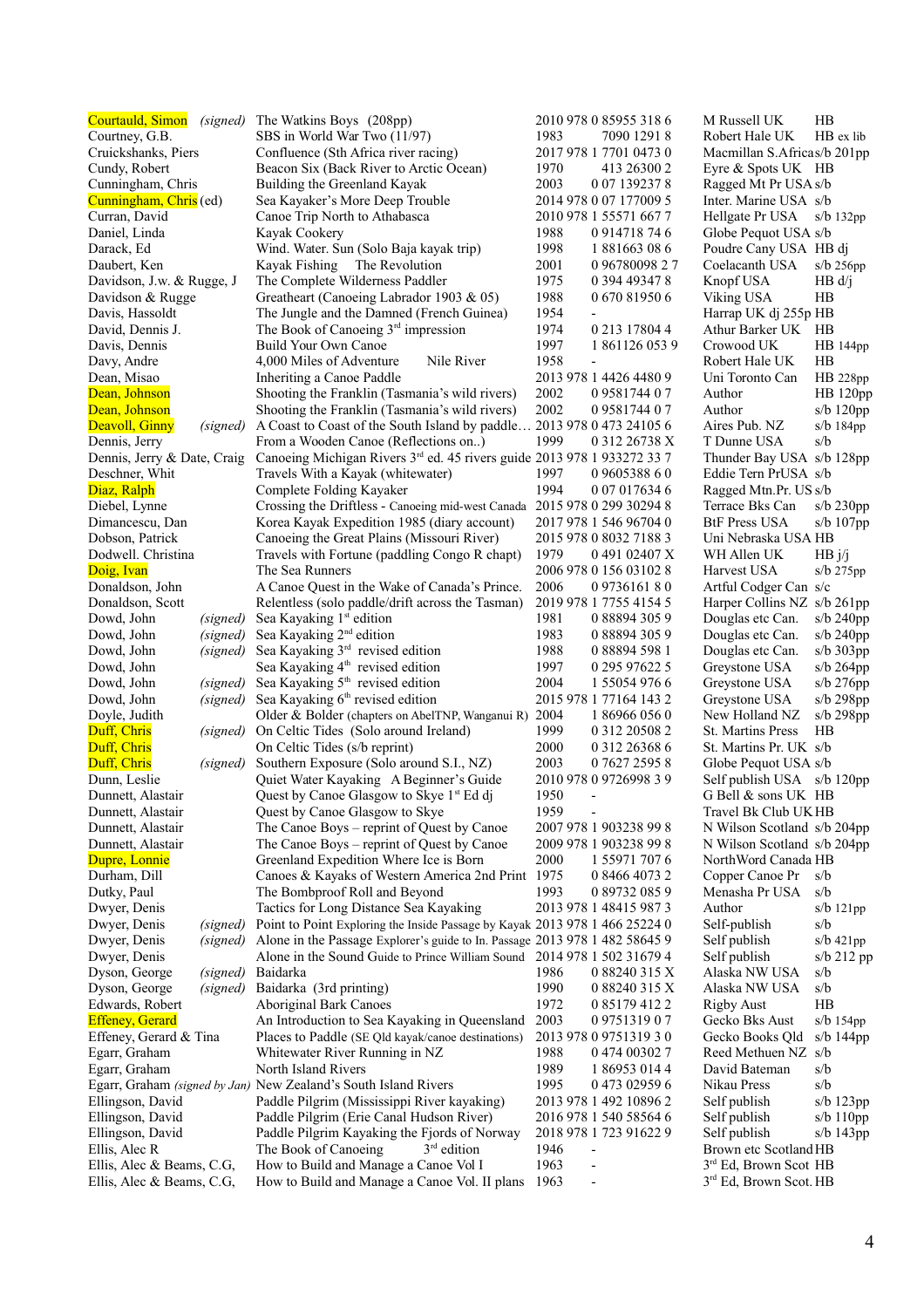| Endicott, William T.                 | To Win the Worlds (textbook for slalomists)                                       | 1986                              | Vict. Canoe Centre s/b 294pp          |
|--------------------------------------|-----------------------------------------------------------------------------------|-----------------------------------|---------------------------------------|
| Endicott, William T.                 | The Ultimate Run Canoe Slalom at Highest Levels                                   | 1983                              | Self publish USA<br>$s/b$ 524pp       |
| Evans, Jay & Anderson, R             | Kayaking The New Whitewater Sport                                                 | 1975<br>0 8289 0192 9             | s/b<br>Green Pr USA                   |
| Evans, Eric & Jay                    | The Kayaking Book revised ed                                                      | 1983<br>0 8289 0663 7             | s/b<br>Stephen Greene                 |
| F'a' Avae, Nathan                    | Natan Fa'avae Adventurer at Heart                                                 | 2015 978 1 927213 62 9            | Craig Potton NZ<br>$s/b$ 280pp        |
| Fairfax, John                        | Run O'Waters (Australia)                                                          | c1952<br>$\overline{\phantom{0}}$ | John Sands Aust.<br>HВ                |
| Farmer, Charles J.                   | The Digest Book of Canoes, Kayaks & Rafts                                         | 1977<br>0695807196                | <b>DBI Books USA</b><br>s/b           |
| Farrance, Jane & Roy                 | This in Canoeing                                                                  | 1982<br>0.95921920x               | Vict Canoe Centre s/b                 |
| Faulkner, Steven                     | Waterwalk A Passage of Ghosts Mississippi R                                       | 2008 978 0 8253 0844 4            | Beaufort Bks USA s/b 371pp            |
| Fedarko, Kevin                       | The Emerald Mile (Grand Canyon in flood)                                          | 2013 978 1 4391 5985 9            | Scribner USA<br>HB415pp               |
| Fenger, Frederic A.                  | Alone in the Caribbean Cruise of Sailing Canoe                                    | 1958                              | WellingtonBkUSA HB 353pp              |
| <b>Ferguson</b> , Alex<br>(signed)   | Sea Kayaker's Guide to NZ's South Island                                          | 2002<br>1 86966 009 9             | New Holland NZ<br>s/b                 |
| Ferguson, Stuart                     | Canoeing for Beginners                                                            | 1977<br>0 589 07194 7             | Rees Aust.<br>s/b                     |
| Ferrero, Franco                      | White Water Safety and Rescue                                                     | 1998<br>0953195600                | Pesda Press Wales s/b                 |
| Ferrero, Franco                      | Sea Kayak Navigation                                                              | 1999<br>0953195619                | Pesda Press Wales s/b                 |
| Ferrero, Franco                      | $2nd$ edition<br>Sea Kayak Navigation                                             | 2007 978 1 906095 03 1            | Pesda Press Wales s/b 107pp           |
| Ferrier, Marion & Ben                | God's River Country (canoeing Canada)                                             | 1958                              | Oldbourne Bks UK HB                   |
| Fiennes, Ranulph                     | The Headless Valley (Nahanni River Canada)                                        | 1973<br>0 340 15872 7             | Hodder & St. GB<br>HB                 |
| Fillingham, Paul                     | The Complete Book of Canoeing & Kayaking                                          | 1976<br>0 8473 1177 5             | Drake Publishers<br>s/b               |
| Finkelstein, Max                     | Canoeing a Continent The Trail of Alex Mackenzie 2005                             | 1986219 004                       | Nat. Heritage Can s/b 298pp           |
| Finkelstein, Max & J Stone           | Paddling the Boreal Forest (rediscovering AP Low) 2004                            | 1896219985                        | Nat. Heritage Can s/b 319pp           |
| Finney, Ben                          | Voyage of Rediscovery Cultural Odyssey Polynesia 1994                             | 0 520 08002 5                     | Univ. California Pr HB                |
| <b>Fisher, Stuart</b>                | <b>Inshore Britain</b>                                                            | 2006 978 085288 906 0             | Imray UK<br>$s/b$ 357pp               |
|                                      |                                                                                   |                                   |                                       |
| <b>Fisher, Stuart</b>                | Rivers of Britain Estuaries, Tideways, Havens, Lochs 2012 978 14081 4656 9        |                                   | A Coles Naut. GB s/b 304pp            |
| Fisher, Stuart                       | Canals of Britain A Comprehensive Guide 2 <sup>nd</sup> ed 2012 978 1 4081 8195 9 |                                   | A Coles Naut. GB s/b 336pp            |
| Fleming, Peter                       | Brazilian Adventure                                                               | 1948<br>$\overline{a}$            | Jonathan Cape GB HB                   |
| Fogey, O.L.D.                        | Paddle Your Kayak (thoughts and poems)                                            | 2009 978 1 4401 3606 1            | Universe USA<br>s/b                   |
| Fons, Valerie                        | Keep it Moving                                                                    | 1986<br>0 89886 101 2             | The Mountaineers HB                   |
| Ford, Kent                           | Whitewater and Sea Kayaking Outdoor P Series                                      | 1995<br>0 87322 688 7             | Human Kinetics<br>s/b $137pp$         |
| Ford, Ken                            | The Cockleshell Raid Bordeaux 1942                                                | 2010 978 1 84603 693 4            | Osprey Publishing s/b 64pp            |
| Foster, Nigel<br>(signed)            | Canoeing - A Beginners Guide to the Kayak                                         | 1990<br>0 906754 50 X             | Fernhurst Bks GB s/b 64pp             |
| <b>Foster, Nigel rev</b><br>(signed) | Sea Kayaking                                                                      | 1991<br>0 906754 60 7             | Fernhurst Bks GB s/b                  |
| Foster, Nigel                        | Open Canoe Technique                                                              | 1996<br>1898660 26 3              | Fernhurst Bks GB s/b 95pp             |
| Foster, Nigel                        | (signed) Nigel Foster's Sea Kayaking (2 <sup>nd</sup> Ed signed)                  | 1997<br>1 898660 42 5             | Globe Pequot USA s/b 96pp             |
| Foster, Nigel                        | Nigel Foster's Surf Kayaking                                                      | 1998<br>0 7627 0218 4             | Globe Pequot USA s/b 101pp            |
| Foster, Nigel                        | Kayak A Beginner's Guide                                                          | 1999<br>1 898660 52 2             | Fernhurst Bks GB s/b 64pp             |
| <b>Foster</b> , Nigel<br>(signed)    | Stepping Stones of Ungava and Labrador                                            | 2009 978 1 4327 4555 4            | Outskirts Pr. USA HB d/j              |
| <b>Foster, Nigel</b>                 | Encounters from a Kayak                                                           | 2012 978 0 7627 8106 5            | Falcon GuidesUSA s/b 255pp            |
| Foster, Nigel                        | On Polar Tides (p/b ed. of Stepping Stones)                                       | 2016 978 1 4930 2568 8            | Falcon GuidesUSA s/b 290pp            |
| Foster, Niger                        | The Art of Kayaking - paddling guide                                              | 2017 978 1 4930 2570 1            | Falcon GuidesUSA s/b 309pp            |
| Fox Rogers, Susan                    | A Hudson River Memoir<br>My Reach                                                 | 2011 978 0 8014 5007 5            | Cornell Uni USA HB d/j                |
| Francis, N & Butcher                 | Mississippi Madness                                                               | 1990<br>0 946609 94 2             | Oxvord Ill. Pr. UK HB                 |
| Franks, C.E.S.                       | The Canoe and White Water (manual)                                                | 1977<br>0 8020 2236 7             | Univ. Toronto Can. HB                 |
| Frayne, Jill                         | Starting out in the Afternoon                                                     | 2002<br>067931119X                | Random House CanHB d/j                |
| <b>Fredstone</b> , Jill<br>(signed)  | Rowing to Latitude Arctic Edge Journeys                                           | 2001<br>0 374 28180 7             | Nth. Point Pr. USA HB d/j             |
| Freeman, Amy & Dave                  | A Year in the Wilderness Canoe Boundary Waters                                    | 2017 978 1 57131 366 9            | Milkweed USA<br>HB 303pp              |
| Furrer, Werner                       | Water Trails of Washington                                                        | 1979<br>0913140317                | Signpost Bks USA s/b                  |
| Furse, Chris                         | Elephant Island - An Antarctic Expedition                                         | 1979<br>0904614 02 6              | Ant. Nelson UK<br>HB d/i              |
| Fyfe, M.E.                           | History of NZ Canoeing 1840 to 1972                                               | 1972                              | M.E. Fyfe<br>p/c                      |
| Fyfe, M.E.                           | History of NZ Canoeing 1840 - 1972 2 <sup>nd</sup> ed                             | 1975                              | M.E. Fyfe<br>s/b                      |
| <b>Gaechter</b> , Darcy              | Amazon Woman (kayak source to sea)                                                | 2020 978 1 64313 314 0            | Pegasus Bks USA HB 224pp              |
| Gange, David                         | The Frayed Atlantic Edge - Shetland to the Channel 2019 978 0 00 822511 7         |                                   | William Collins UK HB 388pp           |
| Garepis, Demece                      | Sea Kayaking Northern California                                                  | 1999<br>0 07 040596 4             | McGraw Hill USA s/b                   |
| Gauthier, Tom                        | A Voyage Beyond Reason (Journals of B Wade)                                       | 2009 978 1 4327 1235 8            | Outskirts Pr USA HB d/j               |
| Gazetas, Mary                        | Around One More Point (Paddling Adventures)                                       | 2006 978 1894898 46 1             | Touch Wood Can<br>s/ $c$ 84pp         |
| Gerard, Philip                       | Down the Wild Cape Fear (Nth Carolina river)                                      | 2013 978 1 4609 0207 3            | Uni Carolina USA HB 276pp             |
| Gidmark, David                       |                                                                                   | 1997<br>1 55209150 3              | s/c                                   |
|                                      | Birchbark Canoe Living Among the Algonquin                                        | 2007 978 0 9554273 2 9            | Firefly USA<br>Cualann Pr Scot<br>s/c |
| Gillespie, Ewan                      | Hebridean Waves (Kayaking W Coast Scotland)                                       |                                   |                                       |
| Gilpatrick, Gil                      | The Allagash Guide - (Maine, USA)                                                 | 2010 978 1 56523 488 8            | Fox Chapel USA<br>$s/c$ 98pp          |
| Glaros, Lou & Wilson, C              | Freestyle Canoeing Contemporary Technique                                         | 1994<br>0 89732 122 7             | Menasha Ridge USA s/b 138pp           |
| Glickman, Joe                        | The Kayak Companion                                                               | 2003<br>1 58017 485 X             | <b>Storey Books</b><br>s/c            |
| Glickman, Joe (signed Joe)           | Fearless One Woman One Kayak One Continent 2012                                   | 0 7627 7287 2                     | FalconGuides USA s/c 197pp            |
|                                      | Glickman, Joe (signed Freya) Fearless One Woman One Kayak One Continent 2012      | 0 7627 7287 2                     | FalconGuides USA s/c 197pp            |
|                                      | Glickman, Joe (signed Freya) Hai Heels Eine Frau Paddlelt Rund Australien         | 2013 978 3 7688 3587 9            | Delius Klasing Ger s/c 239pp          |
| Gluckman, David                      | Sea Kayaking in Florida                                                           | 1995<br>1 5 6 1 6 4 0 7 1 9       | Pineapple Press<br>s/b                |
| Gonzales, Laurence                   | Deep Survival                                                                     | 2003 978 0 393 32615 4            | Norton<br>s/b 318pp                   |
| Goddard, John                        | $1st$ ed ex-lib<br>Kayaks Down the Nile                                           | 1979<br>0 8425 1575 5             | Brigham Yng.Pr<br>HВ                  |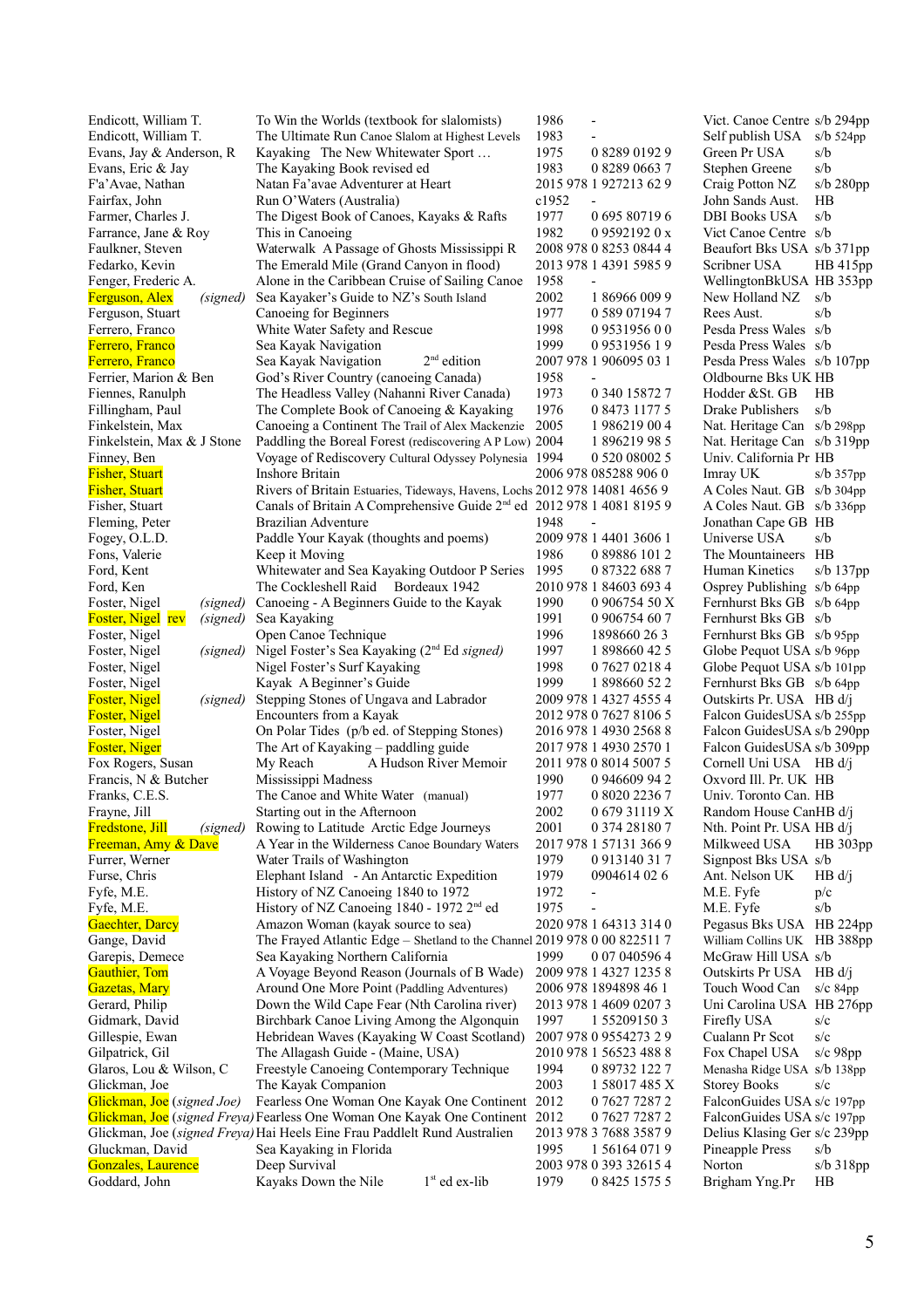| Goddard, John              | Kayaks Down the Nile incl. colour plates                                 | 1979<br>0 8425 1365 5                | Brigham Yng Pr<br>s/b             |
|----------------------------|--------------------------------------------------------------------------|--------------------------------------|-----------------------------------|
| Golden, Harvey<br>(signed) | Kayaks of Greenland                                                      | 2006<br>0978722108                   | Self Publish USA<br>s/b           |
| Golden, Harvey<br>(signed) | Kayaks of Alaska                                                         | 2015 978 0 8787221 2 8               | Self Publish USA<br>s/b 560pp     |
| Golden, F & Tipton, M      | <b>Essentials of Sea Survival</b><br>304 <sub>pp</sub>                   | 2002<br>0 7360 0215 8                | Human Kinetics USA s/b            |
| Goodwin, Ray               | Canoeing                                                                 | 2011 978 1 906095 26 0               | Pesda Press UK<br>$s/b$ 227pp     |
| Gordon, George Byron       | In the Alaskan Wilderness                                                | 1917                                 | J.C. Windston USA HB              |
|                            | Canoeing Made Easy<br>196 <sub>pp</sub>                                  | 1992<br>0 87016 199 6                |                                   |
| Gordon, I. Herbert         |                                                                          |                                      | Globe Pequot USA s/b              |
| Gordon, I. Herbert         | The Complete Book of Canoeing 3rd ed. 231pp                              | 2001<br>0 7627 0900 6                | Globe Pequot USA s/b              |
| Grant, David Renwick       | Spirit of the Vikings (Sweden/Ukraine foldboat)                          | 2007<br>1 59048 281 6                | ClassicTravel USA s/b             |
| Grant, Gordon              | Canoeing A Trailside Guide                                               | 1997<br>0 393 31489 8                | Norton, USA<br>s/b                |
| <b>Grant</b> , Max         | (signed) Fiordland and Beyond (South Island circumnav)                   | 2013 978 0 473 22363 2               | $s/b$ 143 $pp$<br>Author          |
| <b>Grant</b> , Max         | (signed) Fiordland and Beyond (South Island circumnav)                   | 2013 978 0 473 22362 5               | Author<br>HB                      |
| <b>Grant</b> , Max         | (signed) Fiordland and Beyond 3 <sup>rd</sup> edition                    | 2017 978 0 473 22362 5               | Author<br>HB                      |
| <b>Grant</b> , Max         | (signed) Kayaking New Zealand's Offshore Islands                         | 2020 978 0 473 52525 5               | Author<br>HB                      |
|                            | Kayaking New Zealand's Offshore Islands                                  | 2020 978 0 473 52524 8               | Author                            |
| Grant, Max                 |                                                                          |                                      | $s/b$ 96pp                        |
| Graves, John               | Goodbye to a River $-$ A Narrative                                       | 2002 978 0 375 72778 8               | Vintage Bks USA<br>$s/b$ 96pp     |
| Green-Hartley, Diane       | Kayak Kaydee<br>(kid's novel)                                            | 2018 978 1 5399 8689 8               | Author<br>s/b $129pp$             |
| Greenbank, Anthony         | Climbing, Canoeing, Skiing, Caving                                       | 1964<br>$\overline{\phantom{a}}$     | Elliot GB<br>HB d/i               |
| <b>Gregory, Andrew</b>     | Kayaking Around Australia (destinations guide)                           | 2011 978 174 1734 20                 | s/b<br>Explore Australia          |
| Grinnel, George            | A Death on the Barrens Rev. 2 <sup>nd</sup> Ed                           | 2006<br>1 933937 173                 | Heron Pr USA<br>s/b 179pp         |
| Grogan, Paul               | Barbed Wire and Babuskas (paddle across Siberia)                         | 2005<br>0 7535 0938 5                | Virgin Books UK<br>$s/b$ 270pp    |
| Gullion, Laurie            | Canoeing - Outdoor Pursuits Series                                       | 1994<br>0 87322 443 4                | Human Kin USA<br>s/b 145pp        |
| Gullion, Laurie            |                                                                          |                                      |                                   |
|                            | A Woman's Guide to Canoeing                                              | 1999<br>0 07 025199 1                | Ragged Mtn USA s/b 141pp          |
| Haddon A.C. & Hornell J.   | Canoes of Oceania (3 volume reprint edition)                             | 1991<br>0 910240 19 1                | Bishop Mus. USA HB                |
| Hahn, Jennifer             | Spirited Waters (Inside Passage, Canada)                                 | 2001<br>0 89886 744 4                | Mountaineers USA HB               |
| Hahn, Jennifer             | Spirited Waters (Inside Passage, Canada)                                 | 2009<br>1 59485 263 3                | Mountaineers USA s/b              |
| Hairon, Derek              | Sit-On-Top Kayak - A Beginner's Manual                                   | 2009 978 1 906095 02 4               | Pesda Pr Wales<br>$s/b$ 89pp      |
| Hairon, Derek et al.       | SE England & Channel Islands Sea Kayaking                                | 2015 978 1 906095 50 5               | Pesda Pr Wales<br>$s/b$ 271pp     |
| Hall, Alex M               | Discovering Eden (Canoeing Arctic rivers)                                | 2003<br>1 55263 221 0                | s/b<br>Key Porter Can             |
| Hall-Jones, John           | The Fjords of Fiordland                                                  | 2002<br>0 908629 56 7                | Craigs Print NZ<br>HB 168pp       |
|                            |                                                                          |                                      |                                   |
| Halsey, David              | Magnetic North (10/97) Trans Canada canoeing                             | 1990<br>0 87156 746 6                | Sierra Club USA<br>HB             |
| Hammond, Chris             | The Drawing Beneath My Kayak (essays art)                                | 2015 978 1 50764 379 2               | Self publish USA<br>$s/b$ 33 $pp$ |
| Hanson, Jonathan           | Complete Sea Kayak Touring                                               | 1998<br>0 07 026204 7                | Ragged Mtn USA s/b                |
| Hanson, Jonathan           | Sea Kayaking Outside Adventure Travel                                    | 2001<br>0 393 32070 7                | s/b<br>Norton USA                 |
| Harber, Alan               | <b>Better Canoeing</b><br>96pp                                           | 1974<br>0 7182 0498 0                | Kay & Ward GB<br>HB d/j           |
| Hargraves, Tom             | A Novice Kayakers Guide to N Vancouver Island 2015 978 0 9939260 4 4     |                                      | Self publish<br>$s/b$ 116         |
| Harris, Eddy L             | Mississippi Solo                                                         | 1998 978 0 8050 5903 8               | Henry Hold USA<br>$s/b$ 250pp     |
| Harrison, Dave (edited by) | Kayak Touring - Canoe & Kayak Techniques                                 | 1998<br>0 8117 2721 1                | Stackpole Pks USA s/b 60pp        |
|                            |                                                                          | 1993                                 |                                   |
| Harrison, David            | Sea Kayaking Basics                                                      | 0 688 12243 4                        | Hearst Marine Bks s/b             |
| Harrison, John             | Off the Map Canoeing in French Guiana                                    | 2001<br>1 556 519 2                  | Chicago Rev Pr<br>s/b             |
| Harwood, Phil              | Canoeing the Congo                                                       | 2013 978 1 84953 400 0               | Summersday UK<br>s/b              |
| Hayes, Alden C.            | Down North to the Sea (Mackenzie River 1938)                             | 1989<br>0 87108 797 9                | Pruett USA<br>$s/b$ 126pp         |
| (signed)<br>Heacox, Kim    | The Only Kayak - (Glacier Bay)                                           | 2005<br>1 59228 715 8                | HB<br>Lyons Pr. USA               |
| Heacox, Kim                | The Only Kayak 2 <sup>nd</sup> edition                                   | 2020 978 1 4930 4940 0               | Lyons Press USA s/b 230pp         |
| Heath, JD & Arima, E       | Eastern Arctic Kayaks History Design                                     | 2004<br>1889963259                   | Univ.Alaska Press HB              |
| Heaton, Peter              | The Sea Gets Greyer (small boats, incl. MacGregor) 1966                  |                                      | $A & C$ Black UK HB d/j           |
|                            | Heed, Peter & Mansfield, DickCanoe Racing (Competitor's guide marathons) | 2004<br>0 941950 37 9                | Vitesse Press USA s/b             |
| Hellemans, John            | (signed) The Misery of Staying Upright (Bluff to Reinga race)            | 047309052 X<br>2002                  | Active Health NZ s/b 88pp         |
|                            |                                                                          |                                      |                                   |
| Heller. Peter              | Hell or High Water - Tibet's Tsangpo R.                                  | 2005<br>1741145988                   | Allen & Unwin NZ s/b              |
| Helmericks, C. & H.        | Our Summer with the Eskimos                                              | 1948<br>$\qquad \qquad \blacksquare$ | Little, Brown USA HB              |
| Helmericks, Constance      | Down the Wild River North                                                | 1969                                 | L.Frewin UK<br>HB                 |
| Hemmings, Leigh            | Canoe Touring in Australia                                               | 1993<br>0 7318 0330 2                | Simon & Schuster s/b              |
| Henderson, Dan             | Sea Kayaking Basic Skills, Paddling Techniques                           | 2012 978 1 59485 340 1               | Mountaineers USA s/b 255pp        |
| Henderson, J. Lewis        | Kayak to Cape Wrath                                                      | 1951                                 | McLellan Scotland HB d/j          |
| Herman, Michael            | No Roads to Follow – Solo Great Lakes                                    | 2011 978 1 4620 5195 3               | iUniverse USA<br>$HB 279$ pp      |
| Hildebrand                 | Reading the River - a voyage down the Yukon                              | 1988<br>0 395 42480 1                | Houghton Mifflin HB               |
| Hildebrand                 | Reading the River - a voyage down the Yukon                              | 1988<br>0 395 51023 6                | s/b                               |
|                            |                                                                          |                                      | Houghton Mifflin                  |
| Hodder, Edwin              | John MacGregor 'Rob Roy' (biography)                                     | 1894                                 | Hodder Bros UK<br>HB              |
| Hodgins, B. & Hoyle, G.    | Canoeing North into the Unknown (Canada)                                 | 1994<br>0 9 20 4 7 4 9 3 4           | Nat, Heritage Can s/b             |
| Hodgins, B & Hodgins, C    | Paddling Partners (50 yrs of N Canoe Travel)                             | 2008 978 1 55002 761 7               | Dundurn Canada<br>s/b             |
| Hodnett, Brett             | Paddling with A Naturalist                                               | 2010 978 1 40523154 1                | iUniverse USA<br>s/b 127pp        |
| Hoehn, John                | Commando Kayak (Australian folboat development) 2011                     | 3 033 01717 7                        | Hirsch Pub Switz<br>s/b           |
| Hoffman, Gary              | The Mighty Miss (Mississippi R canoeing)                                 | 2009 978 1 4392 5267 3               | s/b<br>Author USA                 |
| Hoffmeister, Freya         | Cape Horn is Not a Gift<br>(South American)                              | 2017 978 1 9733 6189 3               | Amazon USA<br>$s/b$ 216pp         |
| Holman, Alan               | White River, Brown Water Amazon R                                        | 1985<br>0 340 34745 7                | Hodder & St. UK<br>HB             |
| Holmes, Tommy              | The Hawaiian Canoe 2 <sup>nd</sup> ed.                                   | 1993<br>0 9 1 5 0 1 3 1 5 0          | <b>Editions Hawaii</b>            |
|                            |                                                                          |                                      | HB d/j                            |
| Horton, S. Jeff            | Fuselage Frame Boats Skin on frame canoes/kayaks 2011 978 0 61549 556 9  |                                      | Author USA<br>s/b 156pp           |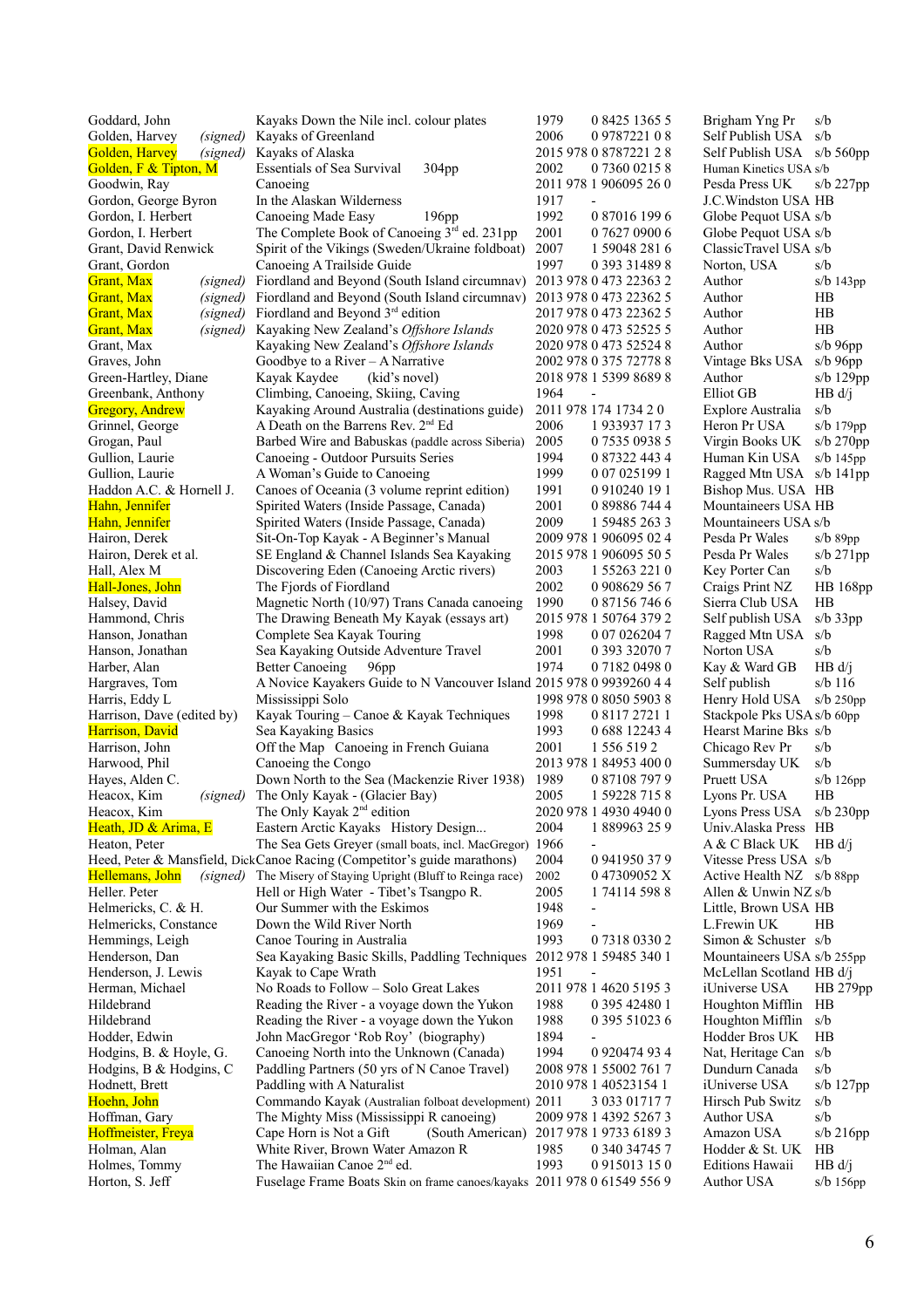| Howard, Craig P.           | Hard Rivers La Salle: Expedition II                                            | 2016 978 1 63299 090 7           | River Grove USA s/b 328pp           |
|----------------------------|--------------------------------------------------------------------------------|----------------------------------|-------------------------------------|
| Howard, Jim                | Guide to Sea Kayaking of SE Alaska                                             | 1999<br>0 7627 0409 8            | Globe Pequot USA s/b                |
| Howe, Kerry                | Coastal Sea Kayaking                                                           | 2005<br>1 86966 090 0            | New Holland NZ<br>s/b               |
| Howgate, Bernie (signed)   | Journey Through Labrador (snowshoe/kayak)                                      | 1995<br>0969441916               | Self Publish USA<br>s/b             |
| Howgate, Bernie (signed)   | Lazy Days in Summer Great Lakes to Atlantic                                    | 2002<br>0 9 6 9 4 4 1 9 4 0      | Self Publ. Canada s/b               |
| Hubbard, Mrs Leonidas      | A Woman's Way Through Unknown Labrador                                         | 1908                             | HB<br>McLure C. USA                 |
|                            |                                                                                |                                  |                                     |
| Hubbard, Buchanan, Hart    | The Woman Who Mapped Labrador                                                  | 2005<br>0 7735 2924 1            | McGill Queen Can HB dj              |
| Hueneke, Klaus             | Exploring a Wild Australian Coast                                              | 2014 978 1 925078 29 9           | Rosenberg Aust<br>$s/b$ 208pp       |
| Hughes, Alison             | Paddling in Paradise - Atlantic Canada                                         | 2002<br>0 86492 340 6            | Goose Lane Can<br>s/b               |
| Hunt, Nigel                | Adventures in Canoeing                                                         | 1964                             | Pelham Books UK HB di               |
| Hutchinson, Derek (signed) | Sea Canoeing $2nd$ ed)                                                         | 1979<br>0 7136 2005 6            | A & C Black UK HB                   |
| Hutchinson, Derek          | Sea Canoeing 3rd ed                                                            | 1984<br>0 7136 2431 0            | Adam & Black UK HB                  |
| Hutchinson, Derek          | Guide to Sea Kayaking                                                          | 1985<br>0 931397 00 6            | Pacific Search Pr<br>s/b            |
|                            | $1st$ ed                                                                       |                                  |                                     |
| Hutchinson, Derek          | Rolling for Survival                                                           | 1988<br>0 7136 5615 8            | A & C Black UK<br>$s/b$ 152 pp      |
| Hutchinson, Derek          | $3rd$ ed<br>Rolling for Survival                                               | 1999<br>0 7136 5108 3            | A & C Black UK<br>$s/b$ 134 $pp$    |
| <b>Hutchinson</b> , Derek  | The Complete Book of Sea Kayaking                                              | 1994<br>0 7136 3835 4            | s/b<br>A & C Black UK               |
| Hutchinson, Derek          | Guide to Expedition Kayaking                                                   | 1995<br>156440 721 7             | Globe Pequot Pr<br>s/b              |
| Ince & Kottner             | Sea Kayaking Canada's West Coast                                               | 1982<br>0 9691064 0 8            | Raxas Bks. Can<br>s/b               |
| Irwin, Stephen R.          | Hunters of the Ice (hunting & fishing techniques)                              | 1984<br>0 88839 179 X            | Hancock Hse.USA s/b                 |
| Jackson, Eric              | Whitewater Paddling Strokes & Concepts                                         | 1999<br>0 8117 2997 4            | Stackpole Bks Can s/b               |
| Jackson, Eric              | Playboating Moves and Training                                                 | 2000<br>0 8117 2874 3            | Stackpole Bks Can s/b 127pp         |
|                            |                                                                                |                                  |                                     |
| Jackson Kallner, Bill      | Whitewater Kayaking Basic Essentials                                           | 2000<br>0 7627 066 X             | Globe Pequot USA s/b                |
| Jacobson, Cliff            | Canoeing Wild Rivers (Nth. America)                                            | 1984<br>0 9 3 4 8 0 2 1 7 3      | <b>ICS Bks USA</b><br>s/b           |
| Jacobson, Cliff            | Canoeing Wild Rivers (Nth. America) 2 <sup>nd</sup> ed                         | 1989<br>0 9 3 4 8 0 2 5 2 1      | <b>ICS Books USA</b><br>$s/b$ 355pp |
| Jacobson, Cliff            | The Basic Essentials of Solo Canoeing                                          | 1991<br>0 934802 66 1            | <b>ICS Bks USA</b><br>s/b           |
| Jacobson, Cliff            | Canoeing and Camping Beyond the Basics                                         | 1992<br>0 934802 80 7            | <b>ICS USA</b><br>s/b               |
| Jabobson, Cliff            | Basic Essentials Canoeing (3rd edition)                                        | 2007 978 0 7627 4013 0           | s/b<br>Falcon USA                   |
| Jagger, B                  | Canoeing                                                                       | 1969                             | s/c<br>Mayflower UK                 |
|                            |                                                                                | 1945                             | HB<br>Univ. Minnesota               |
| Jaques, Florence           | Canoe Country 3rd printing                                                     |                                  |                                     |
| Jardine, Ray               | Siku Kayak Paddling the Coast of Arctic Alaska                                 | 2005<br>0 9632359 6 6            | s/b<br>Advent Pr.USA                |
| Jason, Victoria            | Kabloona in the Yellow Kayak                                                   | 1995<br>0 88801 201 2            | Turnstone Pr. Can HB                |
| Jenkins, Mark              | To Timbuktu A Journey Down the Niger                                           | 1997<br>0 688 11585 3            | HB<br>W Morrow USA                  |
| Jennings. John             | The Canoe A Living Tradition                                                   | 2002<br>1 55209 509 6            | Firefly Canada<br>HB                |
| Jennings, John             | Bark Canoes The Art & Obsession of Tappan Adney                                | 2012 978 1 77085 158 0           | Firefly<br>$s/b$ 152 $pp$           |
|                            | Jennings, Hodgins, Small eds The Canadian Canoe in Canadian Cultures           | 1999<br>1896219489               | Nat Heritage Can s/b 300pp          |
| Jerome, Christine          |                                                                                | 1994<br>0 06 016435 2            | Harper Collins USAHB d/j            |
|                            | An Adirondack Passage Cruise of Sairy Gump                                     |                                  |                                     |
| Jerome, Christine          | An Adirondack Passage Cruise of Sairy Gump                                     | 1998<br>0 935272 94 1            | Adirondack USA<br>s/b               |
| Jettmar, Karen             | The Alaska River Guide<br>Canoe, Kayak, Raft                                   | 2008 978 0 89732 957 6           | Menasha Ridge US s/b 316pp          |
| Johnson, Beth              | Yukon Wild (Yukon River by canoe)                                              | 1984<br>0912944781               | Berkshire Pr.USA s/b                |
| Johnston & Nicholson       | Blue Water Summer (BC Alaska)                                                  | 1986<br>09511842 0 2             | Orca Publ. UK<br>s/b                |
| Johnson, Shelley           | Sea Kayaking Woman's Guide                                                     | 1998<br>0 07 032955 9            | Ragged Mtn. USA s/b                 |
| Johnson, Shelley           | The Complete Sea Kayaker's Handbook                                            | 2002<br>007136210X               | Ragged Mtn USA s/b                  |
| Johnson, Shelley           | The Complete Sea Kayaker's Handbook (2 <sup>nd</sup> ed) 2011 978 0 07 17411 0 |                                  | McGraw Hill USA s/b 338pp           |
|                            |                                                                                | 1979                             | Hodder & St. UK HB                  |
| Jones, Mike                | Canoeing down Everest                                                          | 0 340 22847 4                    |                                     |
| Junker, Rozanne Enerson    | Renatus' Kayak<br>(Labrador History)                                           | 2017 978 1 7750815 1 7           | Polar Horizons Cans/b 178pp         |
| Kane, Joe                  | Running the Amazon                                                             | 1989<br>0 370 31253 8            | Bodley Head UK<br>HB 278pp          |
| Kane, Joe                  | Running the Amazon                                                             | 1990<br>0 679 72902 X            | Vintage USA<br>p/b                  |
| Kazaks, Peter              | From Reindeer Lake to Eskimo Point (N Canada) 2003                             | 1 896219 84 5                    | Nat Heritage Can<br>s/b             |
| Keith, Andrew              | afloat again, adrift three voyages Nth Am waters 2006                          | 0970765282                       | Aliform USA<br>$s/b$ 240pp          |
| Kellogg, Zip (Ed)          | The Whole Paddler's Catalogue                                                  | 1997<br>0 07 033901 5            | Ragged Mtn Press p/b                |
| Kent, Timothy J.           | Birchbark Canoes of the Fur Trade Volume I                                     | 1997<br>0965723003               | Siver Fox USA<br>s/b 344pp          |
|                            | Birchbark Canoes of the Fur Trade Volume II                                    | 1997<br>0965723003               | Siver Fox USA                       |
| Kent, Timothy J.           |                                                                                |                                  | $s/b$ 326pp                         |
| Kent, Timothy J.           | Paddling Across the Peninsula (canoe route)                                    | 2003<br>0 9657230 3 8            | Silver Fox USA<br>p/b               |
| Kesselheim, Alan S.        | Water and Sky. (N Canada by canoe)                                             | 1989<br>0 7737 2321 8            | Stoddart Canada<br>HB               |
| Kesselheim, Alan S.        | Going Inside (Arctic Canada - canoeing) 6/96                                   | 1995<br>077104450X               | McClelland & St.<br>HB              |
| Kesselheim, Alan S.        | Let Them Paddle Coming of Age on the Water                                     | 2012 978 1 55591 351 9           | Fulcrum USA<br>$s/b$ 320pp          |
| Kimantas, John             | The Wild Coast Vol. 1 N and W Vancouver Is                                     | 2005<br>1 5 5 2 8 5 6 4 8 8      | Whitecap Bks Can s/b 368pp          |
| <b>Kimantas</b> , John     | The Wild Coast 2 N and Central BC coast guide                                  | 2006 978 1 55285 786 1           | Whitecap Bks Can s/b 344pp          |
| Kimantas, John             | the Wild Coast Vol 3 Sth BC & E Coast Vanc Is.                                 | 2007 978 1 55285 842 4           | Whitecap Bks Can s/b 536pp          |
|                            |                                                                                |                                  |                                     |
| Kingsley, Mary H           | Travels in West Africa (2 <sup>nd</sup> Ed of 1897 1 <sup>st</sup> ed)         | 1976<br>$\overline{\phantom{0}}$ | Folio Soc. London HB                |
| <b>Kingsley</b> , Jennifer | Paddlenorth - Adventure, Resilience, Arctic Wild 2014 978 1 77164 035 0        |                                  | Greystone Pr. Can HB d/j            |
| Kinngston, Huw             | Mediterranean (kayak, foot, rowboat & bike)                                    | 2017 978 1 84995 274 3           | Whittles Pub UK s/b 209pp           |
| Kinziger, Michael          | Alone in a Canoe – five solo journeys                                          | 2017 978 1 63524 675 9           | LitFire Pub USA<br>s/b $173$ pp     |
| Kissner, J.                | Folboat Holidays (guide to foldboating)                                        | 1940                             | Greystone Pr. USA HB                |
| Klein, Clayton             | Challenge the Wilderness - (biogr. George Elson) 1988                          | 0 9611596 4 2                    | Wild Advent.USA HB                  |
| Klein, Clayton             | Cold Summer Wind II (canoe camping Canada)                                     | 2002<br>0 923568 49 2            | Wild.Advent USA s/b                 |
| Klinger, Herb              | Paddle Adventuring with Canoe & Kayak                                          | 2013 978 1 4251 1566 1           | <b>Trafford USA</b><br>s/b 330pp    |
|                            |                                                                                |                                  |                                     |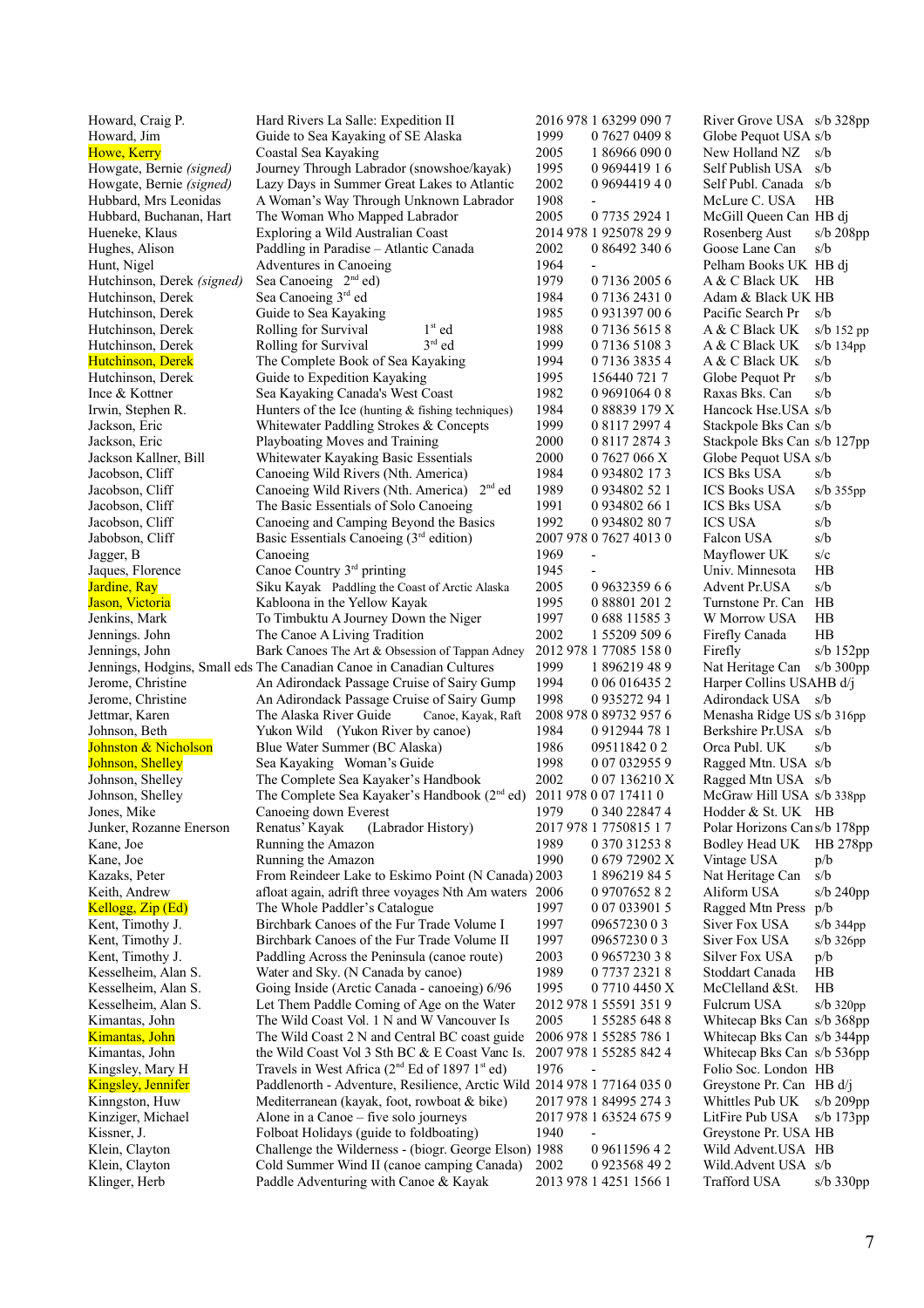|                                | Knowles, Peter Allardice, D White Water Nepal (A guidebook rafting kayaking) | 1992<br>0 89732 124 3                | Rivers Publish UK s/b 280pp              |
|--------------------------------|------------------------------------------------------------------------------|--------------------------------------|------------------------------------------|
| Knowles, Peter                 | Pub Paddles Best Short Canoe Trips Sth England 2010 978 0 9550614 1 7        |                                      | Rivers Publish UK s/b 224pp              |
| Kozel, Ben                     | Three Men in a Raft (Amazon River)                                           | 2002<br>0 330 36460 X                | s/b<br>Pan Aust.                         |
| Kramer, Joel P.                | Beyond Fear (across New Guinea; inflatable)                                  | 1995<br>0964881802                   | Above & Bey.USA s/b                      |
| Kramer, Joel P.                | Beyond Fear (across New Guinea; inflatable)                                  | 2001<br>1 58574 343 7                | Lyons Press USA HB d/j                   |
| Krauzer, Steven M.             |                                                                              | 1995<br>0 393 31336 0                | Norton & Co USA $s/b$ 192pp              |
|                                | Kayaking Whitewater and Touring Basics                                       |                                      |                                          |
| Krawiecki, Jim & Biggs, A      | Welsh Sea Kayaking 50 Great Sea kayaking voyages 2005 978 0 9547061 8 8      |                                      | Pesda Press GB<br>$s/b$ 268pp            |
| Krekel, Phillipp               | Kanu Spezial Groønland (German)                                              | 2001<br>3 934014 15 1                | Thomas Kettler<br>s/b                    |
| Kruger & Klein                 | One Incredible Journey                                                       | 1990<br>0 9611596 4 2                | Wild.Adv.USA<br>s/b                      |
| Krustev, Dimitar               | River of the Sacred Monkey                                                   | 1970                                 | s/b<br>Wilderness USA                    |
| Kuhne, Cecil                   | <b>River Rafting</b>                                                         | 1979<br>0 89037 154 7                | World Pub USA<br>s/b                     |
| Kuhne, Cecil                   | Inflatable Kayaking The Complete Guide                                       | 1997<br>0 8117 2810 2                | s/b<br>Stackpole USA                     |
| Kuhne, Cecil                   | The Kayaking Sourcebook                                                      | 1998<br>0 7627 0189 7                | Globe Pequot USA s/b                     |
| Kuhne, Cecil                   | Canoeing (Paddling Basics series)                                            | 1998<br>0 8117 2881 1                | Stackpole Bks USAs/b 150pp               |
| Kuhne, Cecil                   | Kayak Touring & Camping                                                      | 1999<br>0 8117 2843 9                | Stackpole Bks USAs/b                     |
|                                |                                                                              |                                      |                                          |
| Kuhne, Cecil Ed.               | The Armchair Paddler (canoeing, kayaking)                                    | 2000<br>0 89732 329 7                | Menasha USA<br>s/b                       |
| Kulczycki, Chris               | The New Kayak Shop More wooden kayaks to build 2001                          | 0 07 135786 6                        | McGraw Hill USA s/b 194pp                |
| Kulczycki, Chris               | Stitch-and-Glue Boatbuilding kayaks small boats 2005                         | 0 07 144093 3                        | Int. Marine USA<br>s/b $246pp$           |
| Kumiski, John                  | The Indian River Lagoon Chronicles (Florida)                                 | 2018 978 1 97 700642 4               | Argonaut USA self s/b 192pp              |
| Laanela, Mike                  | Outer Coast Solo NW Coast Vancouver Island                                   | 2015 978 1 51 748523 8               | Van Isle Pr Canada s/b 405pp             |
| Ladd, James D.                 | SBS The Invisible Raiders                                                    | 1983<br>0 85368 593 2                | <b>Book Club Ass GB HB</b>               |
| Laguna, Frederica de           | Voyage to Greenland                                                          | 1977<br>0 393 0 6413 1               | Norton USA<br>HB 285pp                   |
| Lamb, Dana                     | Enchanted Vagabonds (San Diego to Panama)                                    | 1938                                 | Harper & Bro USA HB                      |
| Lane, John                     | My Paddle to the Sea (South Carolina canoeing)                               | 2012 978 0 8203 4420 1               | Uni Georgia PrUSAs/b 208pp               |
|                                |                                                                              | 2001                                 |                                          |
| Lethcoe, Jim & N               | A History of Prince William Sound, Alaska                                    | 1 877900 12 5                        | PWD Bks, Alaska s/b                      |
| Leverette, Will                | A History of Whitewater Paddling NW Carolina 2008 978 1 59629 435 6          |                                      | History Press USA s/b 126pp              |
| Lewis, Jim                     | Seven Rivers to Churchill (kayak to Hudson Bay 2016 978 1 52339393 0         |                                      | self publish Can<br>s/b $111pp$          |
| Lewis, Linda                   | Water's Edge Women Who Push the Limits                                       | 1992<br>1 878067 18 4                | s/b<br>The Seal Pr USA                   |
| Lind, David J.                 | Canoeing the Driftless Guide SE Minnesota                                    | 2004<br>1 4 1 4 0 4 2 0 4 3          | 1 <sup>st</sup> Books Can<br>$s/b$ 131pp |
| Lindemann, Dr.Hannes           | Alone at Sea (dugout & kayak Atlantic crossngs) 1958                         |                                      | Random Hse USA HB                        |
| Lindemann, Dr.Hannes           | Alone at Sea (dugout & kayak Atlantic crossngs) 1993                         | 3 925660 27 5                        | Polner Verklag Ger s/b                   |
| Lindsay, Martin                | Those Greenland Days<br>$1st$ ed                                             | 1932                                 | HB<br>Blackwood UK                       |
| Lindsay, Martin                | Those Greenland Days                                                         | 1939                                 | Penguin Bks UK<br>s/b                    |
|                                | Deep Water Passage                                                           | 1995<br>0 316 52683 5                | Little Brown & Co HB                     |
| Linnea, Ann                    |                                                                              |                                      |                                          |
| Little, Peter & English, David | Canoeing Start Here if You Want to Paddle Canoes                             | 1981<br>0 1403 1153 X                | Puffin UK<br>$s/b$ 37 $pp$               |
| Lloyd-Jones, Robin             | Argonauts of the Western Isles                                               | 1989<br>0 906371 03 1                | Diadem Bks, UK<br>HB                     |
| Lloyd-Jones, Robin             | Red Fox Running (novel set in W Greenland)                                   | 2007<br>91 842705 52 0               | Andersen Pr UK<br>s/b                    |
| Lloyd-Jones, Robin             | Fallen Pieces of the Moon (W Greenland kayaking) 2010                        | 1 904445 31 9                        | Whittles Publ.UK<br>$s/b$ 109pp          |
| Lodwick, John                  | SBS in WWII<br>Raiders from the Sea                                          | 1990<br>1 85367 068 5                | Greenhil Bks UK<br>HB                    |
| Long, John (editor)            | The Liquid Locomotive (whitewater stories)                                   | 1999<br>1 56044 856 3                | Falcon Canada<br>s/b                     |
| Longyard, William H            | A Speck on the Sea (epic voyages, small boats)                               | 2003<br>0 07 144029 1                | McGrawHill USA s/b                       |
| Loots, Johan                   | Sea Kayaking in Southern Aftica                                              | 1999<br>1868723216                   | Struik Sth Africa<br>s/b                 |
| Loots, Johan                   | Sea Kayaking - Essential Guide to equipment                                  | 2000<br>0 8117 2921 4                | Stackpole BksUSA s/b                     |
| Lourie, Peter                  | River of Mountains A Canoe Journey down the Hudson 1995                      | 0 8156 0315 0                        | Syracuse Uni.USA HB d/j                  |
|                                | Sea Kayaking Safety & Rescue                                                 | 0 89997 274 8                        |                                          |
| Lull, John                     |                                                                              | 2001                                 | Wilderness Pr.USA s/b                    |
| Luscombe & Bird                | $2nd$ ed.<br>Canoeing                                                        | 1948                                 | Adam & Black UK HB                       |
| Lutz, Wayne J.                 | Paddling the Pacific Northwest                                               | 2013 978 1493797288                  | Powell R Bks USA s/b 175pp               |
|                                | Luukkanen H & Fitzhugh, W The Bark and Skin Boats of Northern Eurasia        | 2020 978 1 58834-475-5               | Smithsonian USA HB 276pp                 |
| Lydon, Tim                     | Passage to Alaska - Kayaking the Inside Passage 2003                         | 0 88839 523 X                        | Hancock USA<br>s/b                       |
| Lyman, Robert                  | Operation Suicide (Gironde Cockleshell Raid)                                 | 2012 978 0 85738 240 3               | Quercus UK<br>HB d/j                     |
| MacAulay, John M.              | Seal-Folk and Ocean Paddlers                                                 | 1998<br>1874267391                   | White Horse Pr UK s/b 110pp              |
| MacGregor, J                   | Rob Roy on the Baltic A Canoe Cruise $(1^{\text{st}}$ ed)                    | 1867                                 | Sampson Low UK HB                        |
| MacGregor, John                | The Rob Roy on the Jordan<br>(1 <sup>st</sup> ed)                            | 1869                                 | John Murray UK HB                        |
| MacGregor, John                | A 1000 Miles in the Rob Roy Canoe (17th ed)                                  | 1890<br>$\qquad \qquad \blacksquare$ | Sampson, Low etc HB                      |
| MacGregor, J                   | A Thousand Miles in the Rob Roy Canoe                                        | 1934                                 | Sampson, Low etc HB                      |
|                                |                                                                              |                                      |                                          |
| MacGregor, John                | The Voyage Alone in the Yawl 'Rob Roy'                                       | 1954                                 | R Hart Davis UK HB                       |
| MacGregor, Roy                 | When The Chestnut was in Flower (canoes)                                     | 1999<br>0 9 6 9 8 2 4 2 3 8          | Plumsweep Pr Can HB 339pp                |
| MacGregor, Roy                 | Canoe Country The Making of Canada                                           | 2015 978 0 307 361417                | Random House CanHB d/j                   |
| Mackay, John                   | <b>Wild Rivers</b>                                                           | 1978<br>0 340 23664 7                | Hodder & St. NZ HB $d/j$                 |
| MacLean, Dan                   | Paddling the Yukon River and its Tributaries                                 | 2007<br>1 59433 027 1                | Publ. Cons. Alaska s/b 192pp             |
| MacLean, Dan                   | Paddling Alaska A Guide to Classic Paddle Trips 2009 978 0 7627 4229 5       |                                      | Falcon Guides USAs/b 147pp               |
| <b>Maire</b> , Vincent         | Sea Kayaker's Guide to NZ's Upper North Is.                                  | 2001<br>1 877246 71 9                | New Holland<br>s/b                       |
| Manley, Atwood                 | Rushton and His Times in American Canoeing                                   | 1968<br>٠                            | Adirondack USA<br>HB d/i                 |
| Mannering, G.E.                | Eighty Years in New Zealand (chpt on canoeing) 1943                          |                                      | Simpson NZ dj<br>HB                      |
| Manser, Riaan                  | Around Madagascar on my Kayak                                                | 2010<br>1 86842 368 2                | Jonathan Ball SthA s/b                   |
|                                |                                                                              | 2012 978 1 86842 481 1               |                                          |
| Manser, Riaan                  | Around Iceland on Inspiration                                                |                                      | Jonathan Ball SthA s/b 258pp             |
| Manuel, John                   | The Canoeist<br>A Memoir (Canoeing USA)                                      | 2006<br>0 97189 747 6                | Jefferson Pr Can<br>HB di                |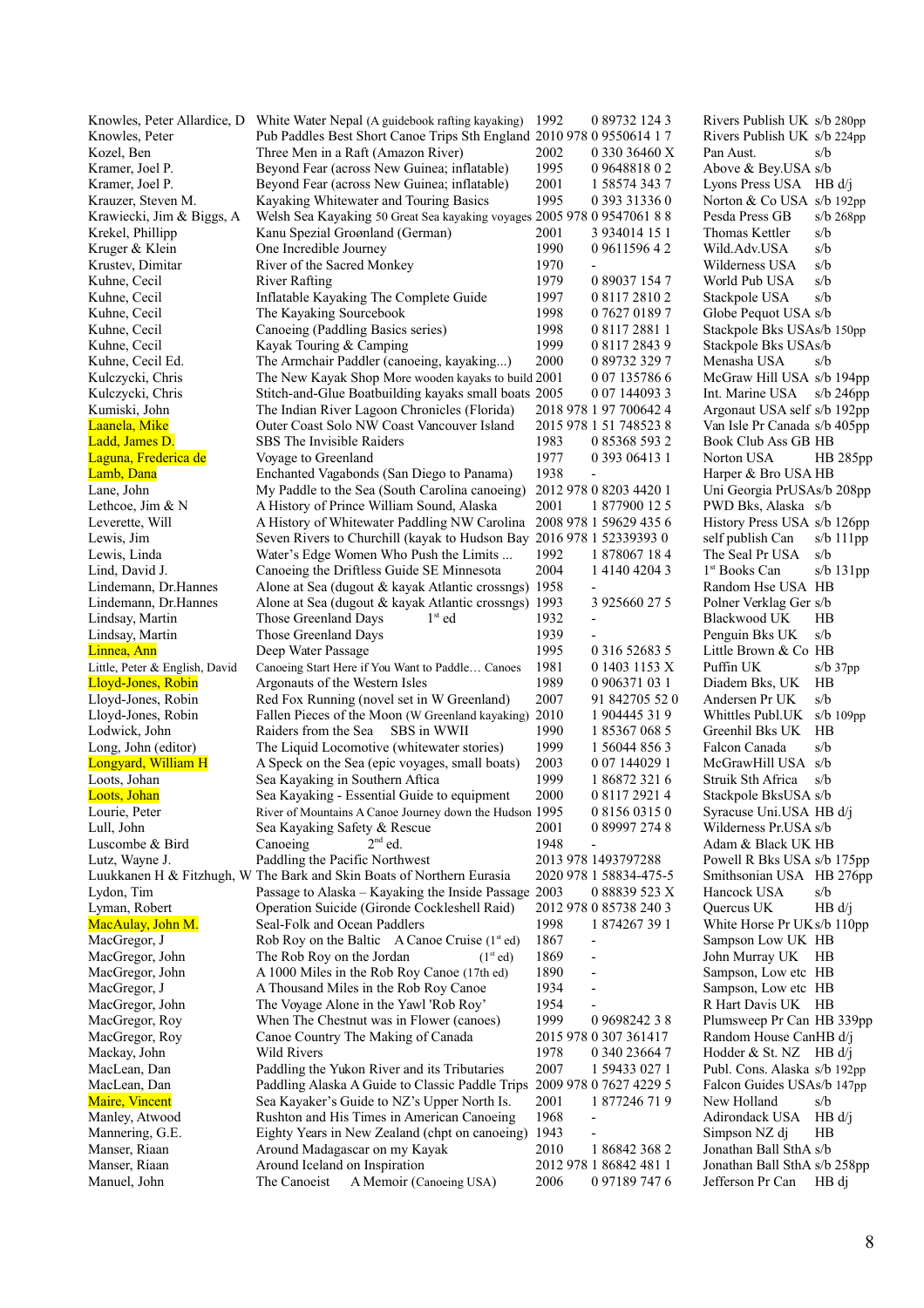|                                         | Marchildon G & C. Anderson Paddling Routes of North Central Saskatchewan 2014 978 0 88977 304 2    |       |                          | Uni Regina Pr Can s/b 126pp  |                |
|-----------------------------------------|----------------------------------------------------------------------------------------------------|-------|--------------------------|------------------------------|----------------|
|                                         | Marchildon G & Robinson S Canoeing the Churchill (Practical Guide)                                 |       | 2015 978 0 88977 148 2   | Uni Regina Pr Can s/b 475pp  |                |
|                                         | Marks, F & Timmerman, Jay Far Distant Echo (Canoe L. Superior - Hudson Bay) 2014 978 1 4834 1410 2 |       |                          | Lulu pub. UK                 | $s/c$ 285pp    |
|                                         | Mason, Paul & Scriver, Mark Thrill of the Paddle The Art of Whitewater Canoeing 1999               |       | 1 55263 039 0            | Key Porter USA               | $s/b$ 190 $pp$ |
| Mason, Paul                             | World: Kayaking and Canoeing                                                                       |       | 2011 978 1 4081 3049 0   | A&C Black UK                 | $s/b$ 32pp     |
| Mason, Bill                             | Path of the Paddle $1st$ ed                                                                        | 1980  | 0 442 29630 4            | Van Nostrand Can HB 200pp    |                |
| Mason, Bill                             | Path of the Paddle                                                                                 | 1984  | 1 55971 004 7            | North Word USA s/b 200pp     |                |
| Mason, Bill                             | Song of the Paddle Guide to Wilderness Camping 1988                                                |       | 1 55013 082 X            | Key Porter Canada s/b 186 pp |                |
| Mason, Bill                             | Path of the Paddle (revised/updated Paul Mason) 1995                                               |       | 1 55013 654 2            | Key Porter Canada s/b 200pp  |                |
| Matthews, Alex                          | Sea Kayaking Rough Waters                                                                          | 2006  | 1 896980 26 3            | Heliconia Can                | s/b            |
| Matthews, A & Whiting, K                | Touring & Sea Kayaking Essential Skills & Safety                                                   |       | 2006 978 1 56523 647 9   | Heliconia Can                | $s/b$ 120pp    |
| Mattos, Bill                            | The Practical Guide to Kayaking & Canoeing                                                         | 2006  | 1 84309 683 8            | Hermes UK 256pp s/b          |                |
| Mattos, Bill                            | The Practical Guide to Kayaking & Canoeing                                                         |       | 2006 978 1 84477 971 0   | Hermes UK 256pp HB           |                |
| Mattos, Bill & Evans, Jeremy            | The Illustrated Handbook of Canoeing & Sailing 2007 978 1 84861 153 1                              |       |                          | Hermes UK 512pp s/cyn        |                |
| Mattos, Bill                            | Kayaking & Canoeing for Beginners                                                                  |       | 2012 978 1 54215 979 8   | Southwater UK                | $s/c$ 128pp    |
| Mattos, Bill                            | Kayaking Manual (Essential Guide0                                                                  |       | 2013 978 0 85733 256 1   | Haynes USA                   | HB 171pp       |
| <b>McAuley</b> , Vivki                  | Solo<br>A Man. A Kayak. An Ocean.                                                                  | 2010  | 1 405 04013 6            | Macmillan Aust.              | s/b            |
| McCarthy, R.H.                          | Canoeing                                                                                           | 1940  |                          | Pitman UK                    | HB             |
| McCosker, Cathal                        | Man Up & Paddle $-A$ . Circumnav. of Ireland                                                       |       | 2013 978 1 300 83799 2   | Amazon GB                    | $s/b$ 196pp    |
| McCracken, Harold                       | Hunters of the Stormy Sea (Aleut Kayakers)                                                         | 1957  | $\overline{\phantom{a}}$ | Doubleday USA                | HB             |
| McDonah, Ellen Kolbo                    | One Woman's River - Solo Mississippi River                                                         |       | 2016 978 0 9962451 0 4   | Prairie R Pub USA s/b 420pp  |                |
| McGee, Peter                            | Kayak Routes of the Pacific Northwest Coast                                                        | 2004  | 155365 033 1             | Greystone Can                | s/b            |
| McGuffin, $G$ & J                       | Where Rivers Run                                                                                   | 1988  | 0 7737 2206 6            | Stoddart Can.                | HB             |
| McGuffin, Gary & Joanie                 | Canoeing Across Canada                                                                             | 1988  | 0 906371 23 6            | Diadem UK                    | HB             |
| McGuffin, Gary & Joanie                 | Superior Journeys on An Inland Sea                                                                 | 1996  | 1 55971 483 2            | NorthWord Pr.Can HB          |                |
| McGuffin, Gary & Joanie                 | Paddle Your Own Canoe (illustrated guide)                                                          | 1999  | 1 55046 214 8            | Boston Mills Can s/b 208pp   |                |
| McGuffin, Gary & Joanie                 | Paddle Your Own Kayak (illustrated guide)                                                          | 2008  | 1 55046 464 1            | Boston Mills USA HB dj       |                |
| McIntyre, O Ross                        | Paddle Beads<br>(Canoeing – Canada)                                                                | 2010  | 1935655 114              | Gray Books USA HB dj         |                |
| McKie, Ronald                           | The Heroes<br>(Operation Jaywick)                                                                  | 1960  | $\overline{\phantom{a}}$ | Angus & Roberts              | HB             |
| McKittrick, Erin                        | A Long Trek Home - 4,000 miles, boot, raft ski                                                     |       | 2013 978 1 59485 093 6   | Mountaineers USA s/b 221pp   |                |
|                                         | McLaughlin, Chris & Yvonne Canoeing the Rivers and Lakes of NSW                                    | 1987  | 0958841721               | Authors                      | s/b            |
|                                         | McLaughlin, Chris & Yvonne Canoeing the Rivers & Lakes of Queensland & NT                          | 1988  | 0 1 9588417 3 X          | Macstyle Victoria            | s/b            |
|                                         | McLaughlin, Chris & Yvonne Rivers & Lakes of Victoria - Canoeing/camp. Guide 1999                  |       | 0 646 3724 9             | Riversdale Vict              | s/b            |
|                                         | McLaughlin, Chris & Yvonne Paddle Eastern Australia Victoria & Murray R                            | 2007  | 0 9 8 0 3 1 4 6 1 8      | Rosella Pub Vict             | $s/b$ 175 $pp$ |
| McLennan, Wayne                         | Rowing to Alaska                                                                                   | 2004  | 1862 077065              | Granta Bks UK                | s/b            |
| McNair, Robert E                        | $(3rd$ ed)<br><b>Basic River Canoeing</b>                                                          | 1972  | 87603 001 0              | ACA USA                      | s/b 103pp      |
| McNaught, Noel                          | The Canoeing Manual<br>(Revised Ed)                                                                | 1961  |                          | Nicolas Kaye UK HB ex lib    |                |
| McNaught, Noel                          | Canoe Cruising Manual                                                                              | 1974  | 0 7182 0962 1            | Kaye & Ward UK HB            |                |
| McPhedran, Ian                          | The Mighty Krait                                                                                   |       | 2018 978 1 4607 5564 8   | Harper Collins               | s/b $244$ pp   |
| McPhee, John                            | The Survival of the Bark Canoe                                                                     | 1975  |                          | McGraw Hill USA HB           |                |
| Memminger, Hans                         | (NW Passage)<br>Die Arktis im Kajak                                                                | 1990  | 3 475 52669 7            | Rosenheimer                  | HB             |
| Memminger, Hans                         | In Sturm und Eis (NW Passage)                                                                      | 1995  | 3 475 52783 9            | Rodenheimer                  | HB             |
| Mentzing, Karin                         | Langfardskajak                                                                                     | 2000  | 91 46 17637 3            | Wahlstrom Sweden HB          |                |
| Mentzing, Karin (signed) Langfardskajak |                                                                                                    |       | 2007 978 91 46 21468 3   | Wahlstrom Sweden s/b 125pp   |                |
| Michael, Pamela (ed)                    | The Gift of Rivers (stories of life on the water)                                                  | 2000  | 1 885211 42 2            | Travellers USA               | $s/b$ 272 $pp$ |
| Miller, Robert H.                       | Kayaking the Inside Passage                                                                        | 2005  | 0 88150 642 7            | Countryman USA s/b 459pp     |                |
| Miller, Robert H.                       | Kayaking the Inside Passage $2nd$ edition                                                          |       | 2019 978 1 68268 295 1   | Countryman USA s/b 467pp     |                |
| Millar, Candice                         | River of Doubt (Theodore Rooseveldt Amazon)                                                        |       | 2206 978 0 7679 1373 7   | Anchor Bks USA s/b           |                |
| Miskimins, R.W.                         |                                                                                                    | 1987  | 0 936608 49 8            |                              |                |
|                                         | Guide to Floating Whitewater Rivers<br>From the Swamp to the Keys - Florida history                | 2003  |                          | F Amato Pub USA s/b 180pp    |                |
| Molloy, Johnny                          |                                                                                                    |       | 0 8130 2622 9            | Uni Florida PrUSA s/b 220pp  |                |
| Moores, Ted                             | KayakCraft Fine Woodstrip Kayak Construction 1999                                                  |       | 0937822 56 6             | WoodenBoat USA s/b 177pp     |                |
| Moores, T & Mohr, M                     | Canoecraft Guide to Woodstrip Construction                                                         | 1997  | 0 920656 24 2            | Firefly Bks Canada s/b 145pp |                |
| Moores, Ted and Rossel, G               | Kayaks You Can Build Illustrated guide)                                                            | 2004  | 1 5 5 2 9 7 8 6 1 3      | Firefly USA                  | HB 256pp       |
| Moran, James                            | Building Your Kevlar Canoe (3 foolproof designs)                                                   | 1995  | 0 07 043336 5            | Ragged Mt Pr USA s/b 184pp   |                |
| Morine, David E                         | Two Coots in a Canoe (Connecticut R canoeing)                                                      |       | 2009 978 0 7627 5459 5   | Globe Pequot USA HB dj       |                |
| Morse, Eric W.                          | Freshwater Saga Wilderness Canoeing Canada                                                         | 1987  | 0 8020 6657 7            | Un.Toronto Pr Can s/b        |                |
| Moulin & Guegan                         | Le Kayak et La Mer (instruction manual)                                                            | 1991  | 2 85180 224 0            | Editions Amph. Fr s/b        |                |
| <b>Mulvany</b> , Tara<br>(signed)       | A Winter's Paddle (South Island NZ in winter)                                                      |       | 2014 978 1 927213 18 6   | Craig Potton NZ              | $s/b$ 143 $pp$ |
| Munch-Khe, Willi                        | Kapitan Romer bezwingt den Atlantic ( $1^{\text{st}}$ Ed d/j)                                      | 1939  |                          | Ludwig Vog Germ HB           |                |
| Myer, Valerie Grosvenor                 | A Victorian Lady in Africa (Mary Kingsley bio)                                                     | 1989  | 185253 099 5             | Ashfrod Press UK HB dj       |                |
| Mytton-Davies, Peter                    | Canoeing for Beginners                                                                             | 1971  | 0 236 17613 7            | Elek Books UK                | HВ             |
| Nealy, William                          | Kayaks to Hell (cartoon book)                                                                      | 1982  | 0 89732 010 7            | Menasha USA                  | s/b            |
| Nealy, William                          | Kayak (animated manual w/w technique)                                                              | 1986  | 0 89732 050 6            | Menasha USA                  | $s/b$ 171 $pp$ |
| Nealy, William                          | Kayak - The New Frontier $(2nd$ ed.)                                                               |       | 2007 978 0 89732 589 9   | Menasha USA                  | $s/b$ 168pp    |
| Neel, David                             | The Great Canoes Reviving a NW Coast Tradition                                                     | 1995  | 1 55054 185 4            | Douglas BC Can               | $s/b$ 135 $pp$ |
| Neison, Adrian                          | Practical Boat Building for Amateurs<br>$4th$ ed                                                   | 1895? | $\overline{\phantom{a}}$ | Bazaar UK 120pp HB           |                |
| Nelson, Richard K                       | Hunters of the Northern Ice - (Wainwright)                                                         | 1969  | 0 226 57176 9            | Univ.Chicago Press s/b       |                |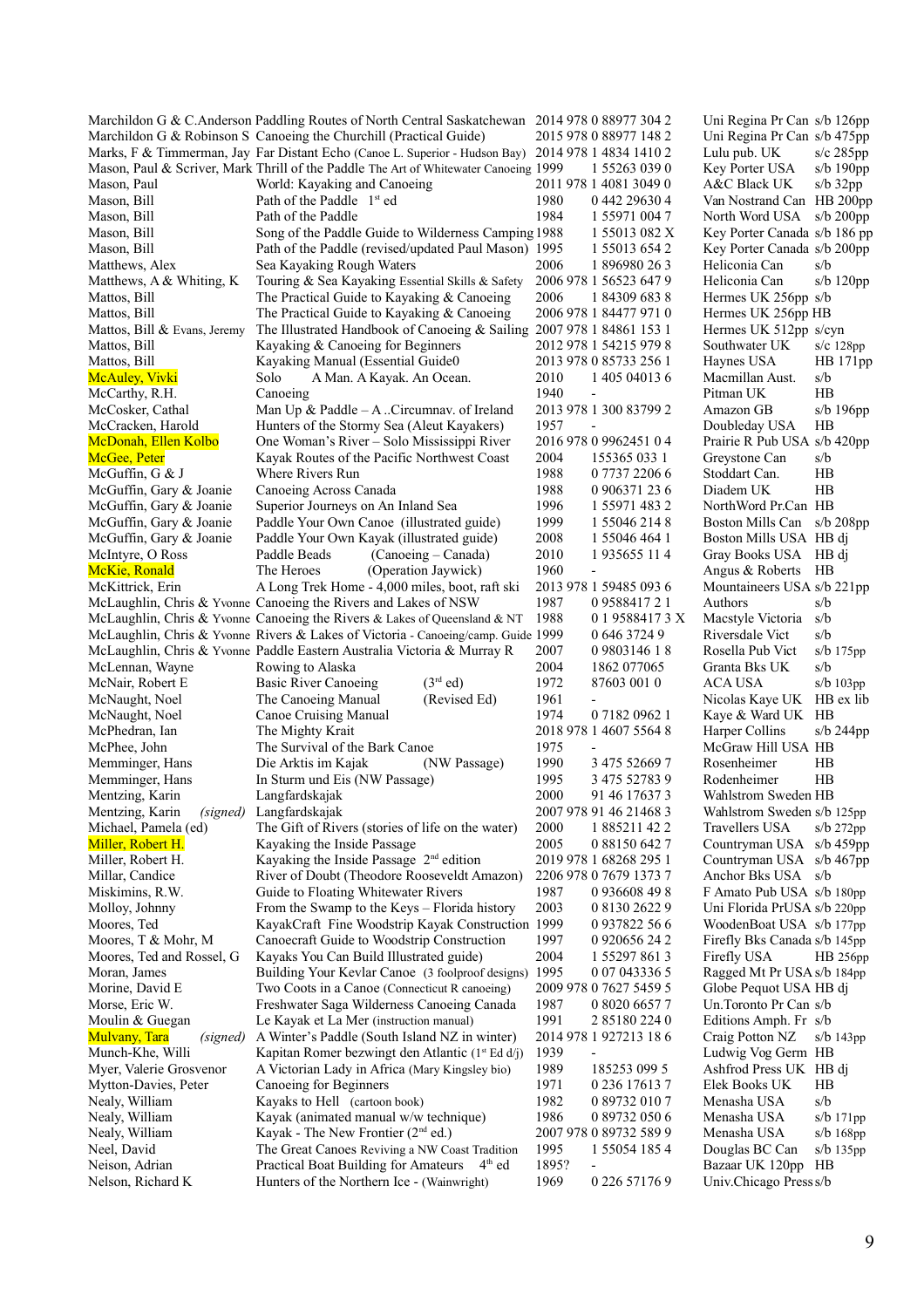|                                                      | Neuzil, Mark & Sims, Norman Canoes A Natural History in North America    |       | 2016 978 0 8166 8117 4       | Uni Minnesota USAHB 370pp    |                 |
|------------------------------------------------------|--------------------------------------------------------------------------|-------|------------------------------|------------------------------|-----------------|
| Neville, Ralph                                       | Survey by Starlight WW2 Exploits of C.O.P.P.5                            | 1949  |                              | Hodder Stough UK HB d/j      |                 |
| NSW Canoe Association                                | Canoeing Guide to New South Wales                                        | 1990  | 0 646 00264 3                | NSW Canoe Assn. s/b 209pp    |                 |
| Nickels, Sylvie                                      | The Big Muddy A Canoe Journey Mississippi                                | 1992  | 0951867008                   | Oriole Press UK              | $s/b$ 179 $pp$  |
| Nickerson, E.B.                                      | Kayaks to the Arctic                                                     | 1970  | 0 8310 7065 X                | Howell North USA HB          |                 |
| Niemi & Wieser editors                               | Rivers Running Free                                                      | 1997  | 1 878067 90 7                | Seal Press USA               | s/b             |
| Nikolaus, A                                          | Wasser Wanderm fur Jedermann                                             | 1953  |                              | Franckh Germany HB dj        |                 |
| Nooter, Gert                                         | Old Kayaks in the Nederlands                                             | 1971  | 90 04 03431 5                | EJ Brill Nederlands s/b      |                 |
| Nooter, Gert                                         | Leadership & Headship E. Greenland                                       | 1976  | 90 04 04 866 9               | EJ Brill Nederlands s/b      |                 |
| Nordby, Will                                         | Seekers of the Horizon                                                   | 1989  | 0 87106 634 3                | Globe Pequot USA HB          |                 |
| Norment, Christopher                                 | In the North of Our Lives (N. Canada/canoeing)                           | 1989  | 0 89272 269X                 | Down East USA                | HB              |
| Nugent, James                                        | The Solo Kayak                                                           |       | 2014 978 1 4991 2324 1       | Self publish USA             | s/b $26pp$      |
| Null, Scott & McBride, Joel                          | Kayak Fishing - The Ultimate Guide                                       | 2007  | 1896980287                   | Heliconia Canada s/b         |                 |
| Nute, Grace Lee                                      | The Voyageur (fifth printing)                                            | 1979  | 0 87351 012 7                | Minnesota Hist.Soc HB 289pp  |                 |
| <b>NZCA</b>                                          | Whitewater Vo.1, Nos. I - IV 1953 - 1956                                 | 1956? |                              | <b>NZCA</b>                  | HB              |
| <b>NZCA</b>                                          | An Introduction to Canoeing in NZ                                        | 1978  | 0 968565 34 8                | McIndoe NZ                   | s/b             |
| NZCA Canard, H. editor                               | New Zealand Canoeing Handbook                                            | 1988  | 0 9597823 2 X                | NZCA Wgtn                    | $s/b$ 76pp      |
| Oberhottzer, Ernest Carl                             | Toward Magnetic North 1912 Canoe Journey                                 |       | 2000 978 0 873 51623 0       | Oberholtzer                  | HB d/i          |
| Odendaal, Francois                                   | Rafting the Amazon                                                       | 1992  | 0 563 36386                  | <b>BBC Books UK</b>          | <b>HB</b> 206pp |
| Olson, Sigurd F.                                     | The Lonely Land (Churchill River canoe trip)                             | 1961  | $\qquad \qquad \blacksquare$ | Alfred Knopf USA HB d/j      |                 |
| Olson, Sigurd F.                                     | Listening Point $(5th$ printing)                                         |       | 2011 978 0 81662996 1        | Uni Minnesota Pr s/b         |                 |
| Olson, Sigurd F.                                     | The Singing Wilderness                                                   |       | 1997 978 0 8166 2992 3       | Uni Minnesota Pr s/b 245pp   |                 |
| O'Neill, Dan<br>(signed)                             | A Land Gone Lonesome (Canoeing Yukon River)                              | 2006  | 1 58243 364 X                | Counterpoint USA s/b         |                 |
| O'Regan, Edward                                      | In Irish Waterways (folding kayak 1939-49)                               | 2005  | 1 85607 915 5                | Curragh Pr Ireland s/b       |                 |
| Osler, Sandford                                      | Canoe Crossings Craft that shaped BC, Canada                             |       | 2014 9781 927527 74 0        | Heritage Canada              | s/b $159pp$     |
| Outen, Sarah                                         | A Dip in the Ocean (rowing solo Indian Ocean)                            |       | 2011 978 1 84953 127 6       | Summersdale UK s/b           |                 |
| Outen, Sarah                                         | Dare to Do Taking on the planet by bike $\&$ boat                        |       | 2016 978 1 85788 461 2       | Nicholas Brealey UK HB 288pp |                 |
| Palmer, E & Wilford, N                               | English Canoe Classics Vol.1 North 25 trips                              |       | 2012 978 1 909065 32 1       | Pesda Pr Wales               | s/b $141$ pp    |
| Palmer, E & Wilford, N                               | English Canoe Classics Vol.2 South 28 trips                              |       | 2013 978 1 906095 41 3       | Pesda Pr Wales               | $s/b$ 150pp     |
| Palmer, Eddie                                        | Scottish Canoe Classics 25 Canoe and Kayak trips                         |       | 2015 978 1 906095 49 9       | Pesda Pr Wales               | $s/b$ 159pp     |
| Palmer, Tim                                          | America's Great River Journeys (raft canoe kayak) 2018 978 0 8478 6173 6 |       |                              | Rizzoli Int USA              | HB 319pp        |
| Pardy, Marleau, Woodford                             | Navigation, Sea Sate & Weather Paddler's Manual                          | 2010  | 0986561306                   | <b>SKILS Canada</b>          | s/b             |
| Paine, Justin<br>(signed)                            | The Spirit of Kayaking (anthology of trips Aust)                         | 2019  |                              | self publish NSW             | s/b $175$ pp    |
| Paine, Justin<br>(signed)                            | Gone Paddling Story of Lane Cove PaddlersNSW                             | 2020  | $\overline{\phantom{0}}$     | self publish NSW             | s/b $187$ pp    |
| Parker, John                                         | SBS The Inside Story of the Special Boat Service 1997                    |       | 0 7472 1976 1                | Headline UK                  | HB d/i          |
| Parnell, Jim<br>(signed)                             | Those Magnificent Men in their Rob Roy Canoes 2012 978 0 473 22261 1     |       |                              | Taniwha Pr NZ                | $s/c$ 113 $pp$  |
| Parnes, Robert                                       | Canoeing the Jersey Pine Barrens                                         | 1978  |                              | East Woods USA               | $s/c$ 284pp     |
| Paterson, Lynn                                       | Finding Solo One Woman's around NZ Coast                                 |       | 2019 978 0 473 47094 4       | self publish                 | $s/c$ 318pp     |
| Patterson, R.M.                                      | Dangerous River $(1st US ed)$                                            | 1954  | $\overline{a}$               | William SloaneNY HB d/j      |                 |
| Patterson, R.M.                                      | Dangerous River<br>(1 <sup>st</sup> UK ed)                               | 1954  |                              | George Allen UK HB d/j       |                 |
| Patterson, R.M.                                      | Dangerous River                                                          | 1990  | 0 930031 26 1                | Chelsea Green Can s/b        |                 |
| Patterson, R.M.                                      | Finlay's River<br>(Canoeing Finlay River BC) 1968                        |       |                              | W Morrow USA                 | HB d/i          |
| Patterson, R.M.                                      | Trail to the Interior (Stikine & Dease rivers Canada) 1968               |       |                              | Sloane USA                   | HB d/i          |
| Paulsen, Gary                                        | Canoe Days (illustrated kid's book) 1999 978 0 44041441 4                |       |                              | Dragonfly USA s/b            |                 |
| Payne, Jim<br>(signed)                               | One Inch above the Water                                                 | 2008  | 0915728 190                  | Lytton Pub USA               | s/b             |
| Payne, Jim<br>(signed)                               | Discovering England                                                      |       | 2012 978 0 915728 00 8       | Lytton Pub USA               | $s/b$ 162pp     |
| Pecher, Kamil                                        | Lonely Voyage (Kayaking Can. fur trade rivers)                           | 1978  | 0 888833 001 4               | W Prairie Bks Can HB d/j     |                 |
| Peerez, Triana, S                                    | Down the Orinoco in a Canoe                                              | 1902  |                              | W Heinmann UK HB             |                 |
| Pelly, David F                                       | The Old Way North (Following the Oberholtzer Exped) 2008                 |       | 0 87351 616 7                | Borealis Bks Can HB d/i      |                 |
| Perkins, Robert                                      | Against Straight Lines (N Labrador canoeing 191pp) 1983                  |       | 0 326 69930 6                | Little Brown & Co HB $d/j$   |                 |
| Perkins, Robert                                      | Into the Great Solidtude (Back River Canada 219pp) 1991                  |       | 0 8050 0727 X                | Henry Holt USA HB d/j        |                 |
| Pessl, Fred 'Skip'                                   | Barren Grounds The Story of the Moffat Canoe Trip                        |       | 2014 978 1 61168 533 6       | Dartmouth Pr USA HB d/j      |                 |
| Petersen, H.C.                                       | Skinboats of Greenland                                                   | 1986  | 87 85180 084                 | Museum Denmark HB            |                 |
| Petersen, H.C.                                       | Instruction in Kayak Building                                            | 1981  | 87 558 0841 7                | Museum, Greenland s/b        |                 |
| Peterson, Phil                                       | All Things are Possible (Verlen Kruger story)                            | 2006  | 1 59193 138 X                | Advent. Pub.USA HB           |                 |
| Phillips, Lucas                                      | Cockleshell Heroes<br>(reprint)                                          | 1956  | $\overline{\phantom{0}}$     | Heinemann UK                 | HB              |
| Phillips, Lucas                                      | Cockleshell Heroes                                                       | 1957  |                              | Pan Bks UK                   | p/b             |
| <b>Phillips, Martha Greene rev</b>                   | Border Country. H Greene canoe journals 1906-16                          |       | 2017 978 1 5179 0107 3       | Uni Minn Pres                | HB 373pp        |
| Phipps, Maurice Stone, Douglas Canoeing in Australia |                                                                          | 1976  | 0 909674 06 X                | Pioneer Victoria             | s/b             |
| Piggott, Margaret                                    | Southeast Alaska with Pack & Paddle 2 <sup>nd</sup> ed                   | 1990  | 0 89886 242 6                | Seattle Mtneers UAs/b 238pp  |                 |
| Pinniger, Deb                                        | L'Eau Vive (river kayaking photos)                                       | 2003  | 0954591909                   | Gunn UK                      | s/b             |
| Pitt, Barrie                                         | Special Boat Squadron SBS in the Mediterranean 1983                      |       | 07126 01802                  | Century UK                   | HB              |
| Pitt, Michael D.                                     | Franklin, Oops, Mud & Cupcake (canoeing N Can) 2014 978 1 927755 12 9    |       |                              | Agio BC Canada               | s/b $2699$ pp   |
| Player, Ian                                          | Men, Rivers and Canoes (Natal; race to Durban) 1964                      |       |                              | Simondium SAfrica HB         |                 |
| Poling, Jim Sr.                                      | The Canoe An Illustrated History                                         | 2000  | 0 88150 503 X                | Countryman USA HB d/j        |                 |
| Poole, Michael                                       | Ragged Islands - Canoeing the Inside Passage                             | 1991  | 0 88894 718 6                | Douglas/McIntyre CanHB d/j   |                 |
| Porter, Earl                                         | In the Wake of the Keelboats 1932 Canoe Trip                             | 1978  | 533 03256 3                  | Vantage Bks USA HB d/j       |                 |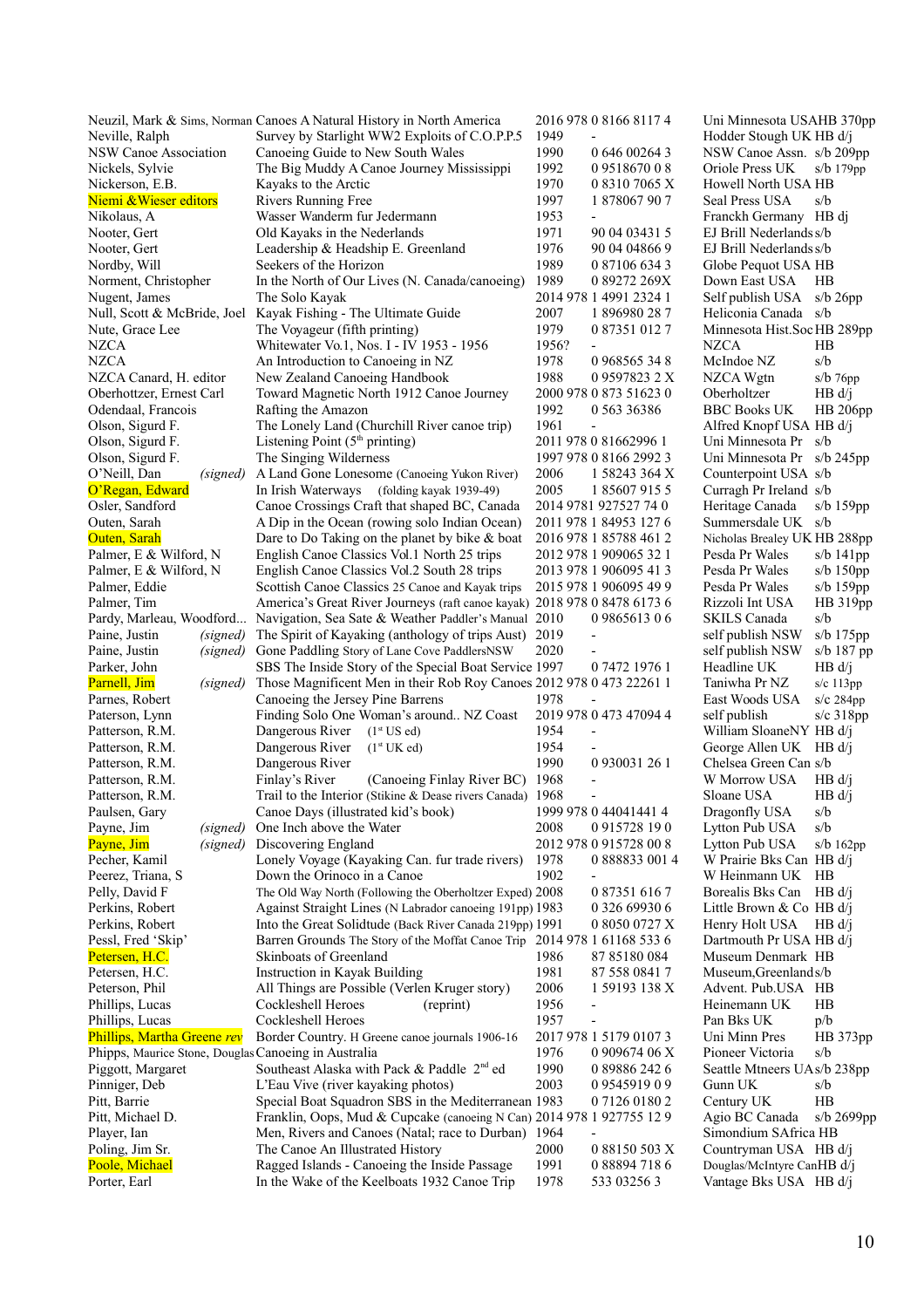| Posselt, Steve             | Cry Me a River (kayak the Murray R, Aust.)                            | 2009          | 0 98061370 4             | Ebona Inst. Aust.             | s/b            |
|----------------------------|-----------------------------------------------------------------------|---------------|--------------------------|-------------------------------|----------------|
| Pritchard, Tony            | Paddling Down the Darling                                             |               | 2017 978 1925595 38 3    | Indie Mosh Aust               | $s/b$ 193 $pp$ |
| Pulling, Pierre            | Principles of Canoeing                                                | 1954          |                          | Macmillan USA                 | $HB d/{}iS$    |
| Pugh, David L.             | Voyage of Freedom Kayaking to the Coast USA 2017 978 15427 46328      |               |                          | Author                        | s/b $102pp$    |
| <b>Pushcar, Jerry</b>      | Waters Beneath My Feet - New Orleans to Nome 2018 978 0 578 41848 3   |               |                          | Last Cache Alaska s/b 367 pp  |                |
| Putz, George               | Wood and Canvas Kayak Building                                        | 1990          | 0 87742258 3             | Int. Marine USA               | s/b            |
| Queensland Canoeing Inc    | Canoe-Kayak Paddle Trips                                              |               | 2009 978 1 921555 28 2   | Boolarong Pr Qld              | $s/b$ 138 $pp$ |
| Quirke, Terence T.         | Canoes the world over (dugouts, kayaks & canoes)                      | 1952          |                          | Univ.Illinois USA HB d/j      |                |
| Raffan, James              | Summer North of Sixty (Arctic Canada - canoeing) 1990                 |               | 1 55013 224 5            | Key Porter Can                | HB             |
| Raffan, James              | Fire in the Bones (Biography of Bill Mason)                           | 1997          | 0 00 638655 5            | Harper Perennial              | s/b            |
| Ramwell, J.J               | Sea Touring                                                           | 1978          | 0 905331 02 8            | Self Publish                  | s/b            |
| Rainsley, Mark             | 2008 South West Sea Kayaking Isle of Wight to 2008 978 1 906095 05 5  |               |                          | Pesda Press UK                | s/b 267pp      |
| Rainsley, Mark             | Paddle the Thames Guide; canoes, kayaks SUPs 2017 978 1 906095 59 8   |               |                          | Pesda Press UK                | $s/b$ 238pp    |
| Ranson, Rick               | Paddling South Winnipeg to New Orleans Canoe 2007 978 1 897126 23 3   |               |                          | NeWest Pr Canada s/b 121pp    |                |
| Rasmussen, Greg            | Kayaking in Paradise (Inside Passage Alaska)                          | 1997          | 1 5 5 1 1 0 6 3 3 7      | Whitecap Bks Can. HB          |                |
| Raven-Hart, R              | Canoe Errant (1 <sup>st</sup> ed folboating Europe early 30s)         | 1935          | $\overline{\phantom{a}}$ | John Murray UK                | HB             |
| Raven-Hart, R              | Canoe Errant on the Nile<br>(1 <sup>st</sup> ed 269pp)                | 1936          | $\overline{\phantom{a}}$ | John Murray UK                | HB             |
| Raven-Hart, R              | Canoe Errant on the Mississippi $(1st$ ed 243pp)                      | 1938          | $\overline{\phantom{a}}$ | Methuen UK                    | HB             |
| Raven-Hart, R              | Canoeing in Ireland<br>(1 <sup>st</sup> ed 40pp)                      | 1938          | $\overline{\phantom{a}}$ | Canoe Boat Ltd                | s/b            |
| Raven-Hart, R              | Canoe to Mandalay<br>(1 <sup>st</sup> ed 244pp)                       | 1939          | $\overline{\phantom{a}}$ | Fred Muller UK                | HB             |
| Raven-Hart, R              | Canoe to Mandalay<br>(reprint)                                        | 1946          | $\overline{\phantom{a}}$ | Fred Muller UK                | HB             |
| Raven-Hart, R              | Canoe in Australia<br>(1 <sup>st</sup> ed 220pp)                      | 1948          |                          | Georgian House A HB           |                |
|                            | Rawstorne, S Greenwood, G Paddling around New South Wales (reprint)   | 2010          | 0 646 53293 6            | Pristine Pub NSW s/b 265pp    |                |
| Rawstorne, Scott           | <i>(signed)</i> The Paddler's Guide to New South Wales                |               | 2013 978 0 9873487 1 5   | Global Paddler NSW s/b 360pp  |                |
| Rawstorne, Scott           | (signed) The Paddler's Guide to Queensland                            |               | 2012 978 0 9873487 0 8   | Pristine Pub NSW s/b 244pp    |                |
| <b>Rees, Quentin</b>       | The Cockleshell Canoes British Military Canoes WWII 2008              |               | 1 84868 065 4            | Amberley UK                   | $s/b$ 320pp    |
| Rees, Quentin              | Cockleshell Heroes The Final Witness                                  | 2011          | 1848688612               | Amberley UK                   | HB 320pp       |
| Reid, Martine J.           | Bill Reid and the Haida Canoe                                         |               | 2011 978 1 55017 558 5   | Harbour Pub Can s/b 182pp     |                |
| Reseck Jr, John            | We Survived Yesterday (kayaking Baja California)                      | 1994          | 1882180186               | Griffin Publ. USA s/b 183pp   |                |
| Rice, Larry                | Gathering Paradise                                                    | 1990          | 1 55591 057 2            | Fulcrum Publ. USAs/b          |                |
| <b>Rice</b> , Larry        | Baja to Patagonia                                                     | 1993          | 1 55591 113 7            | Fulcrum Publ. USAs/b          |                |
| Rice, Larry                | Canoe Country Reflections                                             | 1993          | 0934802858               | <b>ICS Books USA</b>          | $s/b$ 58pp     |
| Richards, Gordon           | The Complete Book of Canoeing and Kayaking                            | 1981          | 0 7134 0761 1            | Batsford UK                   | HB d/i         |
| Richey, Warren             | Without A Paddle Racing 1200 miles around Florida 2010                |               | 0 312 63076 8            | St Martins Pr USA HB d/j      |                |
| <b>Ricks</b> , Byron       | Homelands Kayaking the Inside Passage                                 | 1999          | 0 380 80918 4            | Avon Books USA s/b            |                |
| Ridgway, John              | Gino Watkins                                                          | 1974          | 0 19 273136 X            | Oxford Un.Pr UK HB            |                |
| Ridgway, Rebecca           | Something Amazing                                                     | 1993          | 0 340 57480 1            | Hodder Stoughton HB           |                |
| Right, Alexis              | Crazy Winds<br>(Lake Ontario 2013)                                    |               | 2017 978 1 520 88994 8   | self publish?                 | $s/b$ 311pp    |
| Rink, Signe (editor)       | Kayakmen - Tales of Greenland's Sea Hunters                           |               | 2016 978 0 9961938 4 9   | Int Polar Inst Press s/b127pp |                |
| Rittlinger, Herbert        | Ethiopian Adventure - from Red Sea to the Blue Nile 1959              |               |                          | Odhams UK                     | HB d/i         |
| Rittlinger, Herbert        | Faltboot stosst vor Vom Karpatenurwald Kurdistan 1955                 |               |                          | <b>Brockhaus Germ</b>         | HB d/i         |
| Rittlinger, Herbert        | Das balderlorene Paradies (Foldboating Germany)                       | 1993          | 3 925660 20 8            | pollnerVerlagGerm HB          |                |
| Riviere, Bill              | Pole, Paddle & Portage (Canoeing)                                     | 1969          | 0 3 1 6 7 4 7 6 6 1      | Little Brown USA s/b          |                |
| Rizzetta, Sam              | Canoe & Kayak Building The Light & Easy Way 2009                      |               | 0 07 159735 7            | Inter. Marine UK              | s/b            |
| Roberts & Shackleton       | The Canoe                                                             | 1983          | 0 87742 175 7            | Int. Marine USA               | HB d/i         |
| Robinson & Richardson      | Sea Kayaking (manual)                                                 | 2007          | 1861268273               | Crowood UK                    | s/b            |
| Robison, John              | Sea Kayaking Illustrated - Visual Guide2003                           | 0 07 139234 3 |                          | MCGrawHill USA s/b            |                |
| Rogers, Joel W.            | The Hidden Coast                                                      | 1991          | 0 88240 403 2            | Alaska NW Books s/b           |                |
| Rogers, Norman<br>(signed) | Searching for the Finmen                                              |               | 2012 978 1 78088 077 8   | Matador UK                    | $s/b$ 203pp    |
| Rogers, Susan Fox          | A Hudson River Memoir<br>My Reach                                     |               | 2011 978 0 8014 5007 5   | Cornell Uni UA                | HB 223pp       |
| Romano-Lax, A              | Sea Kayaking in Baja                                                  | 1995          | 0 89997 157 1            | Wilderness Pr.USA s/b         |                |
| Rosenblatt, Roger          | Kayak Morning reflections on love, grief, small boats 2012            |               | 0 0 6 2 0 8 4 0 3 3      | Harper Collins USAs/b         |                |
| Roskelly, John             | Paddling the Columbia (River) 1,200 mile Guide 2014 978 1 59485 778 2 |               |                          | Mountaineers USA s/b 286pp    |                |
| Ross, Alec                 | Coke Stop in Eno (Canoeing in Canada)                                 | 1995          | 1 55013 545 7            | Key Porter Can                | HВ             |
|                            | Kayak Fishing (The Complete Guide)                                    | 2008          | 1 892469 19 7            |                               |                |
| Routh, Cory                |                                                                       |               |                          | No Nonsense USA s/b 160pp     |                |
| Rowe, Ray                  | White Water Kayaking Adventure Sports series                          | 1988<br>1993  | 0 86101 351 4            | Golden Pr NZ<br><b>BCU UK</b> | s/b            |
| Rowe, Ray editor           | Canoeing Handbook                                                     |               | 0 900082 04 6            |                               | s/b            |
| Ruck, Wolf                 | Canoeing and Kayaking                                                 | 1974          | 0 07 077761 6            | McGraw Hill Can HB            |                |
| Rugge, John                | Great Heart The History of a Labrador Adventure                       | 1988          | 0 670 81950 6            | Viking Peng. USA HB 385pp     |                |
| Rupelle, Guy de la         | Kayak and Land Journeys in Ainu Mosir                                 | 2005          | 0 595 34644 8            | <i>i</i> Universe USA         | s/b            |
| Ruse, Dave                 | $(2nd$ ed reprint)<br>Canoe Games                                     | 1989          | 0 7136 4038 3            | A & C Black UK                | s/b            |
| Russell, M.                | Starting Canoeing (foldboating manual)                                | 1959          |                          | Coles UK                      | s/b            |
| Sanders, William           | Kayak Touring                                                         | 1984          | 0 8117 2193 0            | Stackpole Bks USA s/b         |                |
| Sanders, William           | Guide to Inflatable Canoes & Kayaks                                   | 1979          | 0 89037 209 8            | World.Publ USA                | s/b            |
| Sandreuter, William O.     | Whitewater Canoeing<br>(208pp)                                        | 1976          | 0 87691 223 4            | Winchester USA                | HB d/i         |
| Santella, Chris            | Fifty Places to Paddle Before You Die (223pp)                         |               | 2014 978 1 61769 125 6   | Stewart Chang USAHB d/j       |                |
| Salak, Kira                | Four Corners - Woman's Solo into Papua NG                             | 2001          | 1 58243 165 5            | Counterpoint USA HB d/j       |                |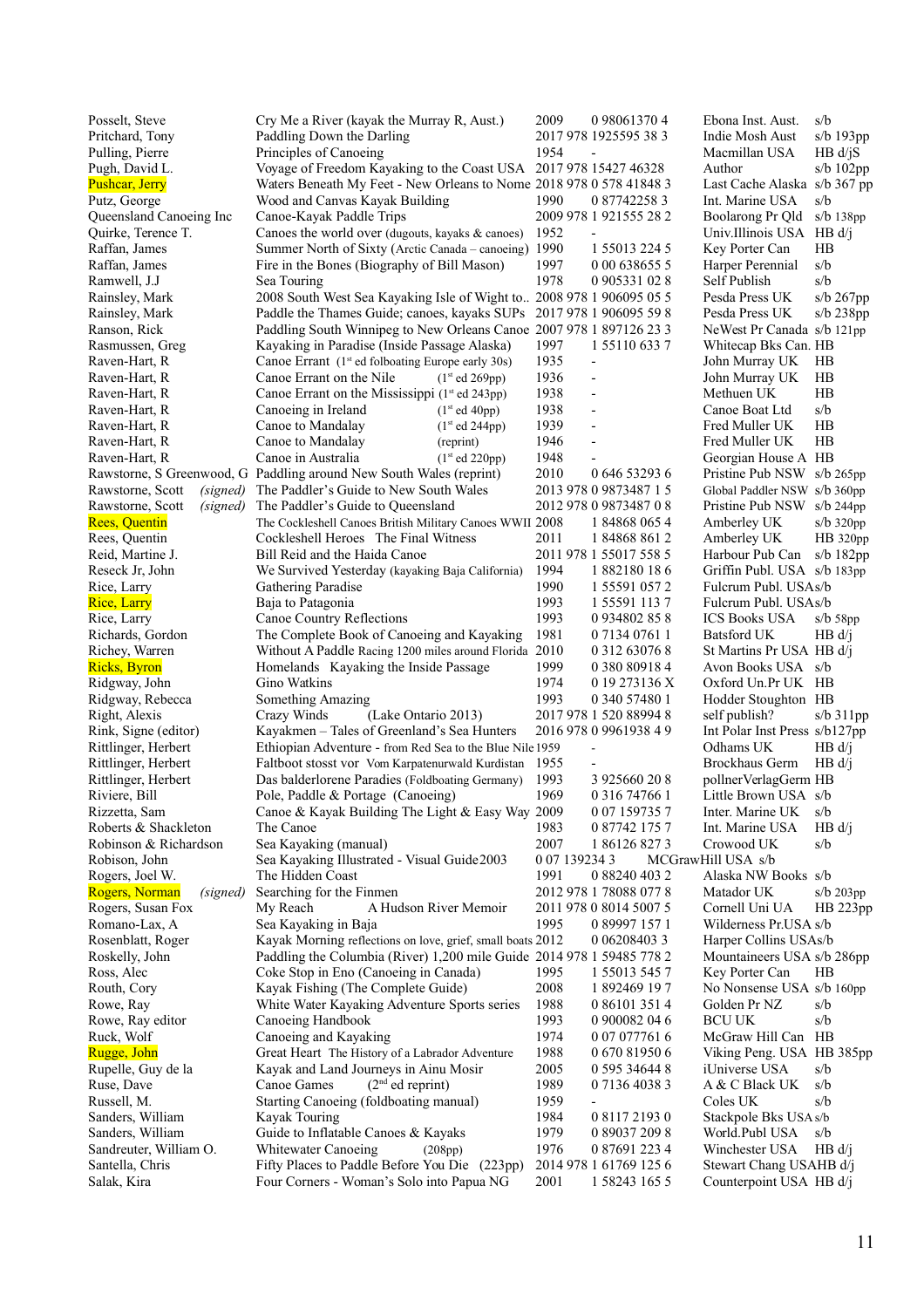| Salak, Kira                         | The Cruellest Journey<br>(Niger River, Africa) 2004                            |                                      | 0 593 0 5324 9                          | Bantam Pr UK                                  | HB d/i          |
|-------------------------------------|--------------------------------------------------------------------------------|--------------------------------------|-----------------------------------------|-----------------------------------------------|-----------------|
| Satterfield, Archie                 | Exploring the Yukon River                                                      | 2000                                 | 0 595 14630 9                           | Authors Guild USA s/b 129pp                   |                 |
| Scarfidi, Oscar                     | Kayak the Kwanza - Angola source to sea                                        |                                      | 2019 978 1 78965 012 9                  | Unbound GB                                    | p/b 206pp       |
| Schade, Nick                        | The Strip-Built Sea Kayak                                                      | 1998                                 | 0 07 057989 X                           | Ragged Mtn USA s/b                            |                 |
| Schuman & Shriner                   | Sea Kayak Rescue                                                               | 2001                                 | 0 7627 0745 3                           | Globe Pequot USA s/b                          |                 |
| <b>Scott, Andrew</b>                | Painter, Paddlers The Art Adventures S Marshall 2003                           |                                      | 1894898079                              | Touchwood Can                                 | HB d/i          |
| Scott, J.M.                         | The Land That God Gave Cain (Labrador 1928)                                    | 1933                                 |                                         | Chatto & Wind.UK HB                           |                 |
| Scott, J.M.                         | Gino Watkins (biography)                                                       | 1935                                 |                                         | Hodder & St. UK HB                            |                 |
| Scott, J.M.                         | 8 <sup>th</sup> edition1951<br>Gino Watkins (biography)                        | $\overline{\phantom{0}}$             |                                         | Hodder & St. UK HB                            |                 |
| <b>Scott</b> , Jeremy               | Dancing on Ice<br>(BAARE)                                                      | 2008 378 190587 50 1                 |                                         | Old St Publ. UK                               | HB              |
| Scott-James, R.A.                   | An Englishman in Ireland (canoe rivers canals)                                 | 1910<br>$\overline{\phantom{a}}$     |                                         | J M Deent UK                                  | HB              |
|                                     | Schumm, J & J, DeFraites, J Pass the Padde Mississipi Dreamin'                 |                                      | 2020 978 1 9845 5841 1                  | Xlibris USA                                   | HB 485pp        |
| Seal, Gabriel                       | Canoe Touring Abroad (rivers of France Germany)                                | 1961                                 | 7091 0950 4                             | R Hale UK                                     | HB              |
| Seal, Jeremy                        | Meander - East to West along a Turkish River                                   |                                      | 2013 978 0 09953 179 1                  | Vintage UK                                    | s/b             |
| Sedivy, Bill, editor                | River's End<br>Paddler's bedtime Stories                                       | 1995                                 |                                         | Big Dog USA                                   | s/b             |
| Seidman, David                      | The Essential Sea Kayaker                                                      | 1992                                 | 0 87742 305 9                           | Int. Marine USA                               | s/b             |
| Sevareid, Arnold                    | Canoeing with the Cree                                                         | 1935                                 |                                         | Macmillan USA                                 | HB ex-lib       |
| Sevareid, Arnold                    | Canoeing with the Cree $(75th$ Anniversary ed.)                                | 2004                                 | 0 87351 533 1                           | Borealis Can                                  | s/b             |
| Shaffer, John                       | The First Hundred Miles are the Longest                                        |                                      | 2012 978 0 615759 13 5                  | River Dog USA                                 | $s/b$ 514pp     |
| Sharp, Andrew                       | Ancient Voyagers in Polynesia                                                  | 1969                                 | 0 582 716578                            | Longman Paul NZ HB                            |                 |
| Shave, Neil                         | Canoeing Skills and Techniques (121pp)                                         | 1985                                 | 0 946284 36 9                           | Crowood UK                                    | HB ex-lib       |
| Shave, Neil                         | Canoeing Skills and Techniques                                                 | 1987                                 | 0 85223 026 6                           | Crowood UK                                    | s/b             |
| Shaw, Christopher                   | Sacred Monkey River Canoe Trip with the Gods 2000                              |                                      | 0 393 04837 3                           | Norton USA                                    | HB d/j          |
| <b>Shephard, Hayley</b><br>(signed) | South Solo Kayaking to Save the Albatross                                      | 2011                                 | 1 897411 58 2                           | Bayeux Arts Can                               | $s/b$ 142 $pp$  |
| <b>Shively, Dave</b>                | The Pacific Alone (Ed Gillet to Hawaii 1987)                                   |                                      | 2018 978 1 4930 2681 4                  | Falcon USA                                    | <b>HB</b> 165ps |
| Shoalts, Adam                       | Alone Against the North Exped into the Unknown                                 |                                      | 2015 978 0 670 06945 3                  | Penguin Canada                                | HB d/j          |
| Siebke, Gunter                      | Seekajakziele - Traumkusten in Europe, Overseas 1999                           |                                      | 3 925660 78 X                           | Pollner Verlag Ger HB                         |                 |
| <b>Silver, Lynette Ramsay</b>       | The Heroes of Rimau                                                            | 1990                                 | 1 86351 018 4                           | Sally Milner Aust                             | s/b             |
| <b>Silver, Lynette Ramsay</b>       | Krait: The Fishing Boat That Went to War                                       | 1992                                 | 1 86351 063 X                           | Milner Aust.                                  | s/b             |
| <b>Silver, Lynette Ramsay</b>       | The Heroes of Rimau 2 <sup>nd</sup> ed (signed)                                | 2001                                 | 981 04 3676 9                           | Cult Lotus Singap s/b 314pp                   |                 |
| <b>Silver, Lynette Ramsay</b>       | Deadly Secrets The Singapore Raids 1942-45                                     |                                      | 2010 978 1 86351 410 1                  | S Millner Pub Aust s/b 464pp                  |                 |
| Sivertson, Howard                   | The Illustrated Voyageur (paintings and stories)                               |                                      | 1999 9780 942235 43 2                   | Lake Superior Inc HB 72pp                     |                 |
| Silvestri, R.C.                     | A Paddle Across America (follows Lewis Clark)                                  |                                      | 2008 978 1 4363 0638 6                  | Xlibris USA                                   | $s/b$ 552pp     |
| Silvis, Randall                     | North of Unknown (Mina Hubbard expedition)                                     | 2005                                 | 1 59228 755 7                           | Lyons Press USA                               | HB              |
| Simpson, Helen                      | A Woman Among Wild Men (Mary Kingsley)                                         | 1938                                 |                                         | T Nelson ex-lib                               | HВ              |
| Simpson, Myrtle                     | Vikings, Scots and Skraelings (SW Greenland)                                   | 1977                                 | 0 575 02208 6                           | Victor Gollanz UK HB dj 189pp                 |                 |
| Sinclair, Mary                      | Mary the Kayak Lady 1007 Lakes Canada)                                         | 2010                                 | 0 578 04891 8                           | Chickadee Pr Can s/b                          |                 |
| Singh, Robyn                        | Paddling Home A Journey Back to Self                                           |                                      | 2013 978 0 9855909 18                   | Self publish Hawaiis/b 204pp                  |                 |
| Skeath, Colin                       | Only Fools & White Horses (UK sailing canoe)                                   |                                      | 2020 978 1 913510 00 8                  | Self publish UK                               | $s/b$ 181pp     |
| Skilling, Brian                     | Basic Canoeing Kayaks and Canadians                                            | 1963<br>$\qquad \qquad \blacksquare$ |                                         | Foulsham UK                                   | HB96pp          |
| Skilling, Brian editor              | Canoeing Complete                                                              | 1966                                 |                                         | Nicholas Kaye                                 | HB              |
| Skilling, Brian editor              | Canoeing Complete<br>(Revised ed)                                              | 1973                                 | 0718209389                              | Kaye & Ward UK HB                             |                 |
| Skilling, Brian (editor)            | A Complete Guide to Canoeing                                                   | 1977                                 |                                         | Coles Can                                     | s/b             |
| Skilling, Brian editor              | Canoeing Complete $(3rd \text{Revised ed})$                                    | 1980                                 | 0718212118                              | Kaye & Ward UK HB                             |                 |
| Skyriver, Irene                     | Padding with Spirits - A Solo Kayak Journey                                    |                                      | 2017 978 0 9987012 4 0                  | Green Writers USA s/b 280pp                   |                 |
| Smith, Bev                          | The Eskimo Roll Practical Guide                                                | 1997                                 | 0473 04488 9                            | Outd Specialist NZ                            | $s/b$ 100pp     |
| Smith, Stuart                       | Canadian Rockies Whitewater - Southern Rockies 1995                            |                                      | 0969961804                              | Headwaters Can                                | $s/b$ 312pp     |
| Smith, Tom & Jex, Chris             | The Northern Isles (Orkney & Shetland kayaking)                                | 2007                                 | 1 906095 00 0                           | Pesda Press Wales s/b                         |                 |
| <b>Smith, Sean</b><br>(signed)      | The Fat Paddler                                                                | 2011                                 | 1921 46231 3                            | Finch Publ. Aust                              | $s/b$ 208pp     |
| Smrz, Mary Anne                     | A Season on the Water (red kayak reflections)                                  |                                      | 2012 878 0 9859123 1 4<br>0 09 127610 1 | Pearl Editions USA s/b 188pp<br>Hutchinson UK |                 |
| Snailham, Richard                   | A Giant Among Rivers (Zaire R raft exp. 1974/5) 1976                           |                                      |                                         |                                               | HВ              |
| Snaith, Skip                        | Canoes & Kayaks for the Backyard Builder                                       | 1989                                 | 0 87742 242 7                           | Int Marine USA                                | $s/b$ ex-lib    |
| Snaith, Skip<br>Snow, Sebastian     | Umiak An Illustrated Guide                                                     | 1997<br>$1952+$                      | 0965872599                              | Walrose USA<br>Odhams Press UK HB             | s/b             |
|                                     | My Amazon Adventure                                                            | 1999                                 | 007050718X                              |                                               |                 |
| Soares, E & Power, M                | Extreme Sea Kayaking                                                           | 2010                                 |                                         | Ragged Mtn USA s/b                            |                 |
| Soares, Eric<br>(signed)            | Confessions of a Wave Warrior                                                  |                                      | 0 615 37063 7                           | Eric Soares USA                               | s/b             |
| Southby-Taylour, E                  | Blondie - biography of Blondie Hasler<br>The Last of the Cockleshell Heroes    | 1998<br>1992                         | 0 85052 516 0<br>0 85052 297 8          | Leo Copper UK<br>Leo Cooper UK                | HB<br>HB        |
| Sparks, W & Munn, M                 | The Last of the Cockleshell Heroes                                             | 1995                                 | 0 85052 465 2                           |                                               | s/b             |
| Sparks, W & Munn, M                 |                                                                                |                                      |                                         | Leo Cooper UK                                 |                 |
| Sparks, Bill<br>Spencer Chapman, F  | Cockleshell Commando                                                           | 2002<br>1932                         | 0 85052 929 8                           | Leo Cooper UK<br>Chatto & Wind UK HB          | HB              |
| Spencer Chapman, F                  | Northern Lights<br>1930-31 BAARE (1st Ed)<br>1930-31 BAARE (4th printing) 1934 |                                      |                                         | Chatto & Wind UK HB                           |                 |
| Spencer Chapman, F                  | Northern Lights<br>Watkins' Last Expedition 1932-33 $(1^st Ed)$                | 1934<br>$\overline{a}$               |                                         | Chatto & Wind UK HB                           |                 |
| Spencer Chapman, F                  | Watkins' Last Expedition                                                       | 1938                                 |                                         | Penguin Bks UK                                | s/b             |
| Spencer Chapman, F                  | Watkins' Last Expedition                                                       | 1953                                 |                                         | Vanguard UK                                   | HB d/i          |
| Spring, Debbie                      | The Kayak (young adult fiction)                                                |                                      | 2010 978 1 897235 71 3                  | Thistledown Can.                              | $s/b$ 190 $pp$  |
| Stark, Peter                        | At the Mercy of the River (Africa)                                             | 2005                                 | 0 345 44181 8                           | <b>Ballantine USA</b>                         | HB d/j          |
|                                     |                                                                                |                                      |                                         |                                               |                 |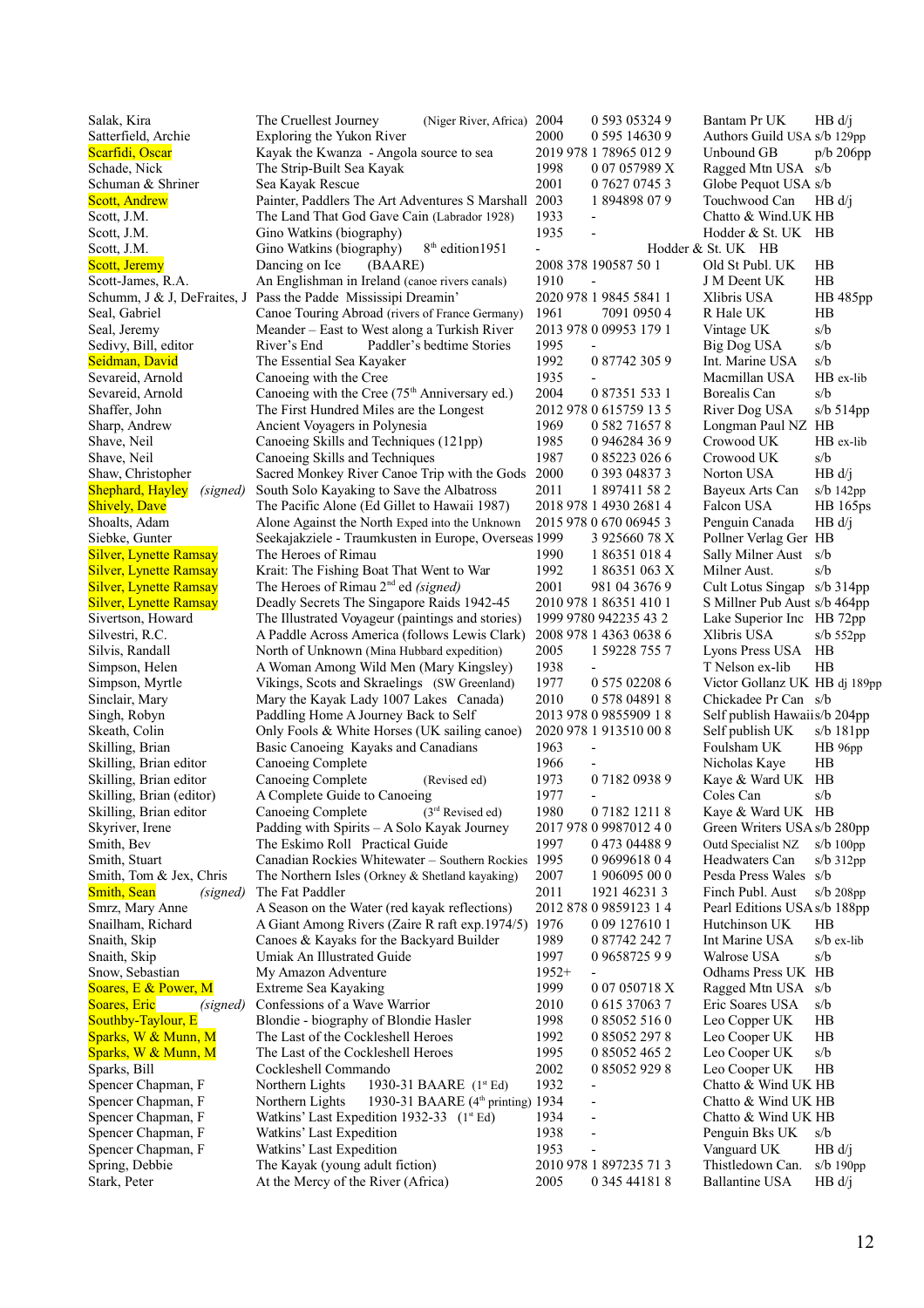| Starr, Mark                                             | Building a Greenland Kayak                                                              | 2002 | 0 913372 96 X                           | Mystic Mus. USA s/b                               |                 |
|---------------------------------------------------------|-----------------------------------------------------------------------------------------|------|-----------------------------------------|---------------------------------------------------|-----------------|
| Starkell, Don                                           | Paddle to the Amazon                                                                    | 1987 | 0 7710 8240 1                           | McClelland Can                                    | HB d/i          |
| Starkell, Don                                           | Paddle to the Amazon                                                                    | 1987 | 0 7710 8256 8                           | McClelland Can                                    | s/b             |
| Starkell, Don                                           | Paddle to the Amazon                                                                    | 1989 | 0 914629 913                            | Prima USA                                         | HB exlib        |
| <b>Starkell, Don</b>                                    | Paddle to the Arctic                                                                    | 1995 | 0 7710 8239 8                           | McClelland Can HB $d/i$                           |                 |
| Statham, Col. J C B                                     | With My Wife Across Africa by Canoe & Caravan                                           | 1926 |                                         | Simpkin UK                                        | HВ              |
| Stearns, Biil & Fern                                    | The Canoeist's Catalog                                                                  | 1978 | 0 87742 073 4                           | Int. Marine USA                                   | $s/b$ 181pp     |
| Steber, Rick                                            | New York to Nome NW Passage by Canoe 168pp 1987                                         |      | 0 88427 073 4                           | North River USA                                   | HB d/i          |
| Steel, Stephanie<br>(signed)                            | Harvest of Light (Canada B.C. signed)                                                   | 1991 | 0 9 20 5 0 1 6 4 8                      | Orca Bks Canada                                   | s/b             |
| Steinbright, Jan Ed.                                    | Qayaks & Canoes. Native Ways of Knowing                                                 | 2001 | 0 9709164 0 X                           | Alaska Heritage                                   | s/b             |
| Stelmok, Jerry                                          | Building the Maine Guide Canoe                                                          | 1980 | 0 87742 120 X                           | In MarinePub USA HB d/j                           |                 |
| Stelmock J. & Thurlow, R.                               | The Wood & Canvas Canoe (Guide to history) 1987                                         |      | 088448 046 1                            | Tilbury USA                                       | s/b             |
| Stelmok, Jerry                                          | The Art of the Canoe with Joe Seliga                                                    | 2002 | 0 7603 12419                            | MBI Publish USA HB di                             |                 |
| Stephens, W.P.                                          | Canoe and Boat Building (reprint of 1898 edition)                                       | 2006 | 0 486 44774 X                           | Dover USA                                         | s/b             |
| Stevenson, Robert L.                                    | An Inland Voyage                                                                        | 1925 |                                         | Chatto&Windus                                     | HB              |
| Stiller, Eric                                           | Keep Australian on Your Left                                                            | 2000 | 0 3 1 2 8 7 4 5 8 8                     | Forge USA                                         | HB              |
| <b>Stiller</b> , Eric                                   | Keep Australian on Your Left                                                            | 2000 | 0 86325 262 2                           | Bantam Aust.                                      | s/b             |
| Story, Terry, Foster (signed) Raging Rivers Stormy Seas |                                                                                         | 1989 | 0 946609 60 8                           | Oxford Illus Pr.                                  | HB              |
| <b>Streetly. Joanna</b>                                 | Paddling through Time (Kayaking Clayoquot Snd)                                          | 2000 | 1 5 5 1 9 2 2 7 8 9                     | Raincoast Canada                                  | HB              |
| Strung N, Curtis S, Perry E                             | Whitewater (rafting, canoeing and kayaking)                                             | 1976 | 0 02 615110 3                           | Macmillan USA                                     | HB di           |
| <b>Stuhaug, Dennis</b>                                  | Kayaking Made Easy                                                                      | 1995 | 1 56440 638 5                           | Globe Pequot USA s/b                              |                 |
| Stuhaug, Denis                                          | The Complete Idiot's Guide to Canoeing and Kayaking 2004                                |      | 1 59257 239 1                           | Alpha USA                                         | $s/b$ 376pp     |
| Sutherland, Audrey (signed)                             | Paddling My Own                                                                         | 1978 | 0 8248 0618 2                           | Univ. Press Hawaii HB                             |                 |
| Sutherland, Audrey (signed)                             | Paddling My Own Canoe<br>(2nd printing)                                                 | 1983 | 0 8248 0699 2                           | Univ. Press Hawaii s/b                            |                 |
| Sutherland, Audrey                                      | Paddling Hawaii                                                                         | 1988 | 0 89886 180 2                           | The Mtneers USA s/b                               |                 |
| Sutherland, Audrey (signed)                             | Paddling Hawaii                                                                         | 1998 | 0 8248 2041 X                           | Uni Hawaii Press s/b                              |                 |
| <b>Sutherland, Audrey</b>                               | Paddling North (inflatable trips in Alaska's SE)                                        |      | 2012 978 1 938340 02 4                  | Patagonia Bks USAHB d/j                           |                 |
| Sutherland, Charles                                     | Modern Canoeing                                                                         | 1964 |                                         | Faber UK                                          | HВ              |
| Swallow, Michele N.                                     | The Mackenzie River Guide                                                               |      | 2011 978 0 9868494 0 4                  | Author, Canada                                    | s/b $110$ pp v  |
| Taft, Susan                                             | The River Chasers (History US whitewater paddling) 2001                                 |      | 0 9669795 1 6                           | Alpen Books USA s/b 384pp                         |                 |
| Tamelen, Jon P. van <i>(signed)</i> Canada By Canoe     | (BC to Quebec)                                                                          | 1972 |                                         | Jon P.Van Tamelen s/b                             |                 |
| Tayler, Jeffrey                                         | Facing the Congo<br>(dug-out journey Africa)                                            | 2000 | 0 609 80826 5                           | Three Rivers USA s/b                              |                 |
| Taylor, Bill                                            | Commitment and Open Crossings (Around UK)                                               | 1990 | 0 906371 73 2                           | Diadem Bks. UK HB 192pp                           |                 |
| Taylor, Tim                                             | A Complete Guide to Kayak Fishing                                                       |      | 2013 978 0 473 26272 3                  | Fat Cat Pulications s/b 102pp                     |                 |
| Teece, Philip<br>(signed)                               | A Dream of Islands<br>(Canada B.C.)                                                     | 1988 | 0 9 20 5 0 1 4 1                        | Orca Bks Canada                                   | HB.             |
| Tejadda-Flores, Lito                                    | Wildwater                                                                               | 1978 | 0 87156 209 X                           | Sierra Club USA                                   | s/b             |
| Teller, Walter Magnes                                   | On the River - A Variety of Canoe & Boat voyages                                        | 1988 | 0 911378 77 4                           | Sheridan USA                                      | $s/c$ reprint   |
| <b>Trehearn. Tim</b>                                    | gone for shore a sea-kayaking guide to N Qld                                            |      | 2015 978 0 646 94252 0                  | author                                            | s/b $104$ pp    |
| Theroux, Paul                                           | The Happy Isles of Oceania $(1st ed)$                                                   | 1992 | 0 399 13726 2                           | G.P.Putnam USA                                    | HB              |
| Thomas, Alister Ed.                                     | More of Canada's Best Canoe Routes                                                      | 2003 | 1 55046 390 X                           | Boston Mills Can                                  | s/b             |
| Thomasson, Bjorn                                        | Kanotboken - Swedish Guide to kayaking                                                  | 1997 | 91 36 03358 8                           | LTs forlag Sweden HB                              |                 |
| Thompson, Julian                                        | War Behind Enemy Lines (War and Canoes)                                                 | 1999 | 0 330 36761 7                           | Pan Books London s/b                              |                 |
| <b>Thompson</b> , Macklin                               | Kill The Tiger (WW2 Operations Rimau & Jaywick) 2002                                    |      | 07336 1448 5                            | Hodder Aust.                                      | s/b             |
| Til, William Van                                        | The Danube Flows Through Fascism (301pp) 1938                                           |      |                                         | Schribner USA                                     | HB d/j          |
| Tiphys (Penrose, C)                                     | Practical Canoeing (canoe handling & management) 1883                                   |      |                                         | Norie and Wilson                                  | HB              |
| Toghill, Jeff Fleet, John                               | Building Small Boats, surf craft & canoes in fibreglass 1981                            |      | 0 589 50278 6                           | Reed NZ                                           | s/b             |
| Toro. Andras 'Andy'                                     | Canoeing: An Olympic Sport                                                              | 1986 |                                         | Toro USA                                          | s/b             |
| Toy, Ernest W. Jr.                                      | Adventures Afloat Vols. 1<br>(bibliography)                                             | 1988 | 0 8108 2189 3                           | Scarecrow Pr USA HB                               |                 |
| Toy, Ernest W. Jr.                                      | Adventures Afloat Vols. 2<br>(bibliography)                                             | 1988 | 0 8108 2189 3                           | Scarecrow Pr USA HB                               |                 |
| Trevathan, Kim                                          | Paddling the Tennessee River                                                            | 2002 | 1 57233 144 5                           | Uni Tennessee Pr                                  | $s/n$ 294 $pp$  |
| <b>Trueman, Stuart</b><br>(signed)                      | All the Way Round (Australia circumnavigation) 2013 978 1 74261 222 5                   |      |                                         | Macmillan Aust.                                   | $s/b$ 318pp     |
| Tryck, Keith                                            | Yukon Passage Rafting 2,000 Miles to the Bering Sea 1980                                |      | 0 8129 0927 7                           | Times Books USA HB d/i                            |                 |
| Turk, Jon                                               | (Cape Horn, NW passage)<br>Cold Oceans                                                  | 1998 | 0 06 019147 3                           | Harper CollinsUSAHB d/j                           |                 |
| Turk, Jon                                               | Cold Oceans<br>(Cape Horn, NW passage)                                                  | 1998 | 0 06 095325 X                           | Harper Inter. Ed                                  |                 |
| Turk, Jon                                               | In the Wake of the Jomon                                                                | 2005 | 0 07 144902 7                           | McGraw Hill USA HB d/j                            | $s/b$ 276pp     |
| Turk, Jon                                               | The Raven's Gift                                                                        |      | 2009 978 0 312 54021 0                  | St Martins USA                                    | HB 320pp        |
|                                                         |                                                                                         |      |                                         | Olichan Bks BC                                    |                 |
| Turk, Jon                                               | Crocodiles and Ice A Journey into the Deep Wild 2016 978 0 98982 323 5                  | 2004 |                                         |                                                   | $s/b$ 293 $pp$  |
| Twardock, Paul                                          |                                                                                         |      | 1 877900 14 1                           | PWS Bks, Alaska                                   | s/b             |
|                                                         | Kayaking & Camping in Prince William Sound                                              |      |                                         |                                                   |                 |
| Twigger, Robert                                         | Voyageur - Across Rocky Mountains in a Canoe                                            |      | 2006 978 0 29782 981 2                  | W&D Londay                                        | <b>HB</b> 390pp |
| Twigger, Robert                                         | Voyageur - Across Rocky Mountains in a Canoe                                            | 2006 | 0 7538 2148 0                           | Orion UK                                          | s/b             |
| Urban, John T                                           | A White Water Handbook for Canoe and Kayak                                              | 1976 |                                         | AMC USA                                           | s/b             |
| U'Ren, Stephen                                          | Performance Kayaking                                                                    | 1990 | 0 8117 2299 6                           | Stackpole USA                                     | s/b             |
| Van Dine, D & Fandrich, B                               | Rafting in British Columbia (lower Thompson R) 1984                                     |      | 0 88839 985 5                           | Hancock Hou Can s/b                               |                 |
| Vascatto, S & Mascia N                                  | Sardinia by Kayak The Iglesiente Coastline                                              |      | 2017 978 9 788 89834 4                  | Edizioni Spain                                    | $s/b$ 64pp      |
| Vaux, C Bowyer                                          | Canoe Handling History, Uses & Relative Facts                                           | 1901 | $-3^{rd}$ edition                       | Forest & Stream USHB 168pp                        |                 |
| Van Hemert, Caroline<br>Venn, Tamsin                    | The Sun is a Compass 4,000 mile Alaska trip<br>Sea Kayaking along the New England Coast | 1991 | 2019 978 0 316 41442 5<br>1 878239 04 X | Little Brown USA HB 308pp<br>Appalachian MtnUSs/b |                 |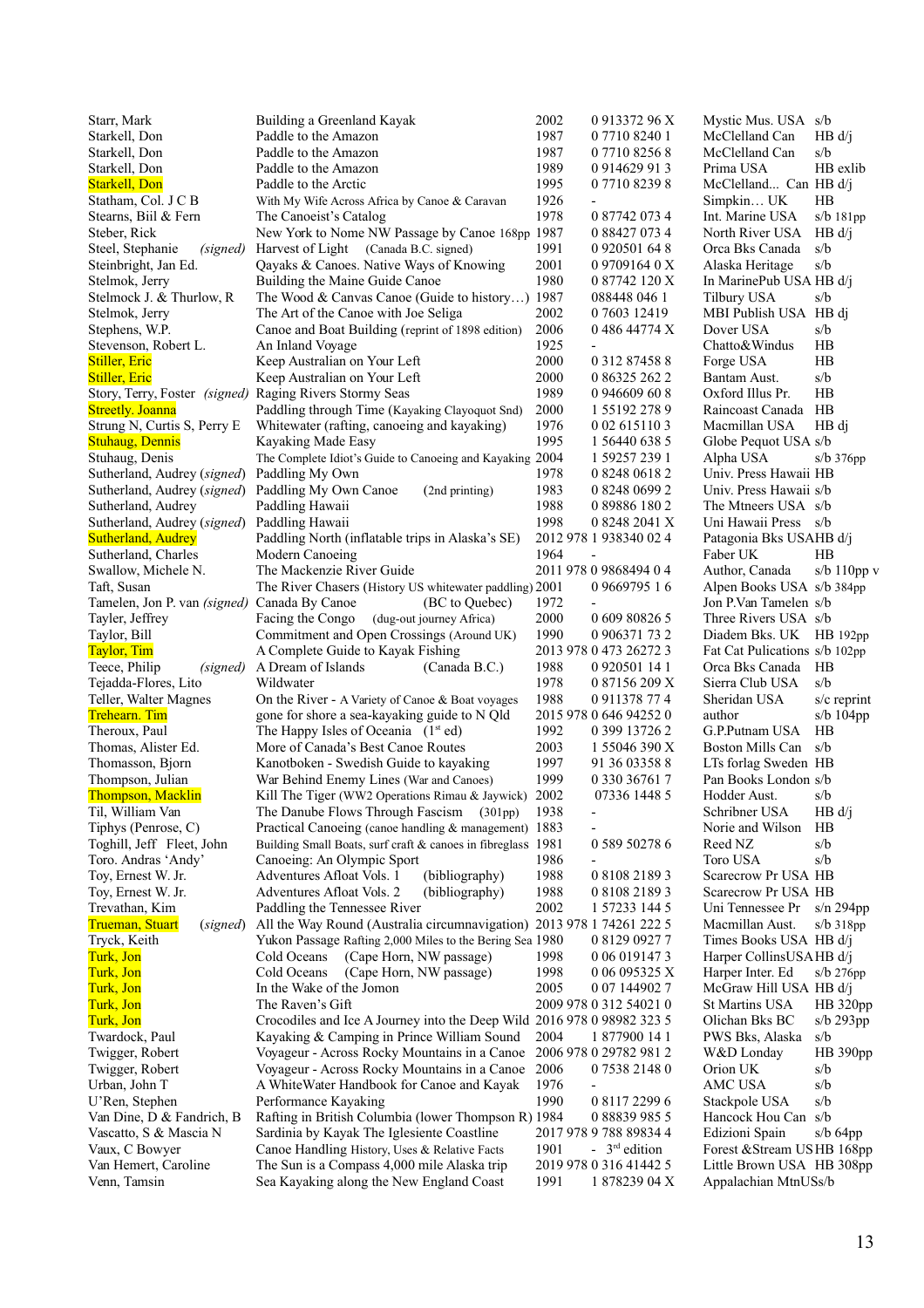| Venn, Tamsin                       | Sea Kayaking along the Mid Atlantic Coast                                            | 1994 | 1 878239 31 7                | Appalachian MtnUSs/b         |                |
|------------------------------------|--------------------------------------------------------------------------------------|------|------------------------------|------------------------------|----------------|
| Victor, Paul-Emile                 | La Civilisation du Phoque (Ammassalik 312pp)                                         | 1989 | 2 200 37187 X                | Armand Colin Fr              | HB d/i         |
| Victorian Amateur Canoe Assn.      | Canoeing Guide to Victoria (Australia)                                               | 1984 | 0959889434                   | <b>VACA</b>                  | s/b            |
| Vine, P.A.L.                       | Pleasure Boating in the Victorian Era                                                | 1983 | 0 85033 504 3                | Phillimore UK                | HB d/j         |
| Wachob, Bruce                      | Sea Kayaking in the Florida Keys                                                     | 1997 | 1 56164 142 1                | Pineapple Pr. USA s/b        |                |
| Walbridge, Charles                 | <b>Boat Builders Manual</b><br>(5th revised ed)                                      | 1982 | $\overline{\phantom{0}}$     | Wildwater UK                 | s/b            |
| Walbridge, Charles                 | <b>Boat Builders Manual</b><br>(6th revised ed)                                      | 1987 | 0 89732 022 0                | Menasha Ridge                | s/b            |
| Walker, Wickcliffe                 | Courting the Diamond Sow (Tibet)                                                     | 2000 | 0 7922 7960 3                | Nat. Geogr USA               | HB             |
| Walker, William S.                 | Down the Little Pee Dee (Blackwater River)                                           |      | 2014 978 1 4575 2917 7       | Dog Ear Pub USA s/b 159pp    |                |
| Wallace, Dillon                    | The Lure of the Labrador Wild                                                        | 1905 | $\overline{\phantom{a}}$     | FlemingRevel US HB           |                |
| Wallace, Dillon                    | The Long Labrador Trail                                                              | 1907 | $\qquad \qquad \blacksquare$ | Outing Co. USA               | H B            |
| Walsh, David                       | Oileanin 2 <sup>nd</sup> ed The Irish islands guide                                  |      | 2014 978 1 906095 36 6       | Pesda Press UK               | s/b 292pp      |
| Wargin, Kathy-jo                   | The Voyageur's Paddle (illustrated kid's book)                                       |      | 2007 978 4 58536 007 9       | Sleeping Bear USA HB d/j     |                |
| Washburne, Randel                  | The Coastal Kayaker                                                                  | 1983 | 0914718800                   | Pacific Srch. USA s/b        |                |
| Washburne, Randel                  | The Coastal Kayaker (2nd printing)                                                   | 1985 | 0914718800                   | Pacific Srch. USA s/b        |                |
| Washburne, Randel                  | The Coastal Kayaker's Manual                                                         | 1989 | 0 87106 610 6                | Globe Pequot USA s/b         |                |
| Washburne, Randel                  | The Coastal Kayaker's Manual (2nd ed)                                                | 1993 | 0 56440 153 7                | Globe Pequot USA s/b         |                |
| Waterman, Jonathan                 | Kayaking the Vermilion Sea                                                           | 1995 | 0 684 80338 0                | Touchstone USA               | s/b            |
| Waterman, Jonathan                 | Arctic Crossing - NW Passage & Inuit Culture                                         | 2001 | 0 375 40409 0                | Alfred Knopf USA HB 354pp    |                |
| Watson, Don B                      | 21,500 miles Alone in a Canoe                                                        | 1980 | $\qquad \qquad \blacksquare$ | College Pr USA               | s/b            |
| Watters, Ron                       | Never Turn Back Life of Walt Blackadar)                                              | 1994 | 1877625035                   | Great Rift Pr USA s/b        |                |
| Weakley, Jeff                      | Kayak Fishing Sportsman's Best Book & DVD                                            |      | 2012 978 1 934622 50 6       | Sportsman USA                | $s/b$ 228pp    |
| Webb, Peter                        | Ice Bears and Kotick (rowing Spitzbergen)                                            |      | 2007 978 1 57409 264 6       | Sheridan USA                 | $s/b$ 249pp    |
| Weber, John R.                     | The Red Kayak<br>(a novel)                                                           | 2006 | 0 595 38957 0                | iUniverse USA                | s/b            |
| Weidemann, Dennis                  | This Water Goes North (N Canada canoeing)                                            |      | 2008 978 0 979 6852 0        | Manitenahk Bks USA HB d/j    |                |
| Weihenmayer, Erik                  | No Barriers A Blind Man Kayaks Grand Canyon 2017 978 1 250 08878 9                   |      |                              | Thomas Dunn Usa HB 459pp     |                |
| Weimer, Dian                       | The Paddling Chef $(2nd ed)$ cookbook                                                |      | 2012 978 1 896980 51 5       | Fox Chapel USA               | $s/b$ 183 $pp$ |
|                                    | Tide, Feather, Snow A Life in Alaska                                                 |      | 2009 978 0 06 171025 4       | Collins USA                  |                |
| Weiss, Miranda                     |                                                                                      |      |                              |                              | HB d/i         |
| Welch Conley Dimock                | The Doing of the Thing (Buzz Holmstrom Biograph) 1998                                |      | 1 892327 46 5                | Fretwater Pr. USA s/c        |                |
| Wellington, Rod                    | <b>River Angels</b>                                                                  |      | 2016 978 0 9940829 3 0       | Crow Books USA s/c 337pp     |                |
| Wellington, Rod                    | Wet Exit (Suicide and Self Rescue on Murray R) 2018 978 0 9940829 6 1                |      |                              | Crow Books USA s/c 280pp     |                |
| Westwood, Andrew                   | Canoeing The Essential Skills and Safety                                             |      | 2007 978 1 896980 29 4       | Helconia Pr USA              | s/b 142 pp     |
| <b>Weymouth, Adam</b>              | Kings of the Yukon (Yukon R canoeing)                                                |      | 2018 978 0 316 39670 7       | Little Brown USA HB 272pp    |                |
| Whaley, Ray                        | Journey of a River Walker (St Johns River, Florida)                                  |      | 2020 978 0 8130 6811 4       | Univ. Fl. USA                | s/c194 pp      |
| Wharram, James                     | Two Girls Tow Catamarans (4 <sup>th</sup> updated ed)                                | 2001 | 88 87210 04 7                | Crociera Ilaly               | s/b 181pp      |
| Whiting, Ken                       | The Playboater's Handbook                                                            | 1998 | 1 896980 02 3                | Heliconia Pr Can             | s/b $146pp$    |
| Whiting, Ken                       | The Playboater's Handbook II                                                         | 2002 | 1896890066                   | Heliconia Pr Can             | s/b            |
| Whiting, Ken                       | Rolling a Kayak                                                                      |      | 2006 978 1 986980 27 0       | Heliconia Pr Can             | $s/b$ 87pp     |
| Whiting, Ken                       | Recreational Kayaking The Ultimate Guide                                             |      | 2008 978 1 896980 42 3       | Helconia Pr Can              | $s/b$ 191 $pp$ |
| Whitney, Peter Dwight              | White-Water Sport Running Rapids in Kayak & Canoe 1960                               |      | $\overline{a}$               | Roland Press USA HB 120pp    |                |
| Whyte, David C.                    | The Hummingbird From Resolute                                                        |      | 2014 978 0 9689099 2 8       | self-publish $2nd$ ed s/b    |                |
| Wilbers, Stephen                   | Canoeing the Boundary Water Wilderness                                               |      | 2012 978 1 60949 732 3       | History Press USA s/b 158pp  |                |
| Wilbers, Stephen                   | A Boundary Waters History (2 <sup>nd</sup> ed)                                       |      | 2014 978 1 54022434 7        | History Press USA HB 160pp   |                |
| Wilkinson, Burke                   | By Sea and by Stealth (WWII attacks from sea) 1957                                   |      |                              | Peter Davies GB HB d/j       |                |
| Williams, Anne                     | Start Canoeing (river and sea instruction manual) 1980                               |      | 0 09 141501 2                | Stanley Paul UK              | $s/b$ 174 $pp$ |
| Williams, PF                       | Canoeing Skills & Expedition etc                                                     | 1976 | 7207 0036 1                  | Pelham Bks UK                | HВ             |
| Williams, Peter                    | Canoeing (sports instruction series)                                                 | 1977 | 0 7207 0983 0                | Pelham Bks UK                | HB             |
| Williams, Scott B.                 | On Island Time - Kayaking the Caribbean                                              | 2005 | 1 57806 747 2                | Uni Pr.Miss. USA s/b         |                |
| Willis, Simon                      | Scottish Sea Kayak Trail                                                             |      | 2009 978 1 906095 17 8       | Pesda Press Wales s/b 148pp  |                |
| Wilson, Brian                      | Blazing Paddles (Around Scotland by Kayak)                                           | 1988 | 0 946609 59 4                | Oxford Illus. UK             | - HB           |
| Wilson, Brian                      | Blazing Paddles 3 <sup>nd</sup> ed (Around Scotland by Kayak)                        |      | 2008 978 1 906120 22 1       | Two Ravens Pr GB s/b 211pp   |                |
| <b>Wilson</b> , Brian              | Dance with Waves (Around Ireland by kayak)                                           | 1998 | 0 86278 551 0                | O'Brien Pr. Ireland s/b      |                |
| Wilson, Brian                      | Dance with Waves 2 <sup>nd</sup> ed (Around Ireland by kayak) 2008 978 1 906120 21 4 |      |                              | Two Ravens Pr GB s/b 319pp   |                |
| Wilson, Hap                        | Canoeing and Hiking Wild Muskoka (guide)                                             | 2003 | 1 55046 339 X                | Boston Mills Can s/b 144 pp  |                |
| Wilson, Hap                        | Missinaibi Journey to the Northern Sky                                               | 2004 | 1 55046 436 1                | Boston Mills Can             | $s/b$ 134pp    |
|                                    |                                                                                      |      | 2009 978 1 55488 397 4       |                              |                |
| Wilson, Hap                        | Trials and Tribulations - Wilderness Pathfinder                                      |      |                              | Nat Heritage Can             | $s/b$ 214pp    |
| Wilson, Ian & Sally                | Wilderness Journey (Canada; birchbark canoeing)                                      | 2000 | 0919574742                   | Soules Pub USA               | s/b 246pp      |
| Wilson, John                       | Canoeing Down the Rhone                                                              | 1957 |                              | Chapman Hall UK HB           |                |
| Winn, Jasper<br>(signed)           | Paddle - A long way around Ireland                                                   |      | 2011 978 0 9560038 8 1       | Sot of Books UK              | s/b $321pp$    |
| Wise, Ken C.                       | Cruise of the Blue Flujin - Seattle to Alaska.                                       | 1987 | 0 9611596 6 9                | Wilderness USA               | HB             |
| Wood, Douglas                      | Find True North (sketches $&$ short verses)                                          | 2005 | 1 59193 131 2                | Adven.Pub USA                | HB 52pp        |
| Wood, Robert S.                    | Whitewater Boatman The Making of a River Guide                                       | 1984 | 0 89815 117 1                | Ten Speed Pr USA s/b 208pp   |                |
| <b>Woodhouse</b> , Philip          | Sea Kayaking - A Guide for Canoeists                                                 | 2010 | $\overline{\phantom{0}}$     | Selfpublished Aust s/b 274pp |                |
| <b>Woollven</b> , Rowland (signed) | Sticking With It A Sea Kayak Odyssey around GB                                       |      | 2013 978 178036 227 0        | Matador UK                   | $s/b$ 230pp    |
| Wynyard, Noel                      | (Operation Jaywick 1943)<br>Winning Hazard                                           | 1948 |                              | Sampson Low UK HB            |                |
| Yackel, Donald D                   | The Idling Bulldozer and other Paddling Adventures 2018 978 1947353 40 4             |      |                              | A Maculey USA                | HB 216pp       |
| Young, Egerton Ryerson             | By Canoe and Dog-Train among Cree. Indians.                                          | 1903 |                              | Charles Kelly UK HB          |                |
|                                    |                                                                                      |      |                              |                              |                |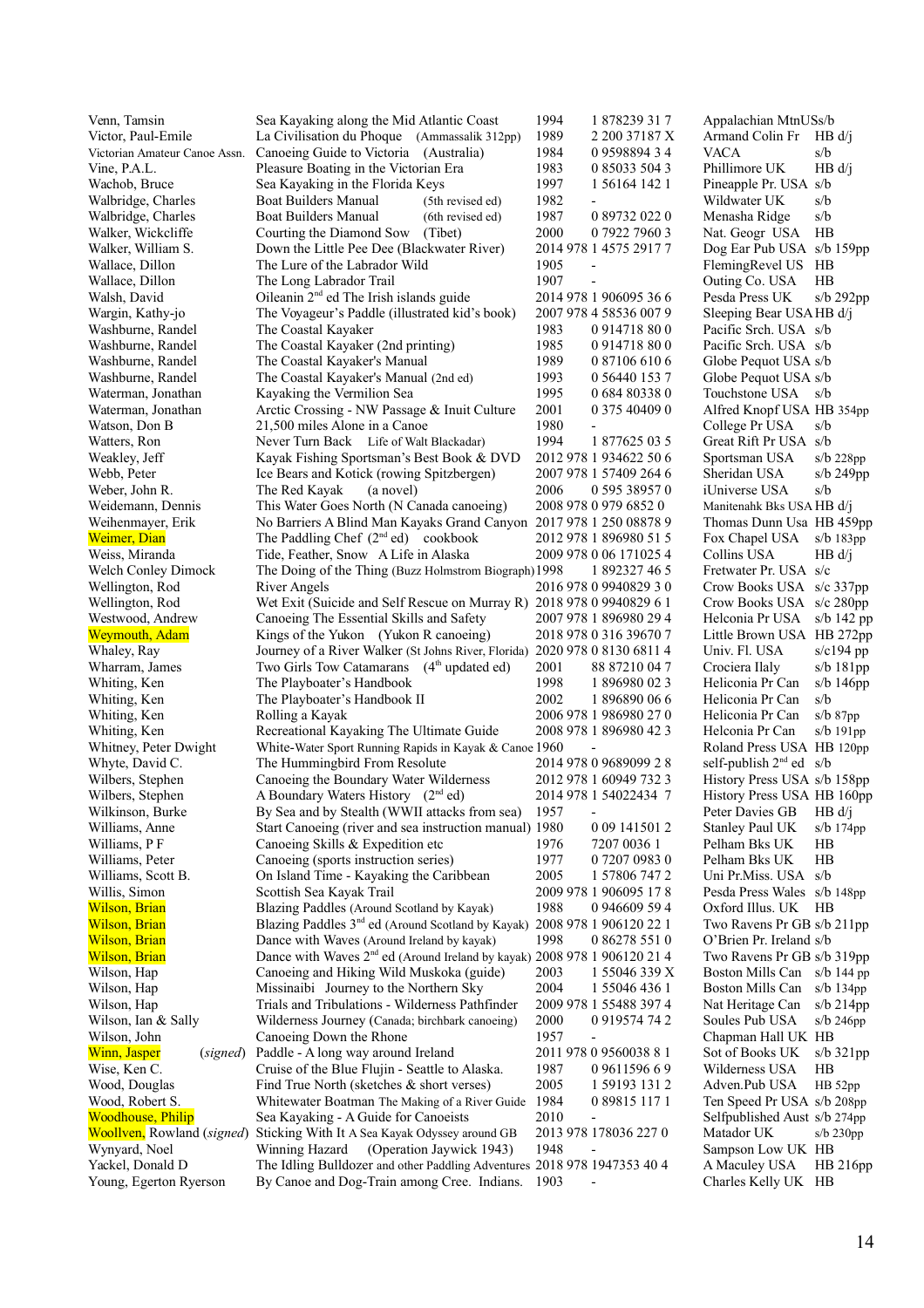| Young, Mark Geoffrey                                         | The Best Ever Book of Kayaking Jokes                                                     |                  |                         | 2012 978 1 478120 131    |                             | Dolyttle USA             |                                                     | $s/b$ 105 $pp$             |
|--------------------------------------------------------------|------------------------------------------------------------------------------------------|------------------|-------------------------|--------------------------|-----------------------------|--------------------------|-----------------------------------------------------|----------------------------|
| Zimmerly, David                                              | Qajaq                                                                                    |                  | 1986                    |                          |                             |                          | State Museum Ak                                     | s/b                        |
| Zimmerly, David                                              | (2 <sup>nd</sup> ed)<br>Qajaq                                                            |                  | 2000                    | 1889963100               |                             |                          | State Museum Ak                                     | s/b                        |
| Zimmerly, David                                              | Annotated Kayak Bibliography - photocopy                                                 |                  | 1984                    |                          |                             |                          |                                                     |                            |
|                                                              | Zimmerly, David W (signed) Hooper Bay Kayak Construction                                 |                  | 2000                    | 0 660 17511 8            |                             | Can. Museum              |                                                     | s/b                        |
| Zimmerman, Alex                                              | Becoming Coastal. 25 years on BC Coast                                                   |                  |                         | 2020 978 1948494 27 4    |                             | Seaworthy USA            |                                                     | $s/b$ 337 $pp$             |
| Zvirbulis, Raimonds                                          | Paddle 'Til Dark - A Yukon River Journey                                                 |                  |                         | 2007 978 1 4251 1834 1   |                             |                          |                                                     | Trafford Pub USA s/b 440pp |
| <b>NGS MAGAZINES</b>                                         |                                                                                          |                  |                         |                          |                             |                          |                                                     |                            |
| Calvin, Jack                                                 | 'Nakwasina' Goes North (Tacoma – Juneau)                                                 | 1933             | Nat. Geo. Soc.          |                          | V. LXIV No. 1               |                          | $pp 1 - 42$                                         |                            |
| Goddard, John                                                | Kayaks Down the Nile                                                                     | 1955             | Nat. Geo. Soc.          |                          | V. CVII No. 5               |                          | pp 697 - 732                                        |                            |
| Wood, Ginny Hill                                             | Squaws Along the Yukon Whitehorse to Eagle                                               |                  | 1957 Aug Nat. Geo. Soc. |                          | Vol. CXII No.2              |                          | pp 245 - 265                                        |                            |
| Backer, William S Down the Danube by Canoe                   |                                                                                          |                  | 1965 Jul Nat. Geo. Soc. |                          | Vol. 128, No. 1             |                          | pp $34 - 79$                                        |                            |
|                                                              | Dimancescu, Dan Kayak Odyssey From the Inland Sea to Tokyo                               |                  | 1967 Sep Nat. Geo. Soc. |                          | Vol. 132. No. 3             |                          | pp $295 - 337$                                      |                            |
|                                                              | Chmielinski, Piotr Kayaking the Amazon Through Wild Andes Rapids 1987 Apr Nat. Geo. Soc. |                  |                         |                          | Vol. 171, No.4              |                          | pp $461 - 473$                                      |                            |
|                                                              | Larramendi, Ramon Perilous Journey 3 Years across the Arctic                             |                  | 1995 Jan Nat. Geo. Soc. |                          | Vol. 187. No. 1             |                          | pp 120 - 138                                        |                            |
| Nolan, John                                                  | My Record Canoe Trip (pp 431-422) GB folder 1934                                         |                  |                         | The Wide World Magazine  |                             |                          | V. LXXII April No. 432                              |                            |
|                                                              |                                                                                          |                  |                         |                          |                             |                          |                                                     |                            |
| <b>Expedition Reports</b>                                    |                                                                                          |                  |                         |                          |                             |                          |                                                     |                            |
| Andersen, John                                               | Nordvetpassagen - Kayaks through NW Passage 1989                                         |                  |                         | photocopy                |                             |                          |                                                     |                            |
| Arnett, Stuart                                               | Great Barrier 1979                                                                       |                  | 1979                    |                          |                             |                          |                                                     |                            |
| Bloomfield & Brewster                                        | Australian Kayak Expedition - Tasmania circ '79 1979                                     |                  |                         | comb binding; A4         |                             |                          |                                                     |                            |
| Edwards, Conrad                                              | Sea Kayaking in Cuba                                                                     |                  | 2004                    |                          | 81pp. s/c plastic comb bind |                          |                                                     |                            |
| Ferrero, Franco, Hairon, Derek Circumnavigation of Ireland   |                                                                                          |                  | 1978                    |                          |                             |                          | Jersey Canoe Club; A5; 58 day circumnavigation      |                            |
| Foster, Nigel                                                | Baffin Island and Labrador Kayak Expedition                                              |                  | 1982                    |                          |                             |                          | 15 pp A4, 1981 solo paddle $2/8/81 - 11/9/81$       |                            |
| Goodman, Smith et al                                         | British Kayak Expedition Cape Horn                                                       |                  | 1977/78?                |                          |                             |                          |                                                     |                            |
| Harrison, Mark                                               | Around Ireland - photocopy fr. Canoeing No.22                                            |                  | 1979                    | photocopy                |                             |                          |                                                     |                            |
| Mortlock & Smith                                             | British Pacific Alaskan 1979 Kayak Expedition                                            |                  | 1980?                   |                          |                             |                          |                                                     |                            |
|                                                              |                                                                                          |                  |                         |                          |                             |                          |                                                     |                            |
| <b>Historical/Technical Papers</b><br>Arima, E.Y.            | Notes on the Kayak & its Equip. at Ivuyivik, P.Q. 1964                                   |                  |                         |                          |                             |                          |                                                     |                            |
| Brand & Ramwell                                              | The History of Modern Sea Kayaking & Kayaks                                              |                  |                         |                          |                             |                          |                                                     |                            |
| Caffyn, P. & Sullivan P.                                     | Survey of a King Island Kayak 1997                                                       | 20 <sub>pp</sub> | 1998                    |                          |                             |                          | Chch NZ Museum Survey; KASK publication             |                            |
| Cuthbert, Penny                                              | Oskar Speck 50,000 kms by Kayak                                                          |                  | 2011                    |                          |                             |                          | Aust. Nat. Maritime Museum; 20pp, s/b               |                            |
| Dyson, George B.                                             | Form & Function of the Baidarka                                                          |                  | 1991                    |                          |                             |                          |                                                     |                            |
| Egarr, J & G, Mackay, John                                   | 64 New Zealand Rivers A Scenic Evaluation                                                |                  | 1979                    | NZCA 34 pp, A4           |                             |                          |                                                     |                            |
|                                                              | Ferrero, Franco & D Hairon Circumnavigation of Ireland 1978                              |                  | 1978                    |                          | Jersey Canoe Club A5        |                          |                                                     |                            |
| Foster, Nigel                                                | Baffin Island & Labrador Kayak Expedition                                                |                  | 1981                    |                          |                             |                          | ILRCC A4 publication, 5pp $log, \&$ appendices      |                            |
| Lubischer, Joseph                                            | The Baidarka as a Living Vessel                                                          |                  | 1988                    |                          |                             |                          |                                                     |                            |
| MacMillan                                                    | Eskimo Place Names and Aid to Conversation                                               |                  | 1943                    |                          |                             |                          | photocopy US Navy Hydrographic office 154pp         |                            |
| Ramwell, John                                                | Expeditions by Sea Kayak                                                                 |                  | 1995                    |                          | Sea kayak paper No. 1       |                          |                                                     |                            |
| Ramwell, John                                                | Expeditions by Sea Kayak - Medical Matters                                               |                  | 1995                    |                          | Sea kayak paper No. 2       |                          |                                                     |                            |
|                                                              | Scott, J Debenham, Goodenough Henry George Watkins Memoirs (reprint from)                |                  | 1932                    |                          |                             |                          | The Geographic Journal: V.LXXX No.4 Oct.            |                            |
|                                                              | Watkins, H.G. The British Arctic Air Route Expedition May 1932                           |                  |                         |                          |                             |                          | The Geographic Journal; V.LXXIX No.5                |                            |
| Watkins, H.G.                                                | The British Arctic Air Route Expedition(cont) Jun 1932                                   |                  |                         |                          |                             |                          | The Geographic Journal; V.LXXIX No.6                |                            |
| Winters, John                                                | The Shape of the Canoe                                                                   |                  | 1996                    |                          |                             |                          |                                                     |                            |
| Winning, Duncan Ramsay                                       | Inuit Origins of Modern Recreational Sea Kayaks 2004                                     |                  |                         |                          |                             |                          | 17pp; self publish; visit to Igdlorssuit; comb bind |                            |
| Zimmerly, David W                                            | The Acquisition and Documentation of an Artifact 1977                                    |                  |                         |                          | (Hooper Bay kayaks)         |                          |                                                     |                            |
| <b>Guides</b>                                                |                                                                                          |                  |                         |                          |                             |                          |                                                     |                            |
| Bates, Arthur P.                                             | The Wanganui River Digest                                                                |                  | 1983                    |                          |                             |                          | Wanganui newspapers 96 pp, s/b; river history       |                            |
| Education Dept. Dr Anderson                                  | Canoeing (Outdoor Ed. Guide book for teachers etc) 1981                                  |                  |                         |                          |                             |                          | NZ Dept. Ed. 49pp; help from G Egarr, E Stubbs      |                            |
| Egarr, G.D & Cameron, Jan                                    | Northland Canoeist's Guide                                                               |                  | 1977                    | <b>NZCA</b>              | softcover                   |                          |                                                     |                            |
| Egarr, Graham & Jan                                          | Waikato & Hauraki Canoeist's Guide                                                       |                  | 1978                    | <b>NZCA</b>              | softcover                   |                          | 78pp                                                |                            |
| Egarr, G.D. and J.H.                                         | Hawke Bay, East Cape, Bay of Plenty Canoeist's Guide 1978                                |                  |                         | <b>NZCA</b>              | softcover, index            |                          |                                                     |                            |
| Egarr, G.D. and J.H.                                         | Taranaki Canoeist's Guide                                                                |                  | 1978                    | <b>NZCA</b>              | softcover, index            |                          |                                                     |                            |
| Egarr, G.D. and J.H.                                         | Manawatu, Wellington & Wairarapa Canoeist's Guide                                        |                  | 1978                    | <b>NZCA</b>              |                             | softcover, index, ex-lib |                                                     |                            |
| Egarr, G.D. and J.H.                                         | Nelson Marlborough Canoeist's Guide                                                      |                  | 1978                    | <b>NZCA</b>              | softcover, index            |                          |                                                     |                            |
| Egarr, G.D. and J.H.                                         | Canterbury Canoeist's Guide                                                              |                  | 1978                    | <b>NZCA</b>              | softcover, index            |                          |                                                     |                            |
| Egarr, Graham & Jan                                          | Westland Canoeist's Guide                                                                |                  | 1978                    | <b>NZCA</b>              | softcover, index            |                          |                                                     |                            |
| Egarr, G.D. and J.H.                                         | Otago Southland Canoeist's Guide                                                         |                  | 1978                    | <b>NZCA</b>              | softcover, index            |                          |                                                     |                            |
|                                                              | Egarr, Graham & Jan, Mackay, J 64 New Zealand Rivers A Scenic Evaluations                |                  | 1979                    | $\overline{\phantom{0}}$ | 34pp, softcover             |                          |                                                     |                            |
| Egarr, G & Erikson, D                                        | The River Guide's Guide                                                                  |                  | 1990                    |                          | NZ River Guide's Assn.      |                          |                                                     | s/c                        |
| Drake, Michael<br>The Lake Taupo Boating & Cruising Handbook |                                                                                          |                  | 1994<br>1993            | $\overline{\phantom{0}}$ |                             | Albion press             |                                                     | HB                         |
| Ferguson, Alex                                               | Sea Kayaker's Guide Tasman Bay & Marl Snds                                               |                  |                         | 0 473 01778 4            |                             | Sealand Pub NZ           |                                                     | s/b                        |
| Ferguson, Alex                                               | Sea Kayaker's Guide to Banks Peninsula                                                   |                  | 2011                    | 0958335201               |                             | Sealand Pub NZ           |                                                     | s/b                        |
| Mana Cruising Club NZ                                        | A Boaties' Guide to Fiordland (112pp)                                                    |                  | 1994                    | $\overline{\phantom{0}}$ |                             |                          | Mana Cruising Cl                                    | s/b                        |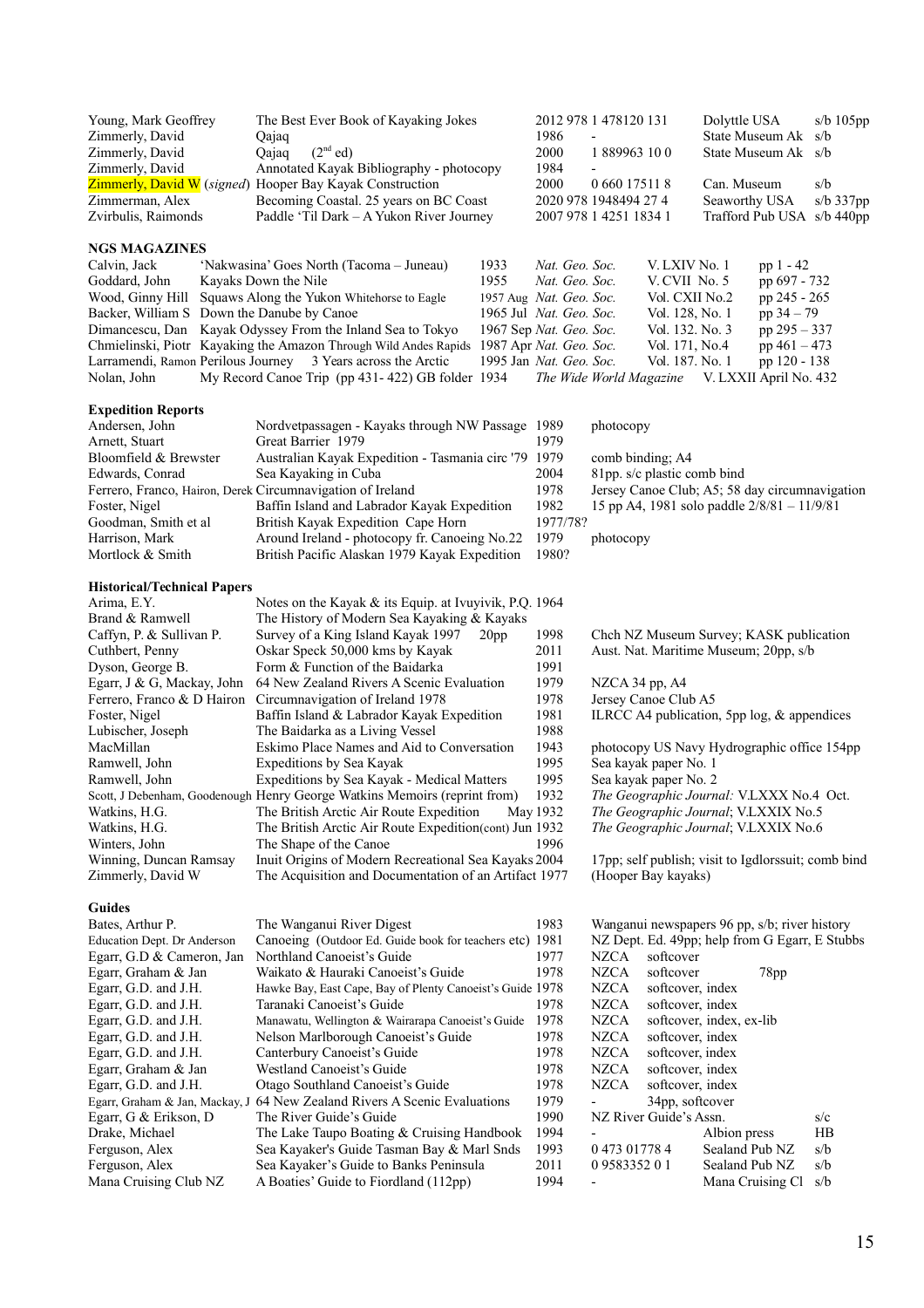| Mason, Jim, Marshall, M | Waterways of New Zealand (12pp brochure)              | 1963   |                          |               | - NZ Canoe Touring & Wild Water Cl s/b |          |
|-------------------------|-------------------------------------------------------|--------|--------------------------|---------------|----------------------------------------|----------|
| <b>NZCA</b>             | New Zealand Canoeing Assn. River Reports              | 1973?  | $\overline{\phantom{a}}$ |               | NZCA                                   | s/b      |
| <b>NZCA</b>             | Guide to The Wanganui River $2nd$ ed?<br>-1976        | $\sim$ |                          | NZCA NZ       | s/b                                    |          |
| <b>NZCA</b>             | Guide to The Wanganui River3 <sup>rd</sup> ed<br>1977 |        |                          | NZCA NZ       | s/b                                    |          |
| <b>NZCA</b>             | $4th$ ed<br>Guide to The Wanganui River               | 1981   | $\overline{\phantom{a}}$ |               | NZCA NZ                                | s/b      |
| <b>NZCA</b>             | An Introduction to Canoeing in New Zealand            | 1978   |                          | 0 968565 34 8 | NZCA McIndoe                           | s/b r/pr |

## **PHOTOCOPIED PAPERS & ARTICLES**

| Greenland            |                                                                                                     |
|----------------------|-----------------------------------------------------------------------------------------------------|
| - Anonymous          | 'The Eskimo Kayak' - The Polar Record, Cambridge. 7: 52-62 - 1934 Describes a kayak made in England |
|                      | based on an Angmagssalik model used in the British Arctic Air Route Expedition of 1930-31.          |
|                      | Also discusses other aspects of kayaking in East Greenland.                                         |
| - Byde, Alan         | 'The Kayak Hunter', American WHITE WATER Summer 1966                                                |
| - Hare, Chris        | 'An Eskimo Kayak Race', American WHITE WATER Winter 1967/68                                         |
| - Taylor, K.L.       | The Construction and Use of Kayaks in South-west Greenland: Preliminary Report' 1961                |
|                      | The Polar Record, 1961, 10(68): 491-500                                                             |
| - Taylor, Kenneth    | 'A Greenland Summer', American WHITE WATER Spring 1962                                              |
| - Zimmerly, David W. | 'Annotated Kayak Bibliography' – photocopy<br>May 1984                                              |
| - Egarr, Graham      | 'Evolution of the Nordkapp Kayak'. SEA SPRAY, New Zealand, pp 23-26 Dec '78/Jan'79                  |
| $\Delta$ lasks       |                                                                                                     |

#### **Alaska**

Heath, John D. 'The World's (Onetime) Best. Eskimo Kayakers of King Island. American *WHITE WATER* Spring 1968

#### **Australia**

- Gaiswinkler, Tony'Kayaks against Tasmania's Unfriendly Seas', Australian glossy magazine, date unknown.

- Lawrence, Laurie 'Walkabout'. Cliff Wright & Colin Rose, kayak trip; Sydney to Jul - Aug. 1972 Hobart.

### **NEWSLETTER / MAGAZINES**

# **New Zealand**

*The Sea Canoeist Newsletter Journal of the Kiwi Assn. of Sea Kayaker (Inc) NZ*  Nos. 1 – 34; editor Graham Egarr; circa 1987 to November 1991; printed by G. Egarr No. 35 edited by Jan Egarr with memorial tributes to Graham, who died of melanoma in Sept. 1991 Nos. 36 (Dec.1991) – 153 Jul. 2011, editor Paul Caffyn, published by KASK *New Zealand Sea Canoeist Journal of the Kiwi Assn. of Sea Kayakers (Inc) NZ* Nos.154 (Sep.2011) – 188 (May 2017), editor Paul Caffyn, published by KASK *New Zealand Sea Kayaker Journal of the Kiwi Assn. of Sea Kayakers (Inc) NZ* Nos. 189 (July 2017) – 201 (July 2019), editor Paul Caffyn, published by KASK Full archival sets held by National Archives (Wellington), and Auckland National Maritime Museum *New Zealand Canoeing* Published by NZCA (New Zealand Canoeing Association Inc) Bulletins Nos 7-9, (1977-78) editor Graham Egarr

Bulletins Jan 1977, April 1977, and July 1977 (conference issue) Issue No.12 (1978)  $13 - 21$  (April 1981) edited by Graham Egarr *New Zealand Canoeing & Rafting* Published by NZCA Nos. 22 - 37 edited by Graham Egarr No. 38 May 1988, editor not named

#### **Great Britain**

*Canoeist* Editor: Mike Clark No.13 Jan/Feb 1978 1977 North Wales Expedition. to Greenland No. 33 June 1980 Note on P. Caffyn around UK paddle. No. 34 July 1980 Note on UK trip Editor: Stuart Fisher monthly colour mag. with all aspects of paddling in the UK; went to PDF publ. December 1988, December 1993, March 1996, Oct 1998 – Feb 1999, November 1999 – Dec 2004. *(* from Stuart Fisher 11/2019*: White Water Magazine* was started in 1953. I took over as editor in 1975, becoming publisher and changing the title to *Canoeist* in 1983. Mike Clark had *Canoeing*, which was a different magazine and largely predated my involvement.

### **USA**

*Sea Kayaker*

Editor: John Dowd: Vol.1 No.1 Spring 1984, quarterly to Vol.6 No.1 Summer 1989 Editor: Chris Cunningham, quarterly from Vol.6 No.2 Fall 1989 – Vol.15 No.6 Feb.1999; bi-monthly from February 1995, Vol.11 No. 4 to February 2014, when it ceased publication.

#### *Folding Kayaker*

Editor: Ralph Diaz: Vol.1 No.2 (Jul-Aug 1991), Vol.4 No.2 (Mar-Apr 1994)